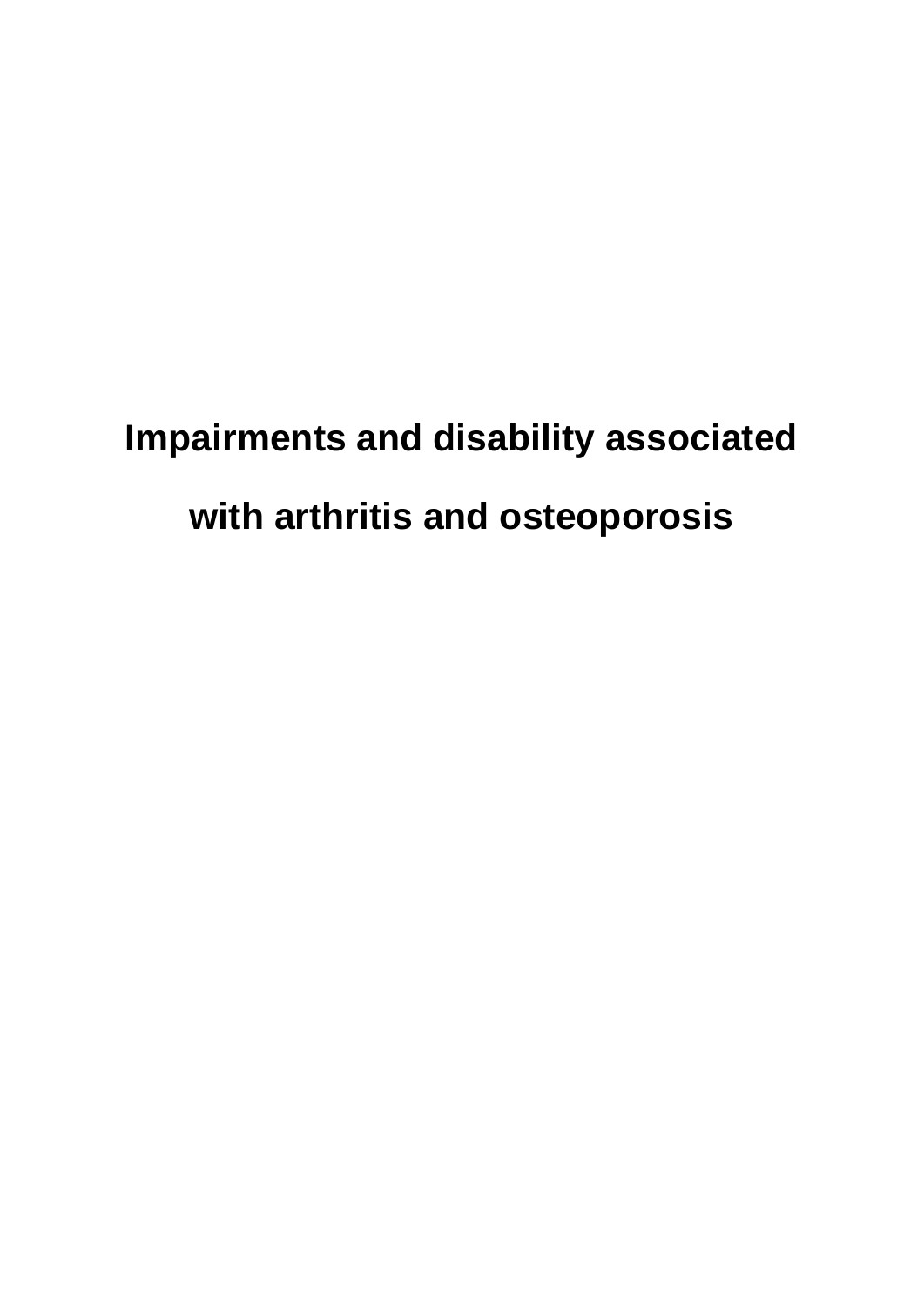The Australian Institute of Health and Welfare is Australia's national health and welfare statistics and information agency. The Institute's mission is *better information and statistics for better health and wellbeing.*

Please note that as with all statistical reports there is the potential for minor revisions of data in *Impairments and disability associated with arthritis and osteoporosis* over its life. Please refer to the online version at <www.aihw.gov.au>.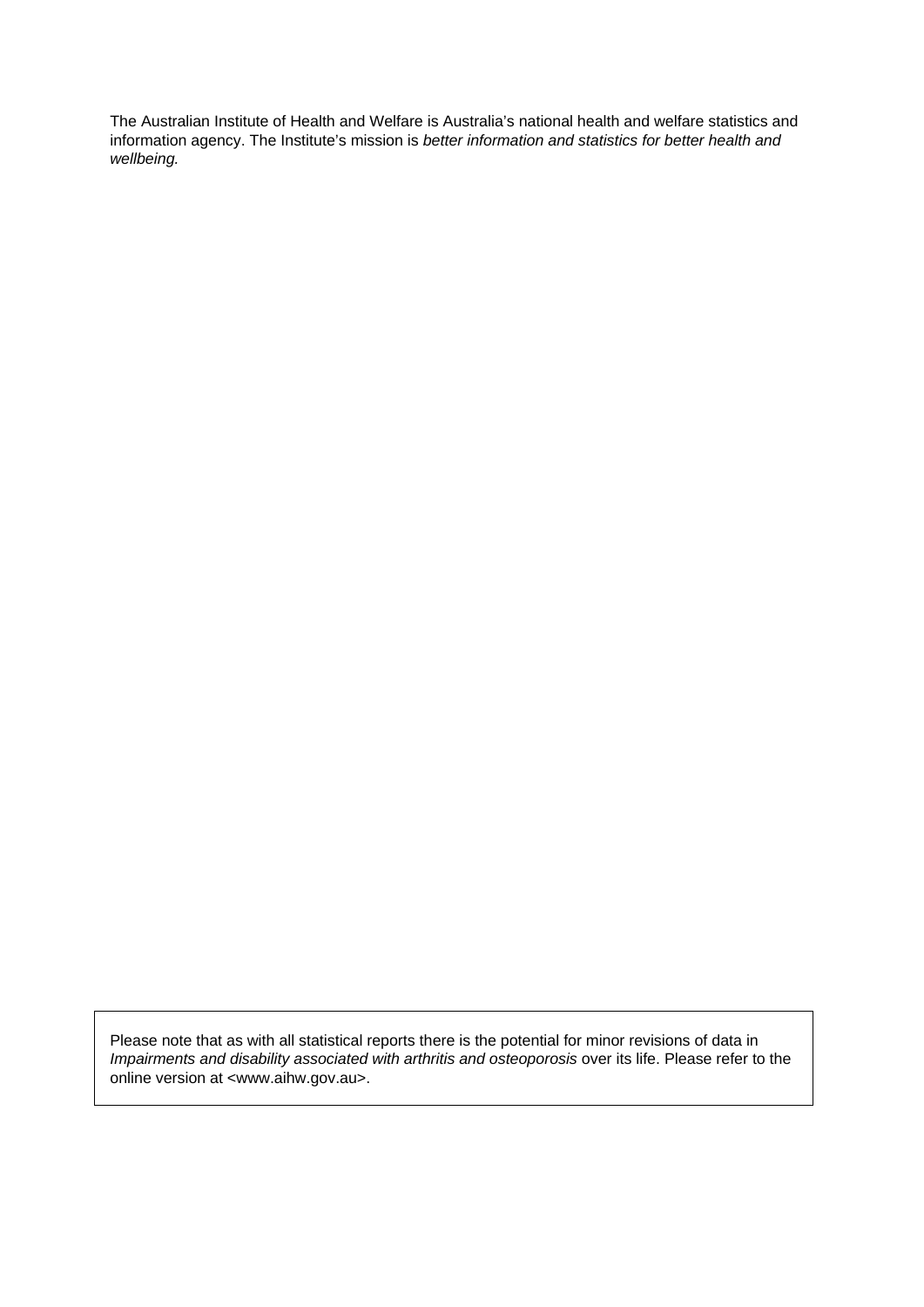# **Impairments and disability associated**

# **with arthritis and osteoporosis**

**Naila Rahman and Kuldeep Bhatia** 

**September 2007** 

Australian Institute of Health and Welfare Canberra **AIHW cat. no. PHE 90**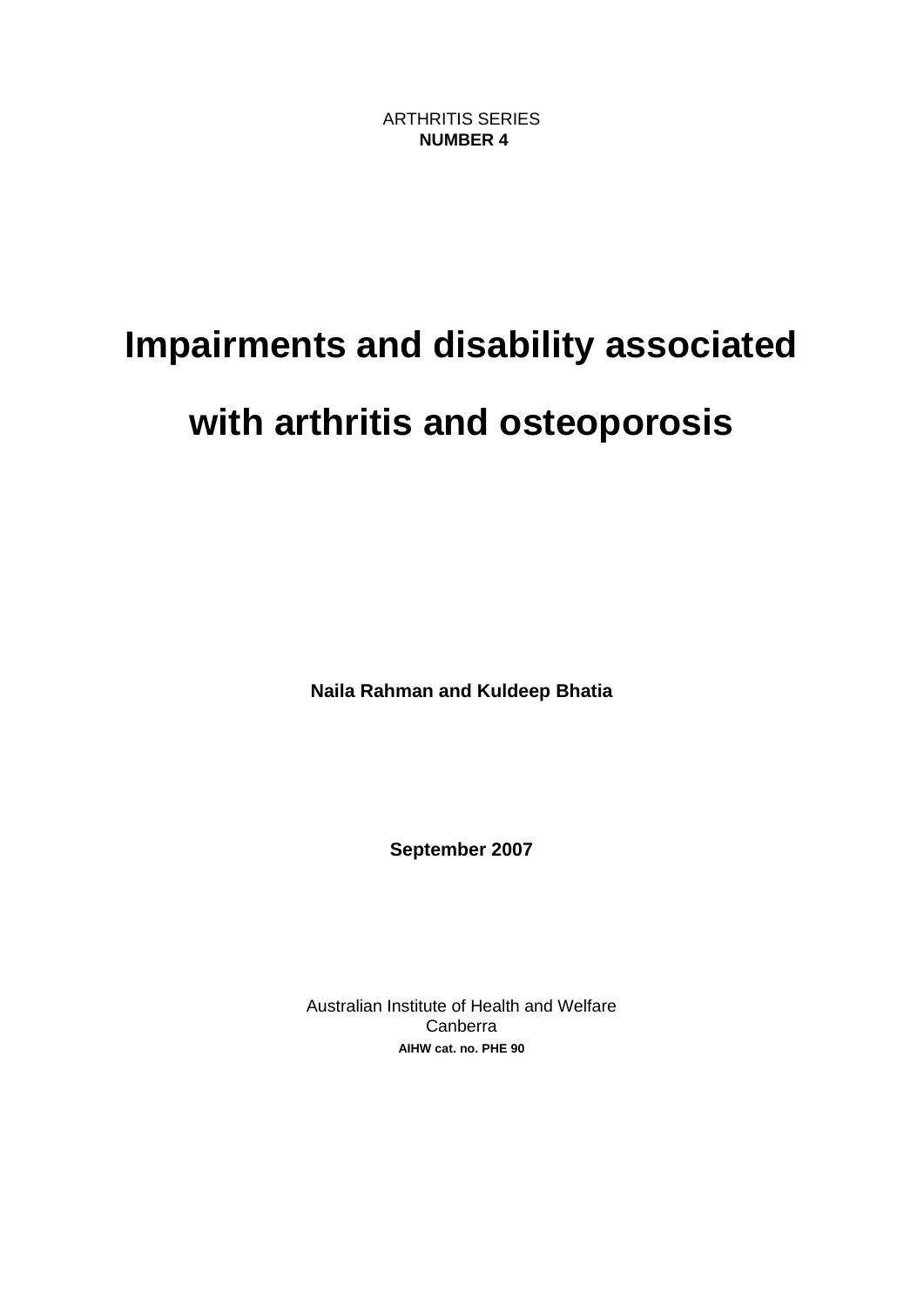© Australian Institute of Health and Welfare 2007

This work is copyright. Apart from any use as permitted under the *Copyright Act 1968*, no part may be reproduced without prior written permission from the Australian Institute of Health and Welfare. Requests and enquiries concerning reproduction and rights should be directed to the Head, Business Promotion and Media Unit, Australian Institute of Health and Welfare, GPO Box 570, Canberra ACT 2601.

A complete list of the Institute's publications is available from the Business Promotion and Media Unit, Australian Institute of Health and Welfare, GPO Box 570, Canberra ACT 2601, or via the Institute's website at <http://www.aihw.gov.au>.

ISSN 1833-0991 ISBN 978 1 74024 707 8

#### **Suggested citation**

Australian Institute of Health and Welfare: Rahman N & Bhatia K 2007. Impairments and disability associated with arthritis and osteoporosis. Arthritis series no. 4. Cat. no. PHE 90. Canberra: AIHW.

#### **Australian Institute of Health and Welfare**

Board Chair Hon. Peter Collins, AM, QC

**Director** Penny Allbon

Any enquiries about or comments on this publication should be directed to:

Dr Naila Rahman National Centre for Monitoring Arthritis and Musculoskeletal Conditions Australian Institute of Health and Welfare GPO Box 570 Canberra ACT 2601 Phone: (02) 6244 1057

Published by the Australian Institute of Health and Welfare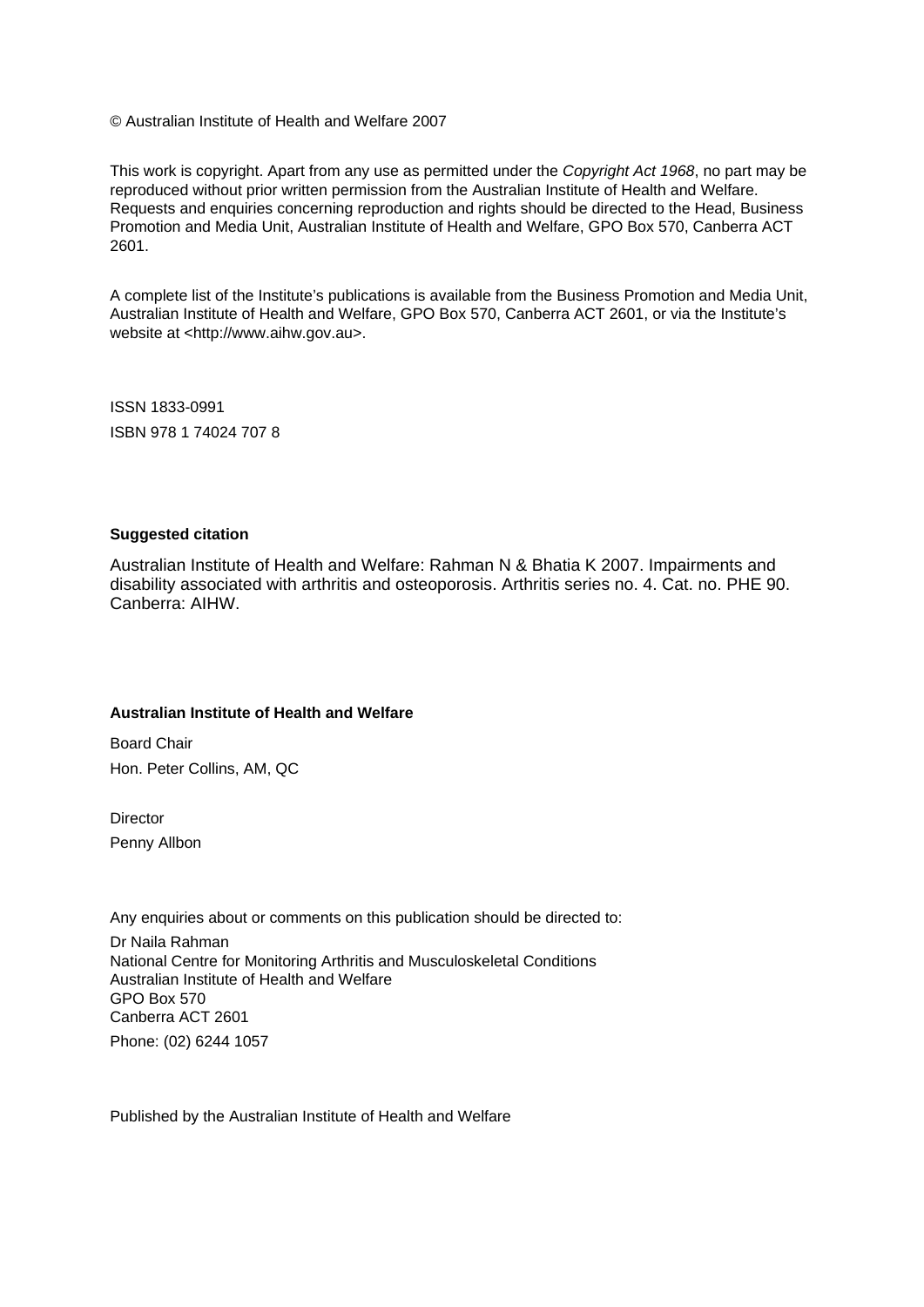# **Contents**

| $\mathbf{1}$   |  |
|----------------|--|
|                |  |
|                |  |
|                |  |
|                |  |
|                |  |
| $\overline{2}$ |  |
|                |  |
|                |  |
|                |  |
| 3              |  |
|                |  |
|                |  |
|                |  |
| 4              |  |
|                |  |
|                |  |
|                |  |
|                |  |
|                |  |
| 5              |  |
|                |  |
|                |  |
|                |  |
|                |  |
|                |  |
|                |  |
|                |  |
|                |  |
|                |  |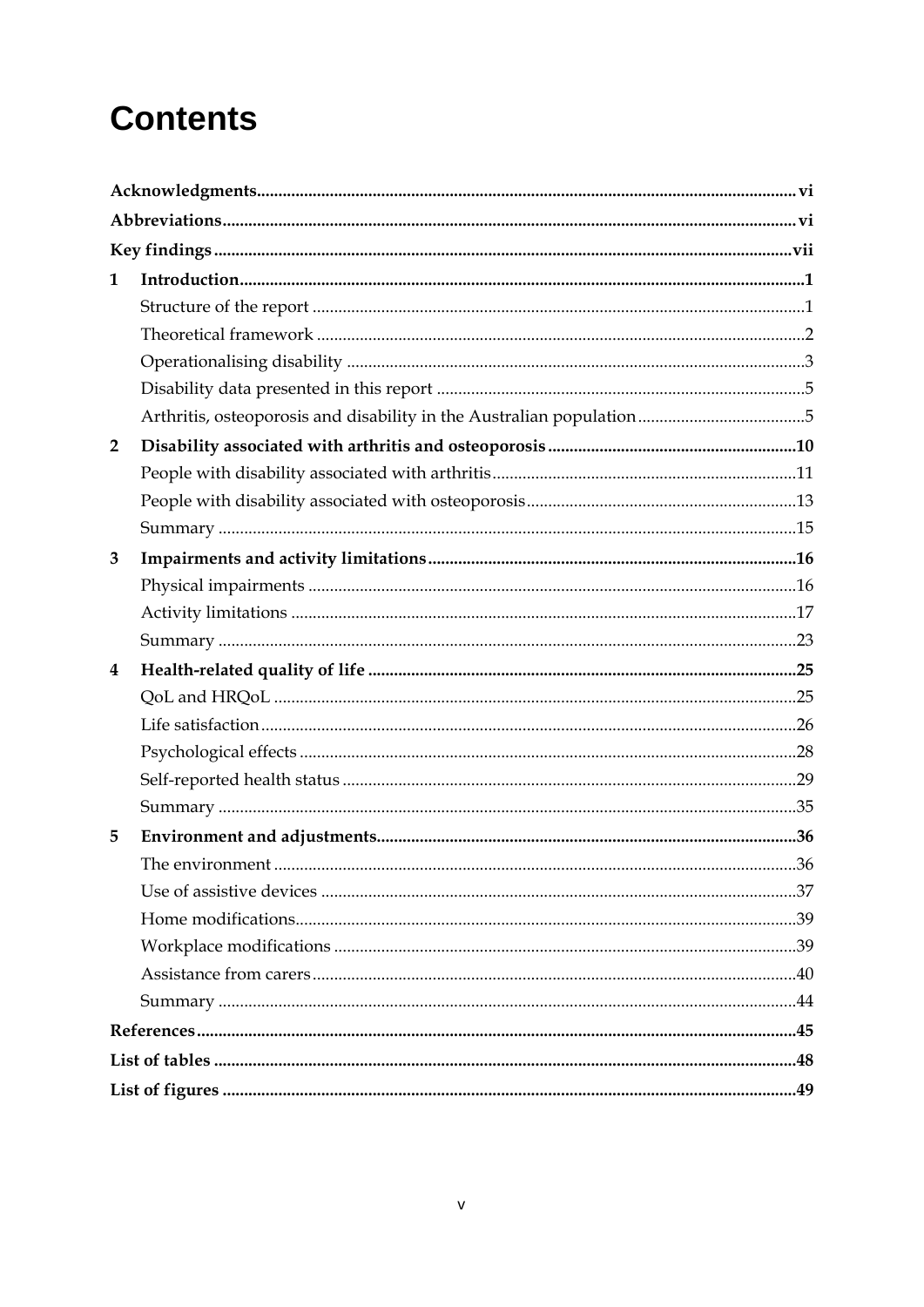# <span id="page-5-0"></span>**Acknowledgments**

Several colleagues and experts have made significant contribution to the development of this report. Their input is gratefully acknowledged.

Valuable comments on this report were received from the Arthritis and Musculoskeletal Conditions Data Working Group/Steering Committee. The authors also wish to thank Ms Tracy Dixon, Dr Perri Timmins, Dr Xingyan Wen and Ms Catherine Sykes for their advice. The assistance received from the staff of the AIHW Information Services and Publishing Unit and the Business Promotion and Media Unit in coordination and production of the report is also gratefully acknowledged.

This publication was funded by the Australian Government Department of Health and Ageing through the *Better Arthritis Care* Budget Initiative 2002–06. The authors thank Mr Michael Fisher and Ms Narelle Moody from the Asthma and Arthritis Section of the department for providing valuable comments on this report.

# **Abbreviations**

| <b>ABS</b>   | <b>Australian Bureau of Statistics</b>                             |
|--------------|--------------------------------------------------------------------|
| <b>AIHW</b>  | Australian Institute of Health and Welfare                         |
| <b>CURF</b>  | confidentialised unit record file                                  |
| <b>HRQoL</b> | health-related quality of life                                     |
| ICF          | International Classification of Functioning, Disability and Health |
| K10          | Kessler 10-item Psychological Distress Scale                       |
| <b>NHS</b>   | National Health Survey                                             |
| <b>SDAC</b>  | Survey of Disability, Ageing and Carers                            |
| <b>WHO</b>   | World Health Organization                                          |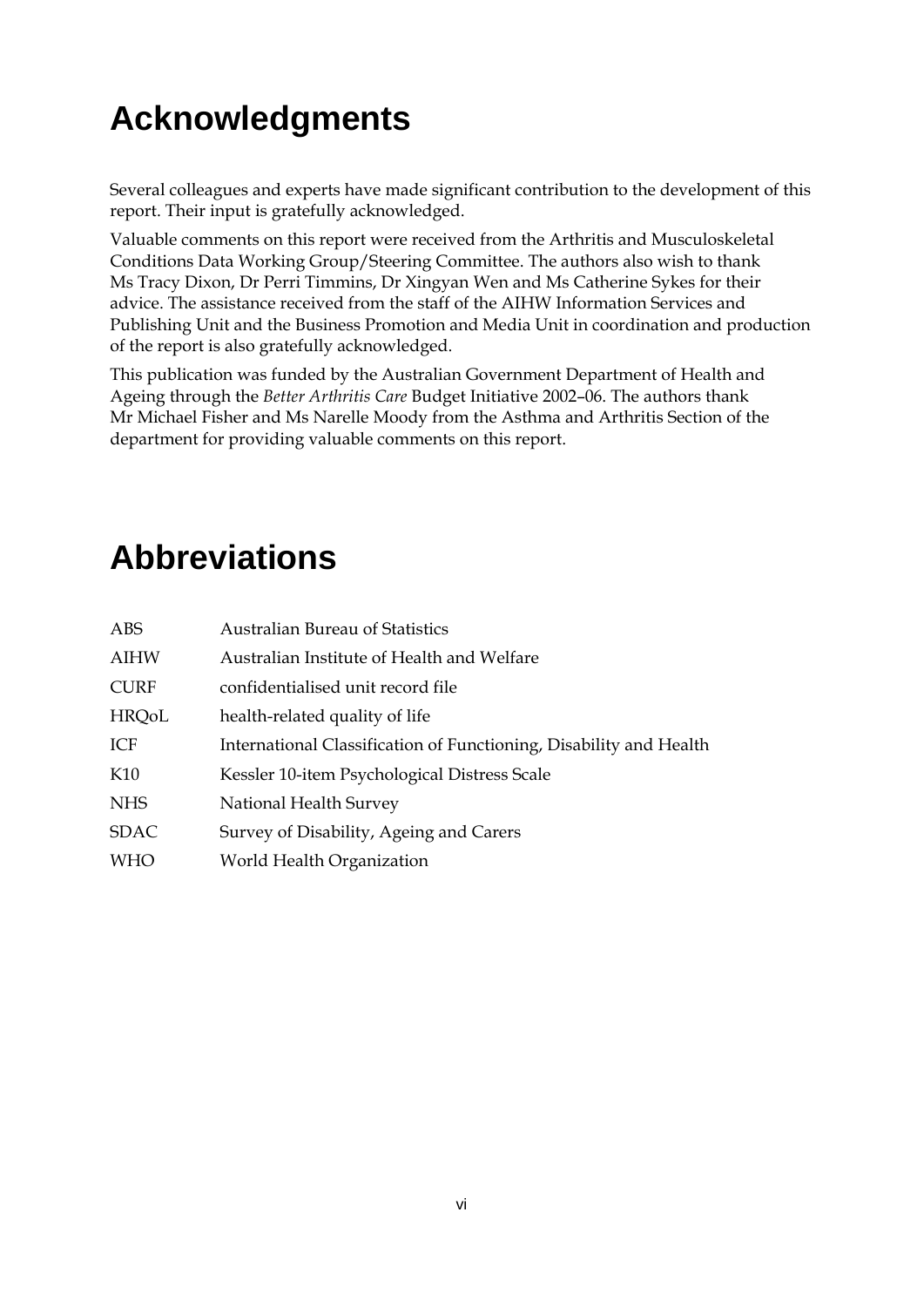# <span id="page-6-0"></span>**Key findings**

This report describes the impairments and disability associated with arthritis and osteoporosis among Australians aged 35 years or over. These conditions are major contributors to disability through a variety of physical and functional impairments.

Physical impairments may include reduced mobility of joints, pain (acute or chronic) and body stiffness. Functional impairments are generally limitations or restrictions in carrying out everyday activities of daily living, working or participating in social activities. For arthritis the type and number of joints involved influences the type and severity of any impairments, whereas impairments associated with osteoporosis are mostly the result of fractures or fracture-related complications.

### **Number of people affected**

Arthritis and osteoporosis are frequently reported long-term conditions, particularly among older Australians. These conditions are among the most common causes of disability in Australia.

- Self-reported data indicate that almost 3 million Australians (16%) have arthritis or a related disorder (such as gout), and almost 586,000 Australians (3%) have osteoporosis.
- There were an estimated 3.9 million Australians with disability (20% of the population) in 2003.
- Arthritis was the main disabling condition for 546,000 people with disability aged 35 years or over in 2003, while osteoporosis was the main disabling condition for 50,000 people of this age.
- More than one-quarter of people with arthritis- or osteoporosis-associated disability in 2003 were aged 75 years or over.
- Around 253,000 people with arthritis-associated disability and 12,000 people with osteoporosis-associated disability in 2003 were of working age (35–64 years).

### **Specific impairments**

Disability associated with arthritis or osteoporosis is more commonly reported by females than males. The majority of people with disability associated with arthritis or osteoporosis require assistance with various activities of daily living.

- More than 30% of people with arthritis-associated disability and almost 45% of people with osteoporosis-associated disability report profound or severe core activity restrictions. These people are unable to do or always need help with one or more core activities of daily living, such as self-care or mobility.
- Almost 172,000 people with arthritis-associated disability and 10,000 with osteoporosisassociated disability have limitations relating to employment, such as restrictions in the type of job undertaken, difficulty in changing jobs or in getting a preferred job.
- Half of those people with arthritis-associated disability report difficulty in gripping or holding things. This can affect a range of basic daily activities including writing, turning taps or doorknobs, opening bottles and jars, preparing and eating meals, and brushing teeth and hair.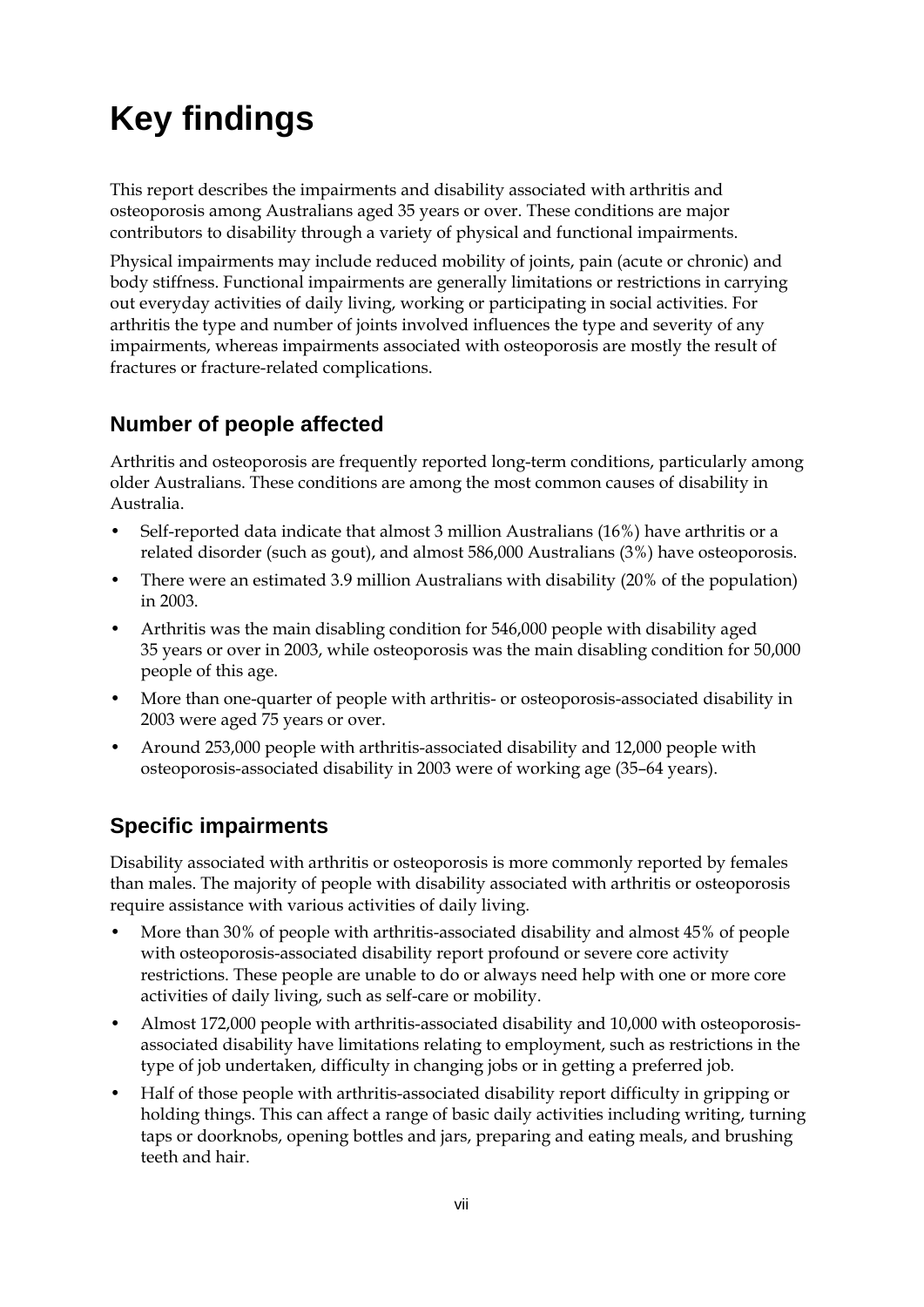• Almost two-thirds of people with osteoporosis-associated disability require assistance when using public transport, and 40% require assistance with mobility outside their own home. This can reduce social participation and affect the ability to undertake everyday activities such as shopping or attending health services.

### **Effects on quality of life and self-assessed health**

Physical or functional impairments are often a blow to self-esteem and self-image, affecting the quality of life. The quality of life of people with disability associated with arthritis or osteoporosis is generally poorer than that of people in the general community.

- People with disability associated with osteoporosis rated their health as fair or poor more frequently than those with disability associated with arthritis (52% compared with 40%).
- Poorer self-rated health was associated with the inability to do daily activities, and the presence of other long-term conditions such as hypertension, back problems, diabetes and asthma. These are issues commonly affecting people with arthritis and osteoporosis.

### **Improvement through intervention**

The functional capacity and quality of life of people with disability can be improved through rehabilitation and modification of the physical environment. Interventions such as the use of assistive devices, home modifications, occupational modifications and help from family members can greatly reduce the impact of disability, allowing the person to maintain independence and reducing the need for nursing home care.

- Assistive devices are commonly used by people with disability to help with mobility, showering, toileting and meal preparation.
- Devices that assist with reaching or balance are frequently used by people with disability associated with osteoporosis. These include long-handled reachers, shoe horns, special brushes, grab bars and walking frames.
- People with disability associated with arthritis frequently use devices that assist with mobility. These include crutches, walking sticks, walking frames, wheelchairs, electric scooters and ejector chairs.
- Modifications to the toilet, bathroom or laundry (such as altering the height of the toilet or sink) were reported by 11% of people with disability associated with osteoporosis and 7% of those with disability associated with arthritis.
- Occupational changes, in particular the provision of special equipment by an employer, were more likely to be reported by people with disability associated with arthritis than by those with osteoporosis-associated disability.
- Many people with disability associated with arthritis or osteoporosis receive care and support from their family, especially those who require assistance with activities of daily living. This support is most likely to be provided by the person's spouse/partner, son or daughter.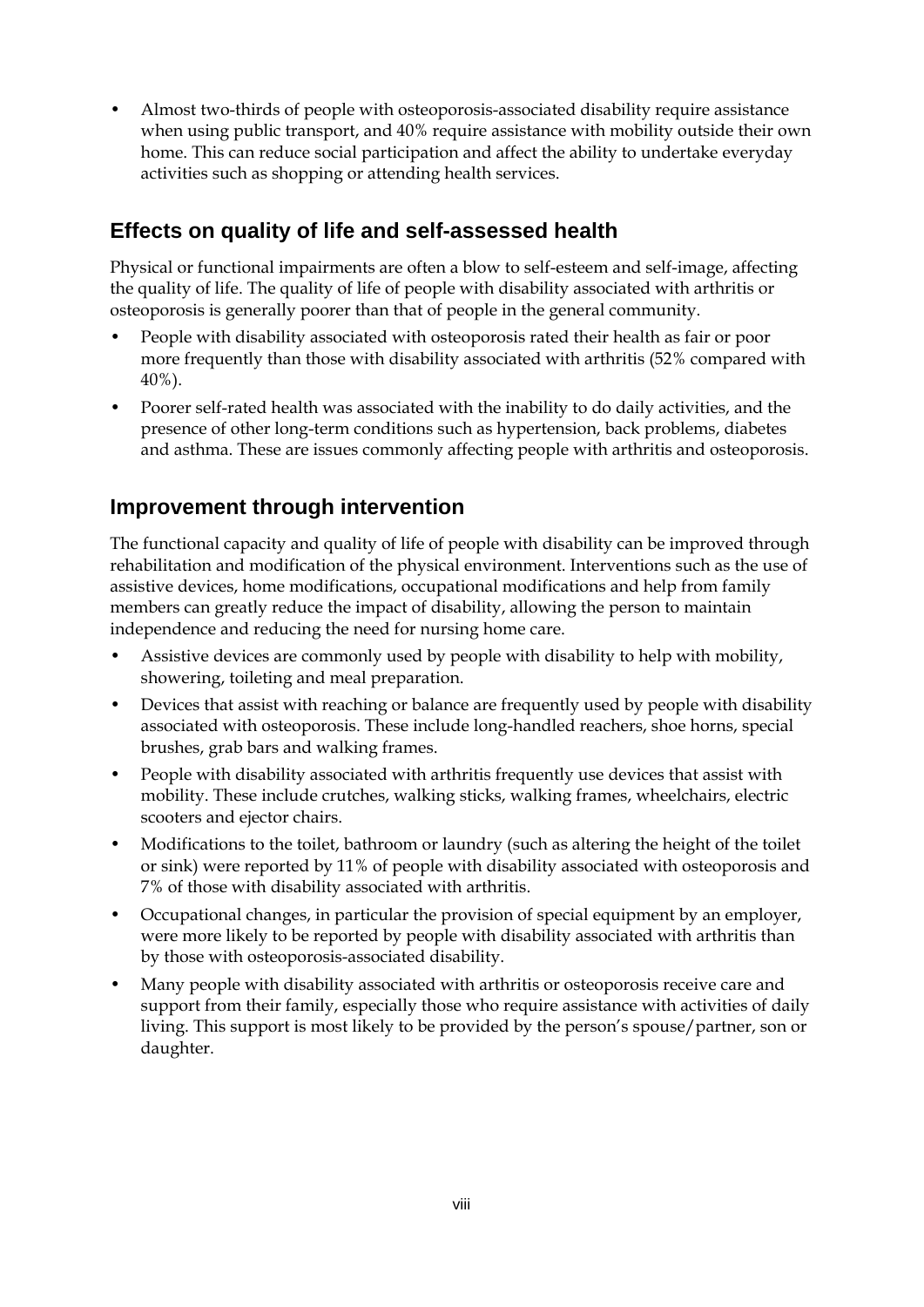# <span id="page-8-0"></span>**1 Introduction**

Arthritis and osteoporosis are significant contributors to disability, with almost 16% (in 2003) of Australians with a disability reporting one of the two to be their main disabling condition. These conditions not only limit a variety of activities of daily living but also impact upon the independence of affected persons, affect employment choices, and contribute to reduced quality of life.

Disability associated with arthritis and osteoporosis results from a variety of impairments. These include reduced mobility of joints, pain (acute or chronic) and body stiffness. In osteoarthritis, the most common form of arthritis, the hands, spine and weight-bearing joints such as hips, knees and feet are affected. Rheumatoid arthritis, another common form of arthritis, affects considerably more parts of the body including the hand joints, fingers, toes, wrists, knees, elbows and ankles. Impairments associated with osteoporosis are mostly the result of fractures or fracture-related complications. People with osteoporosis may sometimes experience chronic, ongoing pain, but this particular impairment is usually only prominent in people who have experienced spinal fractures.

This report provides an overview of the impairments and disability associated with arthritis and osteoporosis. Impairments leading to disability are described in terms of activity limitation, problems at work and social participation. A wide range of quality of life issues and adaptation methods are also reviewed. Quantifying these aspects helps to monitor poor health outcomes associated with arthritis and osteoporosis.

# **Structure of the report**

This report considers a broad range of issues in describing disability associated with arthritis and osteoporosis. The introductory chapter discusses a theoretical framework, data sources and limitations, and provides two different views of the Australian population to put the report in context.

The structure of the remainder of the report is as follows:

- Chapter 2 provides information about the sociodemographic characteristics of people with disability associated with arthritis or osteoporosis.
- Chapter 3 describes the various impairments relating to arthritis and osteoporosis, and their impact in terms of activity limitations, focusing on core activities of daily living, restriction in work and social participation.
- Chapter 4 covers a range of quality of life issues associated with arthritis and osteoporosis.
- Chapter 5 describes how people adapt to their situation, continue functioning, and maintain some degree of independence by using a range of equipment and environmental adjustments such as assistive devices, home modifications and occupational adjustments, and seeking support from family members.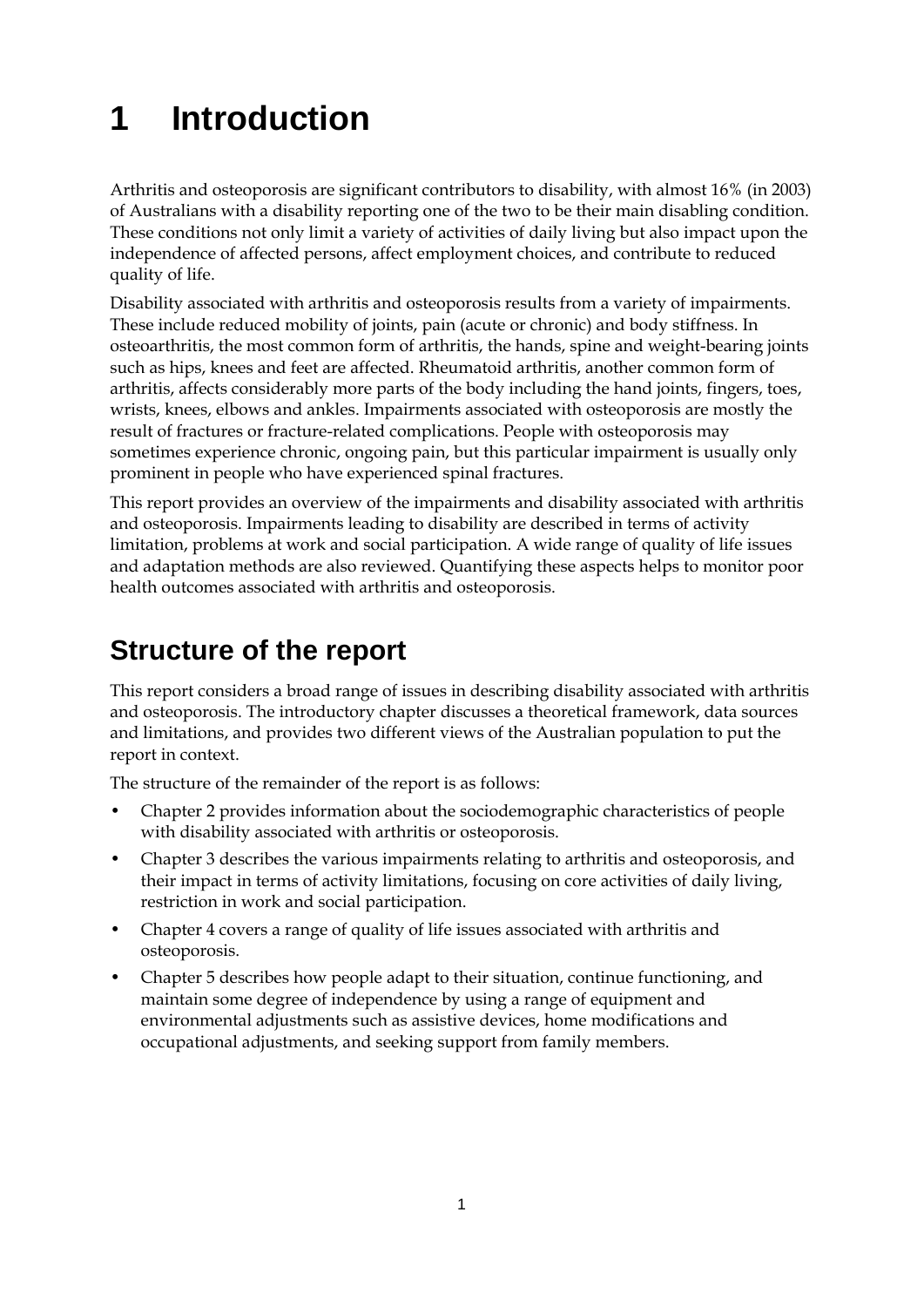# <span id="page-9-0"></span>**Theoretical framework**

Disability associated with arthritis and osteoporosis may be better understood by considering the International Classification of Functioning, Disability and Health (ICF) framework, developed by the World Health Organization (WHO 2001). The ICF provides a general, conceptual framework for human functioning, viewing disability as a multidimensional concept relating to body functions and structure, the activities people do and the life areas in which they participate (Figure 1.1). A range of environmental and personal factors affect these experiences. In the ICF, a person's functioning or disability is considered as a dynamic interaction between the health condition and environmental and personal factors.

The ICF has four major components  $(Box 1.1)$ :

- body functions and structures
- *activities*
- participation
- environmental and personal factors.



These components can be operationalised in different ways. The first three can be used to 'functioning', or as problems (impairments, activity limitations or participation restrictions), describe neutral or positive aspects of health states, summarised under the term which are labelled as 'disability'. Factors under the fourth component can be described as either facilitators or barriers, to indicate the effect they have on a person's functioning. Personal factors relate more to the individual, for example, their age, gender or socioeconomic status. Environmental factors make up the physical, social and attitudinal environment in which people live and conduct their lives.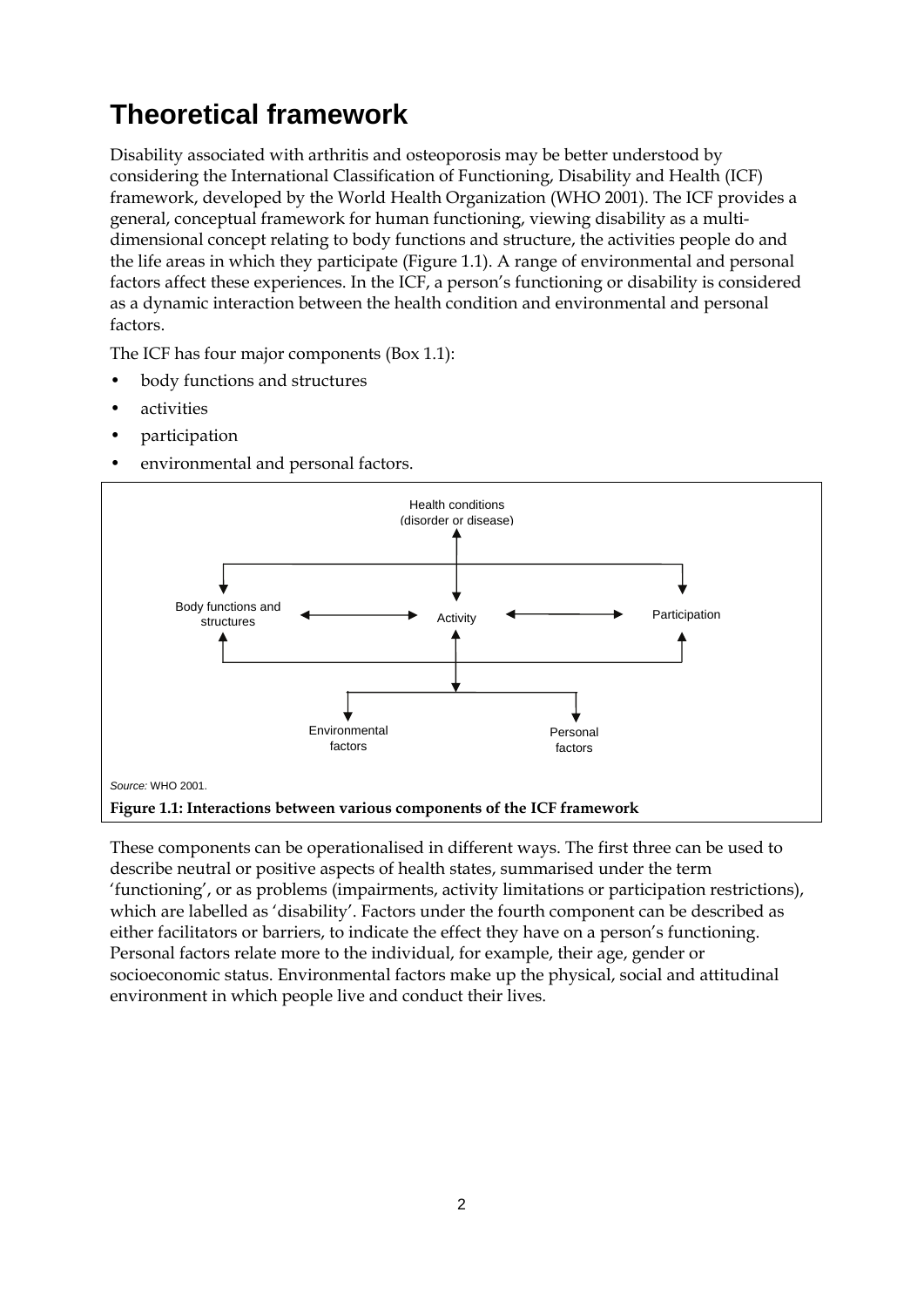<span id="page-10-0"></span>**Box 1.1: Definitions of various components of the International Classification of Functioning, Disability and Health (ICF) in the context of arthritis** 

*Body functions: the physiological functions of body systems (including psychological functions). Body structures: anatomical parts of the body, such as organs, limbs and their components.* 

*Impairments: problems in body function and structure, such as significant deviation or loss. For example, pain, or reduced range or control of movement.* 

*Activity: the execution of a task or action by an individual.* 

*Participation: involvement in a life situation.* 

*Activity limitations: difficulties an individual may have in executing activities. For example, difficulties with bathing, cooking, or moving in and around the house.* 

*Participation restrictions: problems an individual may experience in involvement in life situations. For example, attending school or participating in recreational activities.* 

*Environmental factors: the physical, social and attitudinal environment in which people live and conduct their lives.* 

Source: WHO 2001.

### **Operationalising disability**

The ICF provides a good framework within which to relate impairments to activity limitations and participation restrictions (or disability). It links the impact of these limitations and restrictions to the context of the environment in which a person operates, and relates impairments to a health condition.

The Survey of Disability, Ageing and Carers (SDAC), conducted by the Australian Bureau of Statistics (ABS), generates information that can be used to identify diseases and conditions which contribute to disability. Five surveys have been conducted since 1981. The latest SDAC collected information from a sample of 41,200 respondents in 2003. Items within the SDAC relate to each of the ICF components, collecting data on health conditions, impairments, activity limitations, body functions and structures, and a range of environmental and personal factors.

In the SDAC, a person is considered to have a disability if he/she has at least one of 17 limitations, restrictions or impairments (listed in Box 1.2, also referred to as items) which has lasted or is likely to last for at least 6 months and which restricts everyday activities (ABS 2004). When a survey respondent states that they experience one or more of these items, they are then asked to provide details about health conditions they may have, how much personal assistance they require with specified tasks, whether this assistance is provided formally or informally, and whether they use aids or equipment for specified tasks.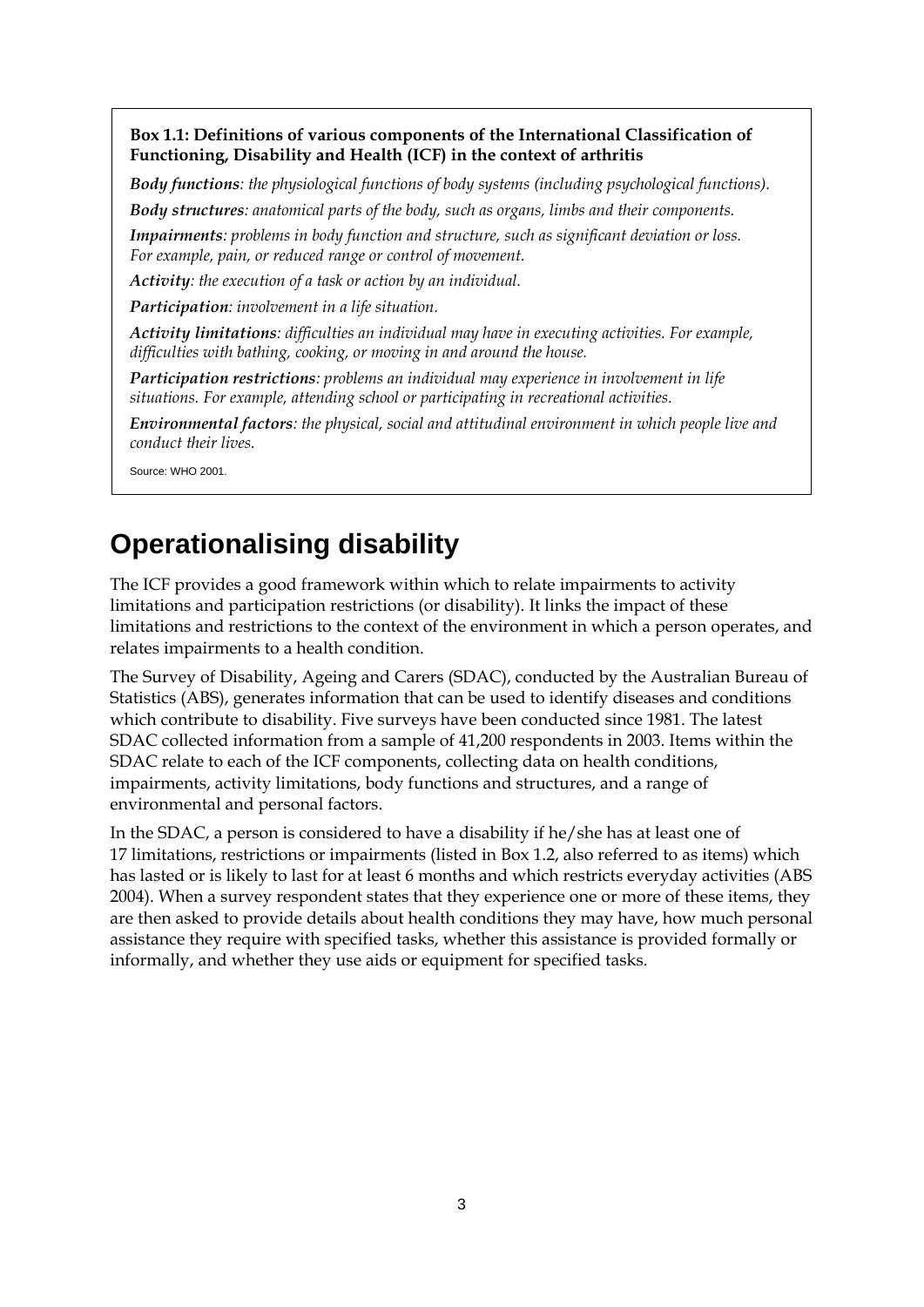#### **Box 1.2: Limitations, restrictions or impairments identified in the Survey of Disability, Ageing and Carers, 2003**

*Affirmative responses to any of the following items, where the limitation, restriction or impairment has lasted or was likely to last for 6 months or more 'screen' the person into the survey:* 

- • *loss of sight, not corrected by glasses or contact lenses*
- • *loss of hearing, with difficulty communicating or use of aids*
- • *speech difficulties (including speech loss)*
- • *chronic or recurring pain or discomfort that restricts everyday activities*
- • *shortness of breath or breathing difficulties that restrict everyday activities*
- • *blackouts, fits, or loss of consciousness*
- • *difficulty learning or understanding*
- • *incomplete use of arms or fingers*
- • *difficulty gripping or holding things*
- • *incomplete use of feet or legs*
- • *a nervous or emotional condition that restricts everyday activities*
- • *restriction in physical activities or in doing physical work*
- • *disfigurement or deformity*
- • *head injury, stroke or any other brain damage with long-term effects that restrict everyday activities*
- • *needing help or supervision because of a mental illness or condition*
- • *receiving treatment or medication for any other long-term condition or ailment and still restricted in everyday activities*
- • *any other long-term condition that restricts everyday activities.*
- Source: ABS 2004.

The survey definition of disability is relatively broad, aiming to capture a broad range of people who have one or more impairments or limitations, or who have one or more conditions that restrict everyday life. Thus, the 17 items can be used as criteria to create the 'base' disability population with multidimensional disability experiences. Items relevant to arthritis and osteoporosis are:

- chronic or recurring pain or discomfort that restricts everyday activities
- incomplete use of arms or fingers
- difficulty gripping or holding things
- incomplete use of feet or legs
- restriction in physical activities or in doing physical work
- disfigurement or deformity.

The SDAC identifies both arthritis and osteoporosis as long-term conditions that contribute to impairments or activity limitations. Although the survey collected information on different forms of arthritis, these data are grouped in the confidentialised unit record file (CURF). Therefore, for analysis, no distinction can be made between different forms of arthritis, such as osteoarthritis and rheumatoid arthritis. These conditions are therefore collectively labelled as 'arthritis and related disorders'.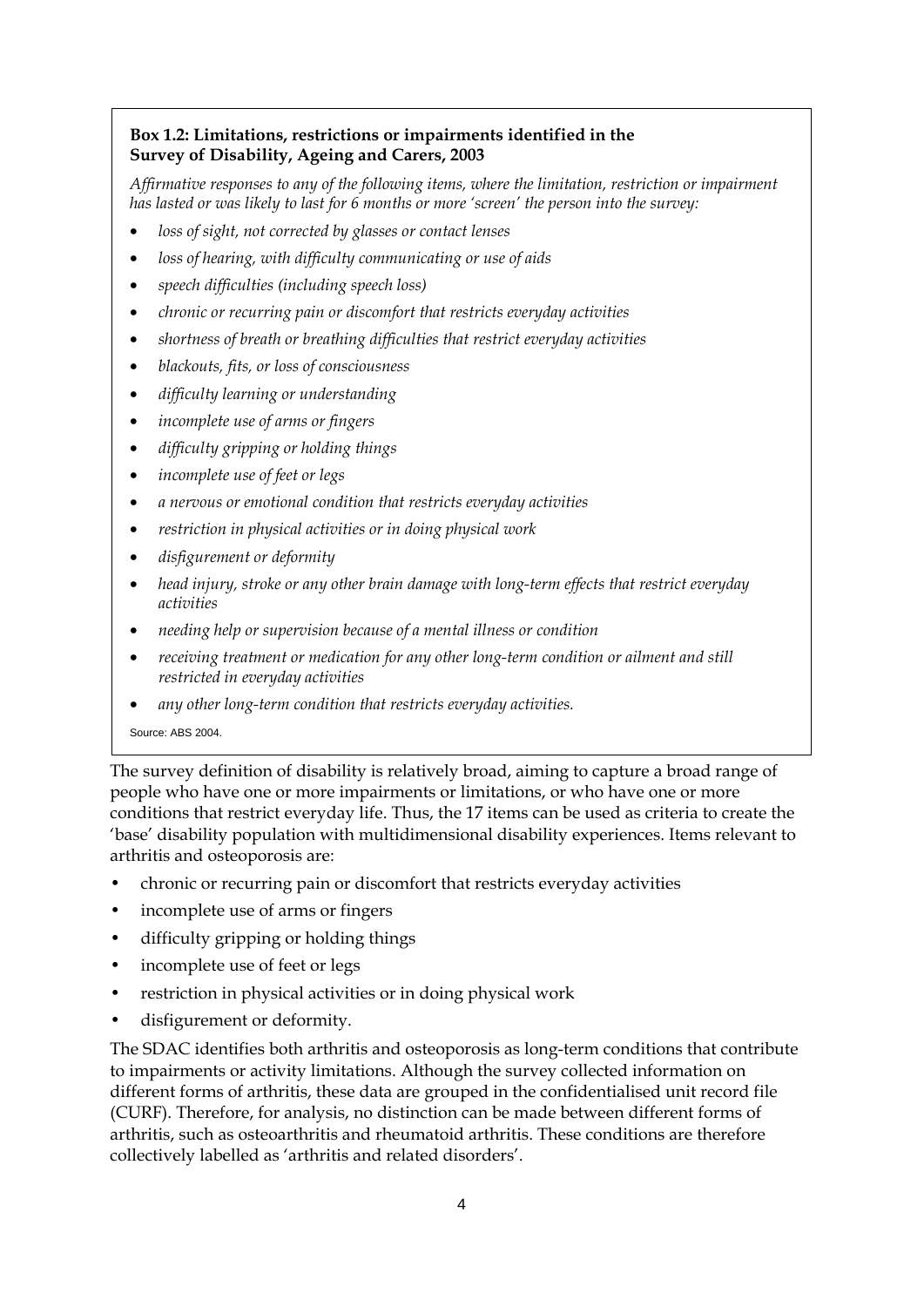<span id="page-12-0"></span>In addition to information on restrictions, impairments and limitations, the survey also provides information on respondents' current and future care needs, and the role of carers in providing assistance to reduce the impact of disability. Issues relating to the quality of life are also examined.

## **Disability data presented in this report**

Respondents to the SDAC are asked to identify the health condition that causes them the most problems. This is referred to as the **main disabling condition**. It is not possible, based on the data collected in the SDAC, to relate various aspects of a person's disability to different causes. Neither is it possible to account for any disability due to arthritis or osteoporosis where the respondent did not identify one of these conditions as the one causing them the most problems. It is therefore likely that these data underestimate the true impact of arthritis and osteoporosis on disability.

In this report, disability-related data relate only to the main disabling condition. As arthritis and osteoporosis are problems generally associated with older age (with only small numbers below 35 years) all information is presented for people aged 35 years or over reporting disability associated with arthritis (that is, arthritis and related disorders) and osteoporosis.

# **Arthritis, osteoporosis and disability in the Australian population**

The number of Australians reporting arthritis or osteoporosis as a long-term condition is much greater than those reporting disability associated with these conditions. This is to be expected because having arthritis or osteoporosis does not necessarily equate with disability. Putting the information about disability associated with arthritis and osteoporosis in the context of the overall prevalence of these conditions helps to illustrate the relative burden of disability among people with arthritis and osteoporosis, and to highlight the contribution of arthritis and osteoporosis to disability.

The analyses presented below are based on data from the 2004–05 National Health Survey (NHS) and 2003 Survey of Disability, Ageing and Carers (SDAC), both conducted by the Australian Bureau of Statistics. The information gained from these two surveys is different. Although both NHS and SDAC are based on self-reports, they employ different sampling strategies and survey methods.

The purpose of NHS is to obtain information on the health status of Australians and their use of health services. The NHS provides information on arthritis and osteoporosis as long-term conditions, which may or may not be associated with disability. The SDAC, on the other hand, is focused on the extent of disability associated with long-term conditions such as arthritis and osteoporosis. The SDAC also generates information on the prevalence of these conditions long-term, but the SDAC data are more likely to be associated with an existing impairment or activity limitation than are NHS data. In addition, the SDAC includes people residing in non-private dwellings (institutions) such as aged-care homes and hospitals; the NHS does not (AIHW 2004a).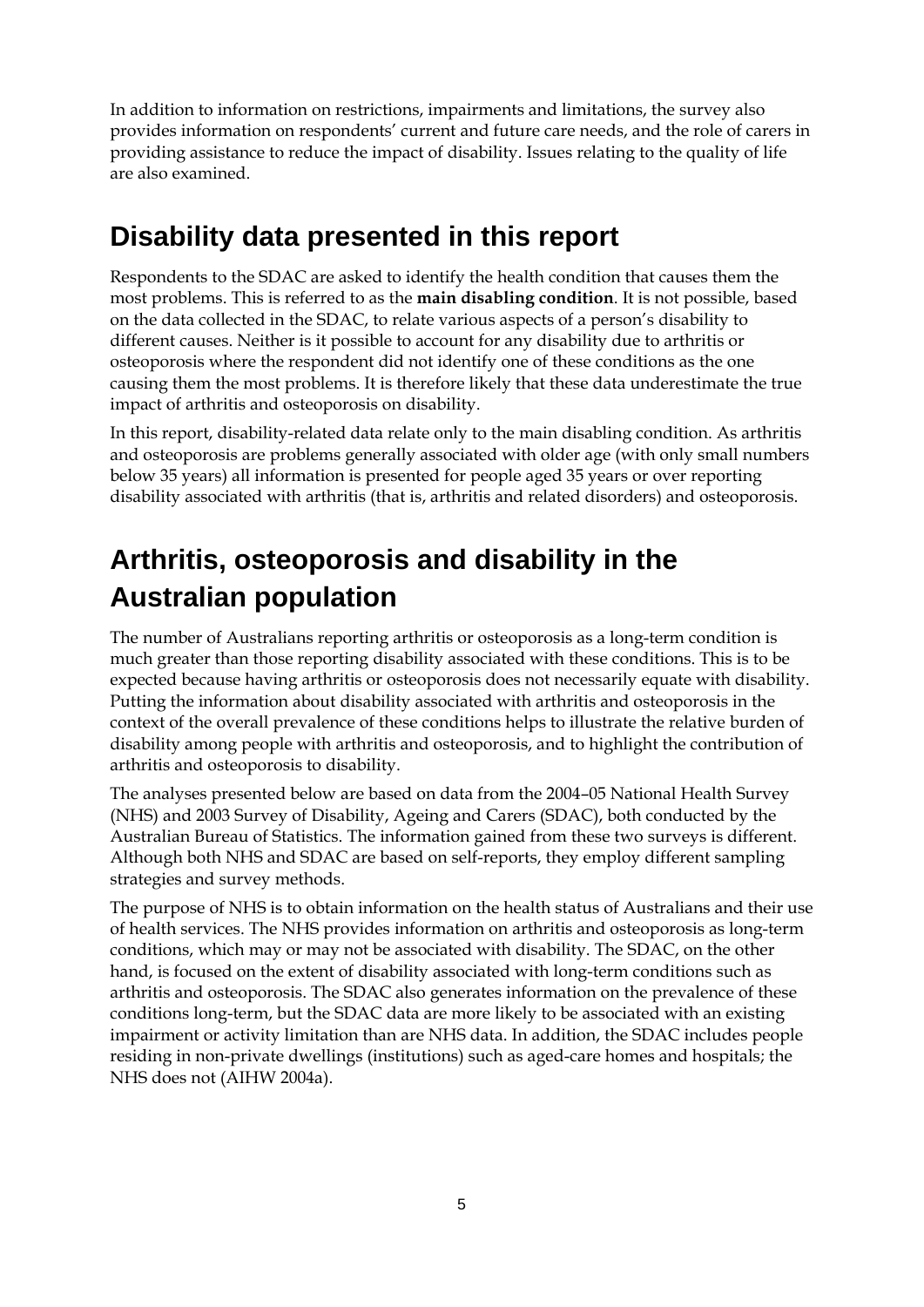### <span id="page-13-0"></span>**Prevalence of arthritis and osteoporosis**

Almost 14% of respondents to the 2004–05 NHS reported arthritis as a long-term condition, meaning that it had lasted or was likely to last 6 months or more. This included mainly the conditions of osteoarthritis and rheumatoid arthritis. Another 2% reported that they had other arthropathies (such as gout) long-term. Combined, these data suggest that almost 3 million Australians had arthritis and related conditions in 2004–05.

Arthritis is reported more frequently by females than males (158 compared with 123 per 1,000 persons in 2004–05). It is also strongly age-related; the prevalence rate was 630 per 1,000 females aged 65–74, slightly declining to 603 per 1,000 among those aged 75 years or over. Corresponding rates among males were 416 and 463 per 1,000 (Figure 1.2).

An estimated 585,785 people had osteoporosis in 2004–05. Almost 79% were aged 55 years or over. Females reported osteoporosis four times as often as males (Figure 1.2).



Although the prevalence of arthritis and osteoporosis reported above is long-term, the information provides limited insight into the severity of the conditions. Their association with disability is not fully recorded in the NHS. Information on psychological distress provides some insight into the extent of associated disability (details in Chapter 4).

Comorbidities also provide some insights into the extent of possible disability. While some of these associations are no more than that expected from the concurrence of age-dependent problems, others are more likely to occur because of similar underlying causes or risk factors. Hypertensive disease, deafness (total/partial) and asthma were the most commonly reported conditions among people with arthritis or osteoporosis (Table 1.1).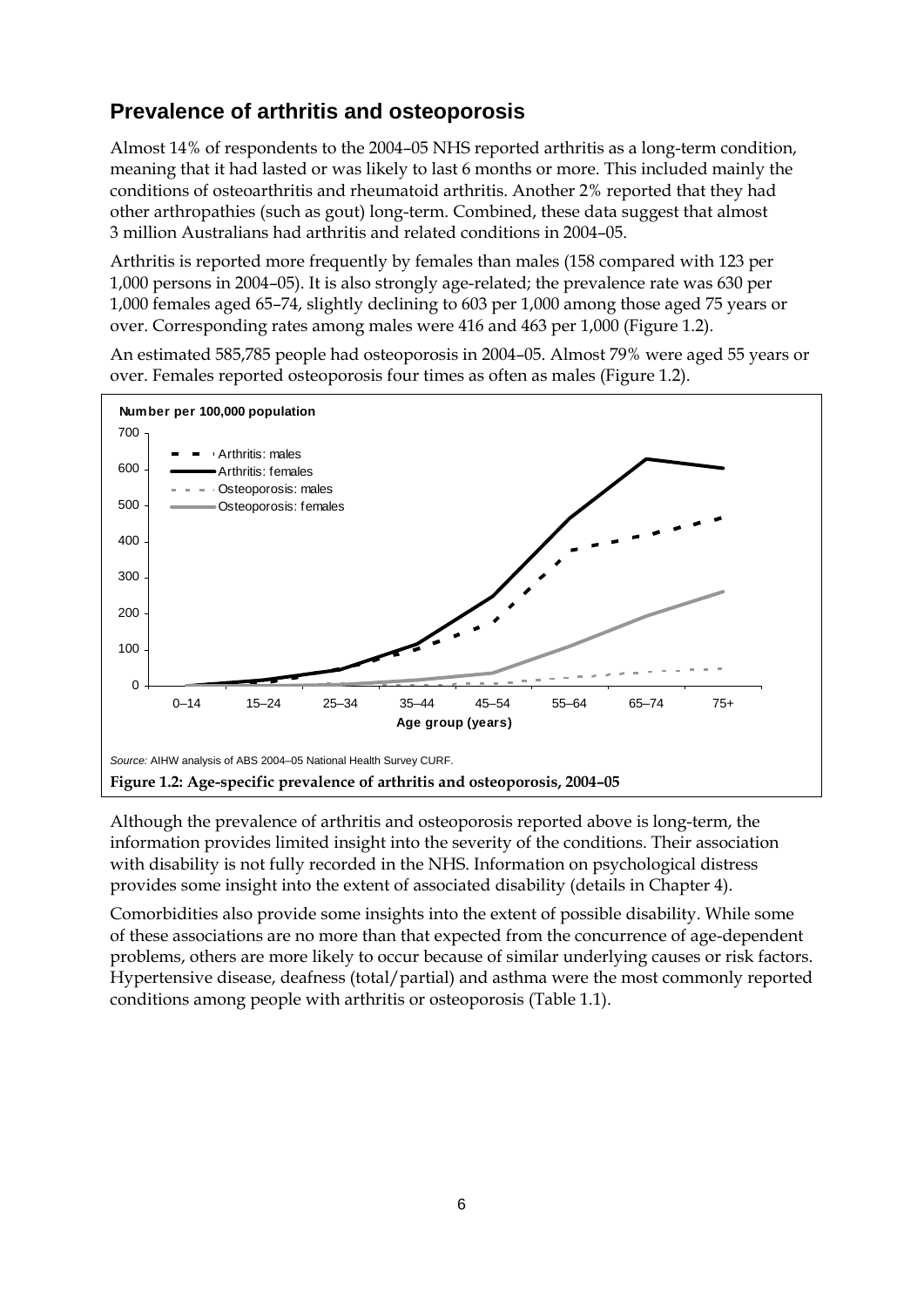|                                                               | <b>People reporting</b><br>the condition |             | People with arthritis<br>reporting the condition |             | People with osteoporosis<br>reporting the condition |
|---------------------------------------------------------------|------------------------------------------|-------------|--------------------------------------------------|-------------|-----------------------------------------------------|
| Long-term condition                                           | Number '000                              | Number '000 | Per cent                                         | Number '000 | Per cent                                            |
| Hypertensive disease                                          | 2,101                                    | 894         | 29.6                                             | 186         | 31.8                                                |
| Total/partial deafness                                        | 2,014                                    | 747         | 24.7                                             | 158         | 26.9                                                |
| Asthma                                                        | 2,014                                    | 402         | 13.3                                             | 74          | 12.7                                                |
| Diseases of genitourinary system                              | 642                                      | 261         | 8.7                                              | 67          | 11.6                                                |
| Diabetes mellitus                                             | 699                                      | 285         | 9.5                                              | 40          | 6.8                                                 |
| Heart disease (ischaemic heart<br>disease and other diseases) | 337                                      | 172         | 5.6                                              | 38          | 6.4                                                 |
| Depression                                                    | 395                                      | 125         | 4.1                                              | 21          | 3.5                                                 |

<span id="page-14-0"></span>

*Source:* AIHW analysis of the ABS 2004–05 National Health Survey CURF.

### **Prevalence of disability**

There were an estimated 3.9 million Australians with disability (20% of the total population) in 2003. Disability, more common in females than males, varies with age (Figure 1.3). The prevalence is lower among adolescents than children. The rates begin to rise again for age groups 25–54 years. This is to be expected as people in this age group are at more risk: for example, young adult males in particular are at increased risk of injuries. People in the middle years may experience work-related injuries or the onset of certain long-term health conditions such as arthritis, cardiovascular disease, hearing loss or psychiatric conditions. The prevalence rates start to increase more sharply for people aged 65 years or over. Rates are higher for females than for males at all ages over 65.

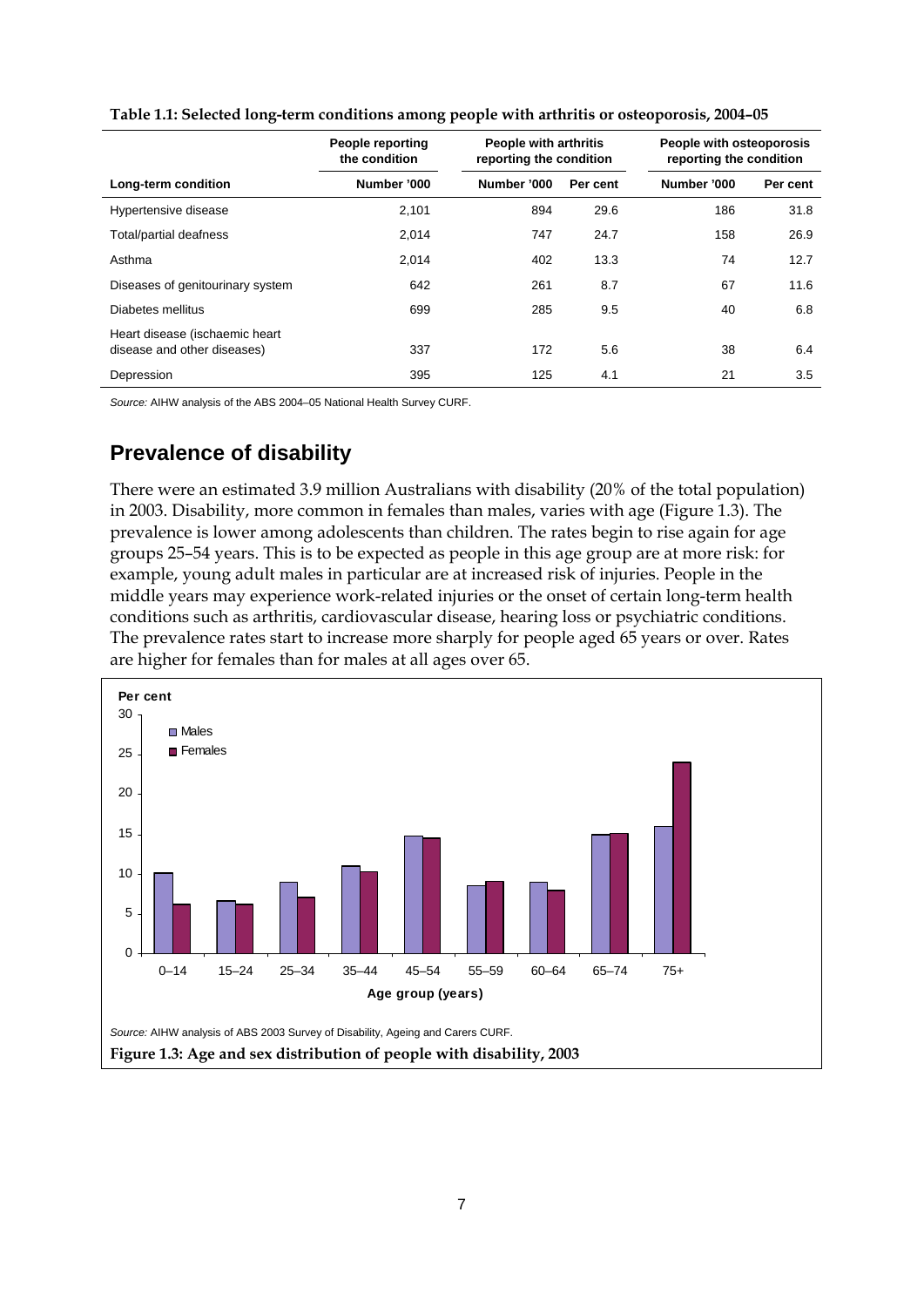People with disability usually report activity limitations. They are unable to do, have a need for assistance with, or have difficulty with activities such as self-care, mobility, communication, health care, housework, meal preparation, paperwork, property maintenance, transport and guidance. The majority (85%) of people with disability had specific restrictions, particularly in the areas of core activities (75%) and schooling or employment (10%).

Core activity restrictions are divided into three groups:

- self-care—bathing or showering, dressing, eating, using the toilet and managing incontinence
- mobility—moving around at home and away from home, getting into or out of a bed or chair, and using public transport
- communication—understanding and being understood by others (strangers, family and friends).

Not everyone reports the same level of disability. Depending on the nature and severity of the condition, the level of disability can range from profound or severe to mild. In 2003:

- an estimated 592,000 people had profound disability, meaning that they were unable to do, or always needed help with, one or more core activity.
- an estimated 646,000 people had severe disability. These people sometimes needed help with a core activity.
- an estimated 699,000 people had moderate disability, meaning they did not need assistance but had difficulty performing a core activity.
- an estimated 1,057,000 people had mild disability, meaning they had no difficulty performing a core activity but used aids or equipment because of their disability. These people were unable to:
	- walk 200 metres
	- walk up and down stairs without a handrail
	- easily bend to pick up an object from the floor
	- use public transport
	- use public transport without help or supervision.

#### **Health conditions and disability**

The amount and level of disability experienced varies with the type of health condition a person has. For example, heart disease is associated with difficulties in activities requiring endurance. Visual impairments can compromise the ability to perform many activities of daily living. Arthritis and osteoporosis on the other hand contribute to a greater amount of difficulty with physical functions, notably personal care and household care. In the 2003 SDAC, health conditions are reported in three different ways:

- long-term health condition: a disease or disorder that has lasted or is likely to last for at least 6 months. A person may report more than one long-term condition. In 2003, an estimated 5,876,000 people aged 35 years or over had at least one long-term condition, of whom 1,744,000 (30%) had arthritis and 333,000 (6%) had osteoporosis.
- main condition: the most prominent condition amongst the list of long-term conditions reported by a person. The main condition can cause some amount of discomfort, but may not be associated with impairment or restriction. An estimated 899,000 people aged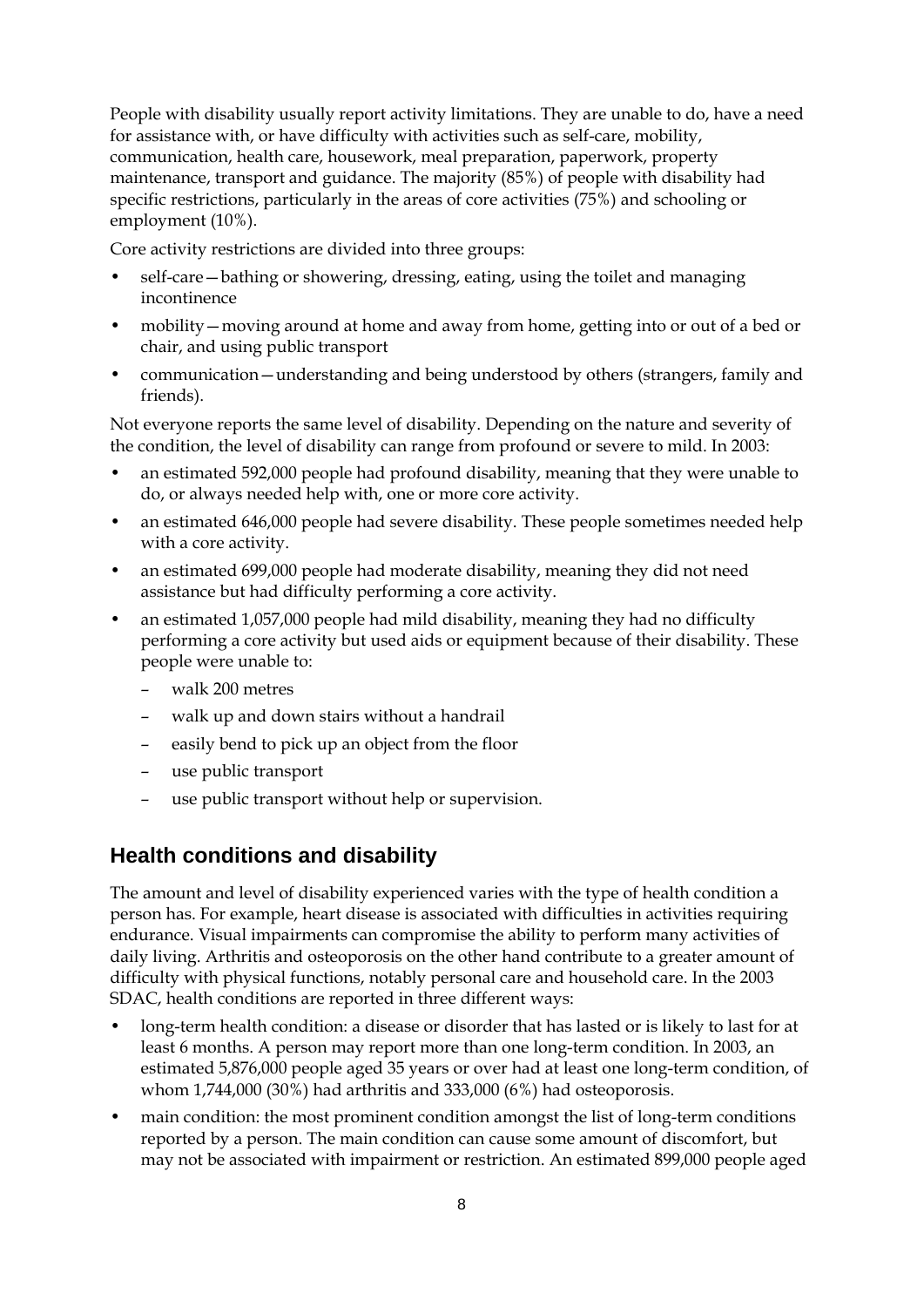35 years or over reported arthritis and 98,000 reported osteoporosis as their main condition in 2003. These people however did not necessarily have any disability associated with their condition.

• main disabling condition: the condition that is responsible for the most disability. In 2003, an estimated 546,000 people aged 35 years or over had arthritis and 50,000 had osteoporosis as their main disabling condition. These people were restricted in their activities, and most of them needed some form of assistance.

The remainder of this report focuses on people aged 35 years or over who reported arthritis or osteoporosis as their main disabling condition.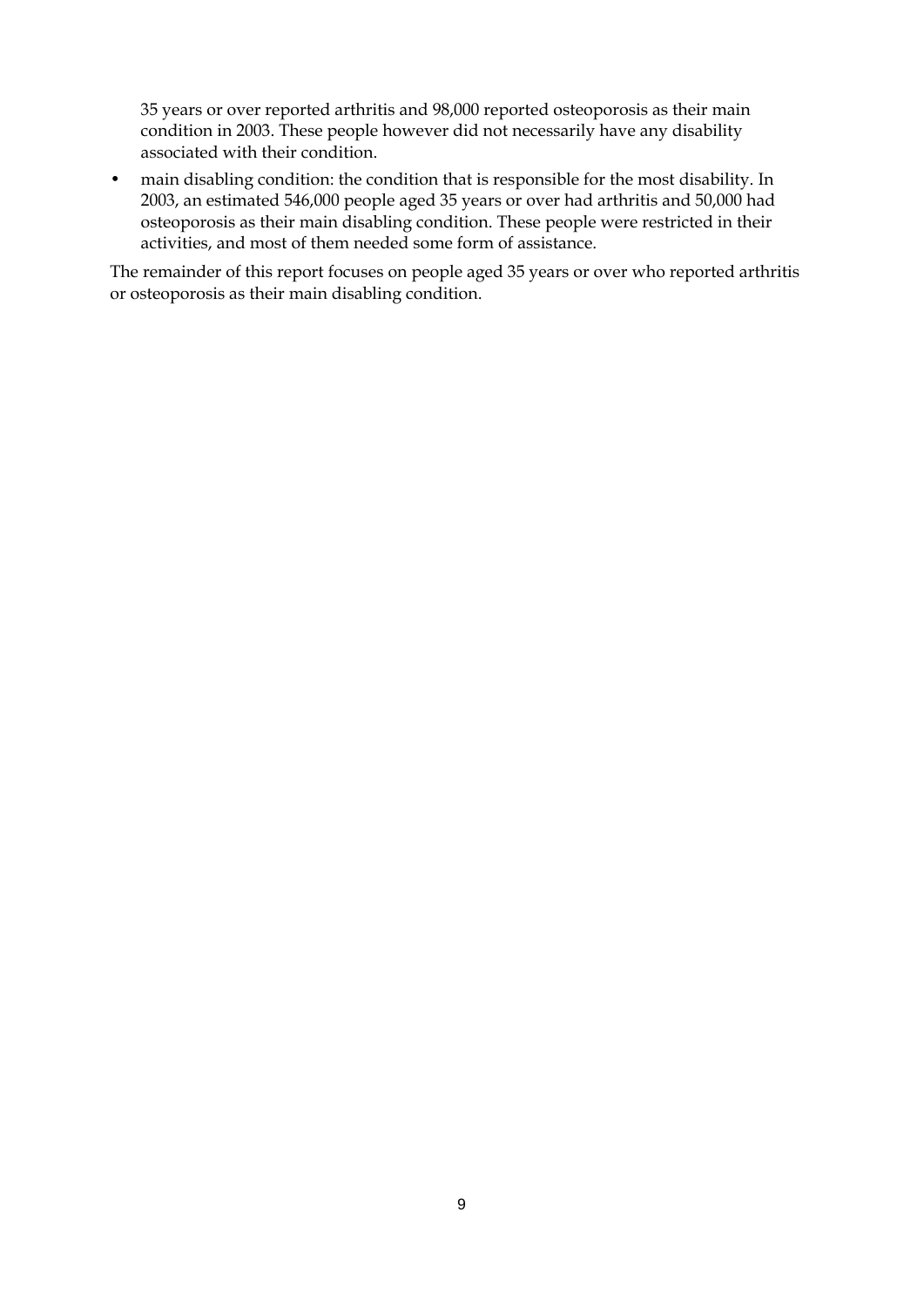# <span id="page-17-0"></span>**2 Disability associated with arthritis and osteoporosis**

This chapter provides information on the extent of disability associated with arthritis and osteoporosis among Australians aged 35 years or over. Sociodemographic profiles of people with disability associated with these conditions are also included.

The progression of arthritis or osteoporosis and the experience of disability are affected by a variety of factors such as ageing, health care (access to and utilisation of medical, surgical and/or rehabilitative care) and health financing. Socioeconomic and environmental factors also affect the progression of disability in people with arthritis or osteoporosis.

Figure 2.1 shows the different ways arthritis and osteoporosis are reported in the 2003 Survey of Disability, Ageing and Carers (SDAC), and how this relates to the severity of core activity restrictions.



*Note:* The numbers given in the boxes are estimates based on the 2003 SDAC.

*Source:* AIHW analysis of 2003 Survey of Disability, Ageing and Carers CURF.

**Figure 2.1: The role of arthritis and osteoporosis in core activity restrictions in the Survey of Disability, Ageing and Carers, people aged 35 years or over, 2003**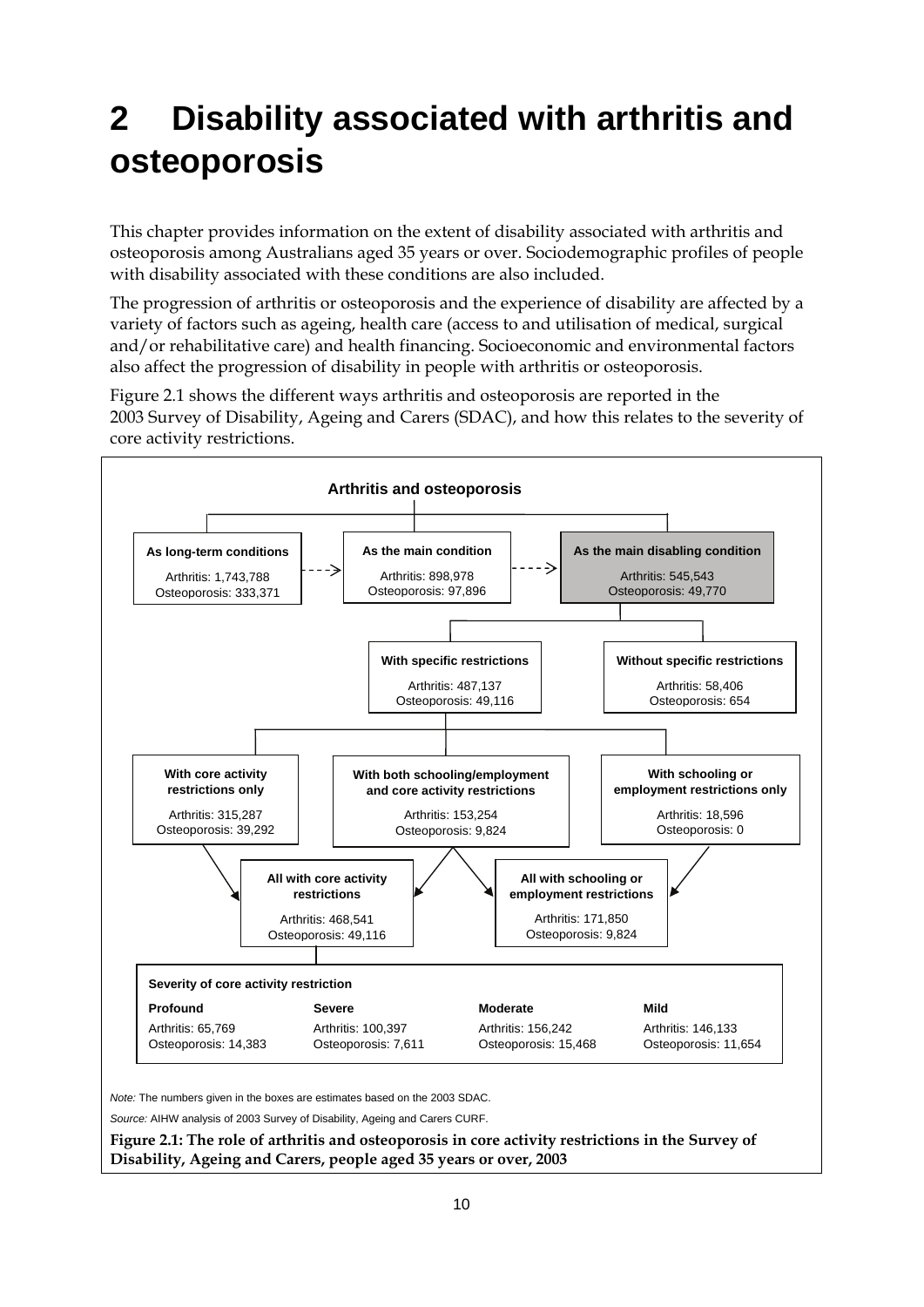# <span id="page-18-0"></span>**People with disability associated with arthritis**

In 2003, an estimated 545,543 people aged 35 years or over reported arthritis to be their main disabling condition (Figure 2.1). The majority (89%) of these people experienced specific restrictions: they required assistance in various activities of daily living such as self-care and mobility (described in Chapter 3). Around one in three reported schooling or employment restrictions, however, a large proportion of people were retired. More than 34% of those with specific restrictions reported profound or severe core activity restriction.

The age and sex profile of people with disability associated with arthritis is highly characteristic of the population with arthritis. Most are females aged 45 years or over. This age and sex distribution contrasts with that noted for people with disability in general (Table 2.1).

|                            | Disability associated with arthritis |          | People with disability (general) |          |
|----------------------------|--------------------------------------|----------|----------------------------------|----------|
| Demographic characteristic | Number '000                          | Per cent | Number '000                      | Per cent |
| Gender                     |                                      |          |                                  |          |
| Males                      | 162.6                                | 29.8     | 1,453.7                          | 47.4     |
| Females                    | 382.9                                | 70.2     | 1,611.2                          | 52.6     |
| Total                      | 545.5                                | 100.0    | 3064.9                           | 100.0    |
| Age group (years)          |                                      |          |                                  |          |
| $35 - 44$                  | 28.6                                 | 5.2      | 418.5                            | 13.7     |
| $45 - 54$                  | 76.7                                 | 14.1     | 578.8                            | 18.9     |
| $55 - 64$                  | 147.7                                | 27.1     | 677.1                            | 22.1     |
| $65 - 74$                  | 144.3                                | 26.5     | 592.3                            | 19.3     |
| $75 - 84$                  | 111.2                                | 20.4     | 564.7                            | 18.4     |
| 85 or over                 | 37.0                                 | 6.7      | 233.4                            | 7.6      |
| Total                      | 545.5                                | 100.0    | 3,064.9                          | 100.0    |

**Table 2.1: Age and sex distribution of people with disability associated with arthritis, ages 35 years or over, 2003** 

*Source:* AIHW analysis of ABS 2003 Survey of Disability, Ageing and Carers CURF.

The personal characteristics of people with disability associated with arthritis are quite similar to people with disability in general (Table 2.2). A relatively large number of people with disability associated with arthritis had grade 8 or less education. Most were in the low income bracket (that is, a weekly cash income of \$130–\$224). This is to be expected, as most of them were elderly people with no employment and mostly receiving a disability pension. It is also noteworthy that the proportion of people with disability associated with arthritis living in special dwellings was small, at 3%.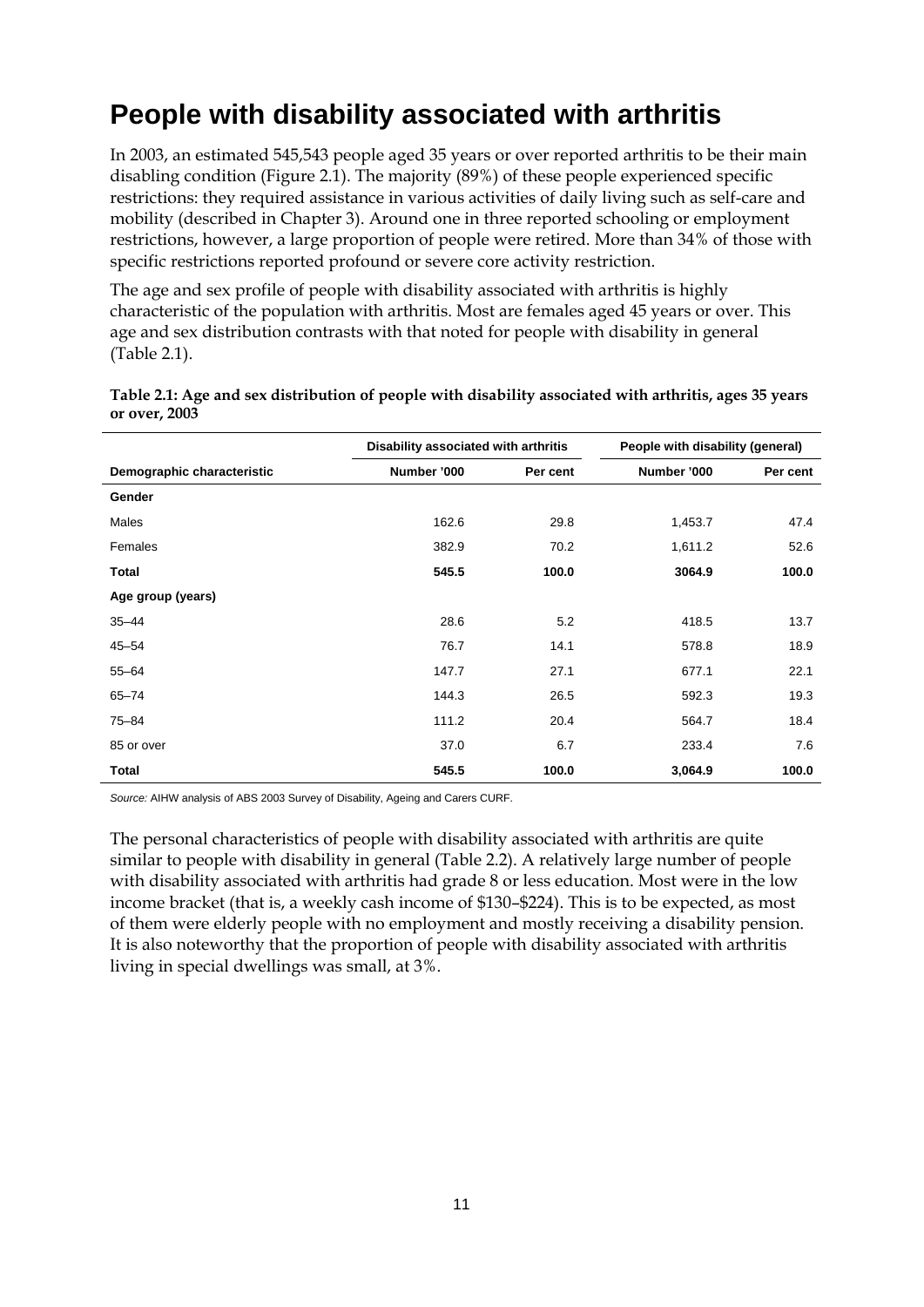|                                  | Disability associated with arthritis | People with disability (general) |             |          |
|----------------------------------|--------------------------------------|----------------------------------|-------------|----------|
| Characteristic                   | Number '000                          | Per cent                         | Number '000 | Per cent |
| <b>Marital status</b>            |                                      |                                  |             |          |
| Married                          | 332.4                                | 60.9                             | 1,737.4     | 56.7     |
| Separated/divorced               | 65.4                                 | 11.9                             | 477.6       | 15.5     |
| Widowed                          | 109.9                                | 20.2                             | 550.2       | 18.0     |
| Never married                    | 37.6                                 | 6.9                              | 295.8       | 9.7      |
| Not applicable                   | 0.2                                  | 0.1                              | 0.9         | 0.1      |
| <b>Educational level</b>         |                                      |                                  |             |          |
| Year 8 or less                   | 156.9                                | 28.8                             | 1,348.0     | 13.3     |
| Secondary                        | 191.8                                | 35.2                             | 3,678.0     | 36.3     |
| Vocational/university            | 179.4                                | 32.9                             | 4,849.3     | 47.8     |
| Not applicable                   | 17.3                                 | 3.1                              | 258.1       | 2.6      |
| Total weekly cash income         |                                      |                                  |             |          |
| $<$ \$130                        | 32.2                                 | 5.9                              | 169.9       | 5.5      |
| \$130-\$224                      | 229.1                                | 42.0                             | 1,009.0     | 32.9     |
| \$225-\$449                      | 120.3                                | 22.1                             | 610.5       | 19.9     |
| \$450-\$701                      | 33.3                                 | 6.1                              | 298.8       | 9.7      |
| \$702-\$1,150                    | 20.5                                 | 3.8                              | 206.6       | 6.7      |
| > \$1,150                        | 9.9                                  | 1.8                              | 115.9       | 3.7      |
| Not applicable                   | 100.2                                | 18.3                             | 663.0       | 21.6     |
| <b>Dwelling type</b>             |                                      |                                  |             |          |
| Private                          | 517.2                                | 94.8                             | 2,794.9     | 91.2     |
| Special                          | 16.5                                 | 3.0                              | 96.1        | 3.1      |
| Not applicable                   | 11.9                                 | 2.2                              | 173.9       | 5.7      |
| <b>Country of birth</b>          |                                      |                                  |             |          |
| Australia                        | 356.3                                | 65.3                             | 2,160.5     | 70.5     |
| Other English-speaking countries | 82.2                                 | 15.1                             | 368.2       | 12.0     |
| Other countries                  | 107.0                                | 19.6                             | 536.2       | 17.5     |
| Area of residence                |                                      |                                  |             |          |
| Major cities of Australia        | 332.1                                | 60.9                             | 1,895.8     | 61.9     |
| Inner regional Australia         | 140.4                                | 25.7                             | 742.6       | 24.2     |
| Other areas                      | 73.1                                 | 13.4                             | 426.5       | 13.9     |

<span id="page-19-0"></span>**Table 2.2: Personal characteristics of people with disability associated with arthritis, ages 35 years or over, 2003** 

*Source:* AIHW analysis of ABS 2003 Survey of Disability, Ageing and Carers CURF.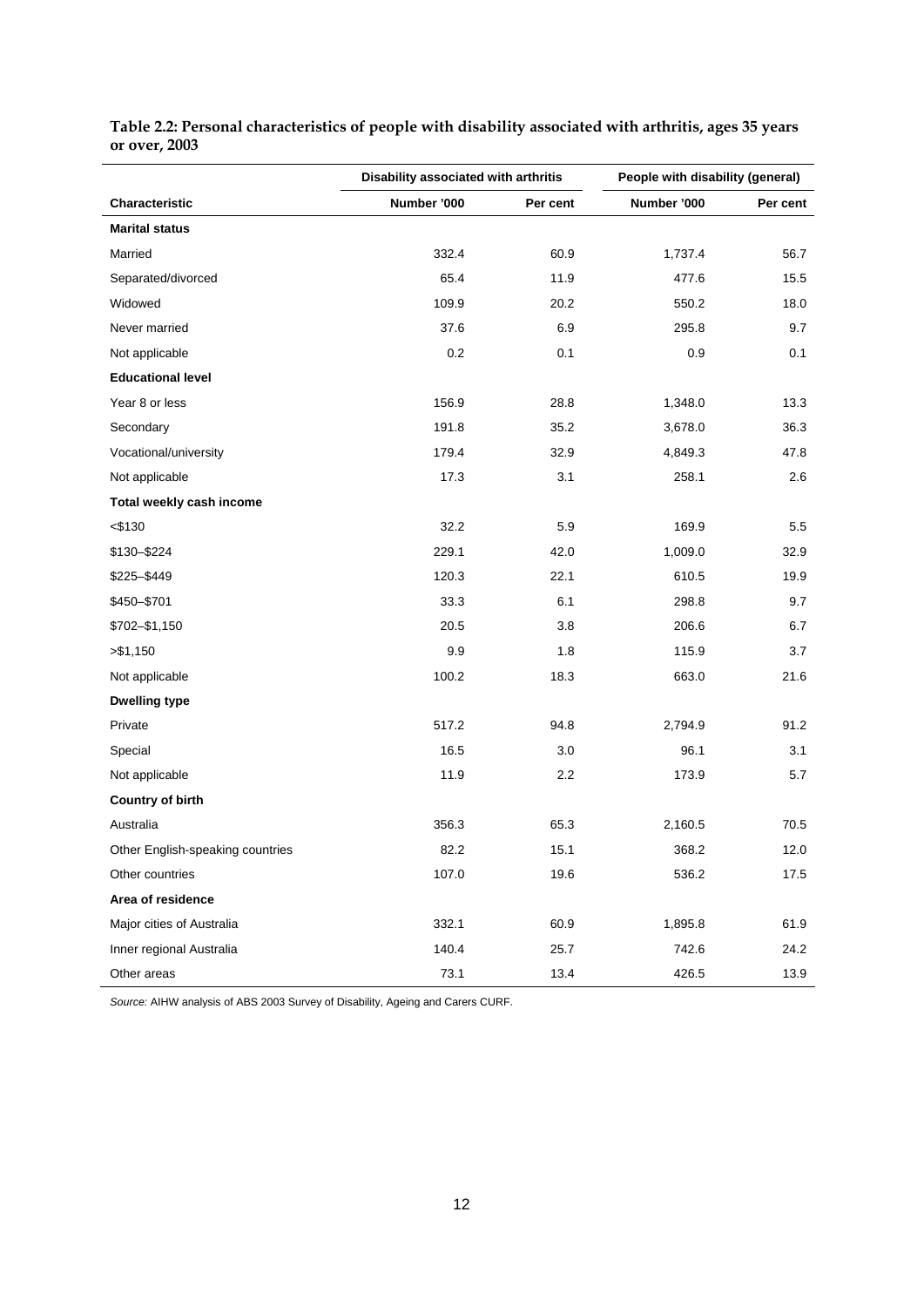## <span id="page-20-0"></span>**People with disability associated with osteoporosis**

According to the 2003 SDAC, an estimated 49,770 people aged 35 years or over had osteoporosis as their main disabling condition in 2003 (Figure 2.1). Almost half of those with disability associated with osteoporosis had a severe or profound core activity limitation. These people could not do, or always needed assistance with, one or more activities of daily living, such as self-care or mobility (details in Chapter 3). People with osteoporosis were less likely to report schooling or employment restrictions. This is to be expected, as two-thirds are 65 years or older and are most likely to be retired.

Females outnumbered males (5:1) among those with disability associated with osteoporosis. The majority were aged 55 years or over (Table 2.3). The age and sex profile of people with disability associated with osteoporosis was very different from people with disability in general. Not only was the sex ratio more uneven (5:1 vs. 1:1) the age distribution was also more skewed towards the older age groups.

|                            | Disability associated with osteoporosis |          | People with disability (general) |          |
|----------------------------|-----------------------------------------|----------|----------------------------------|----------|
| Demographic characteristic | Number '000                             | Per cent | Number '000                      | Per cent |
| Gender                     |                                         |          |                                  |          |
| Males                      | 8.3                                     | 16.7     | 1,453.7                          | 47.4     |
| Females                    | 41.5                                    | 83.3     | 1,611.2                          | 52.6     |
| Total                      | 49.8                                    | 100.0    | 3,064.9                          | 100.0    |
| Age group (years)          |                                         |          |                                  |          |
| $35 - 44$                  | 1.1                                     | 2.2      | 418.5                            | 13.7     |
| $45 - 54$                  | 3.2                                     | 6.4      | 578.8                            | 18.9     |
| $55 - 64$                  | 7.8                                     | 15.7     | 677.1                            | 22.1     |
| $65 - 74$                  | 14.1                                    | 28.3     | 592.3                            | 19.3     |
| $75 - 84$                  | 16.1                                    | 32.3     | 564.7                            | 18.4     |
| 85 or over                 | 7.5                                     | 15.1     | 233.4                            | 7.6      |
| <b>Total</b>               | 49.8                                    | 100.0    | 3,064.9                          | 100.0    |

#### **Table 2.3: Age and sex distribution of people with disability associated with osteoporosis, ages 35 years or over, 2003**

*Source:* AIHW analysis of ABS 2003 Survey of Disability, Ageing and Carers CURF.

The general characteristics of people with disability associated with osteoporosis otherwise do not differ much from those people with disability in general (Table 2.4). People with disability associated with osteoporosis were more likely to be widowed. This is to be expected as most are older females and, because of higher female life expectancy, they are more likely to outlive their spouses/partners. The overall educational level of people with disability associated with osteoporosis was lower than people with disability in general, most of them reporting a grade 8 qualification. Most were in the low income bracket (that is, a weekly cash income between \$130 and \$224). This also is to be expected, as people with osteoporosis are mainly older people, less likely to be in the workforce.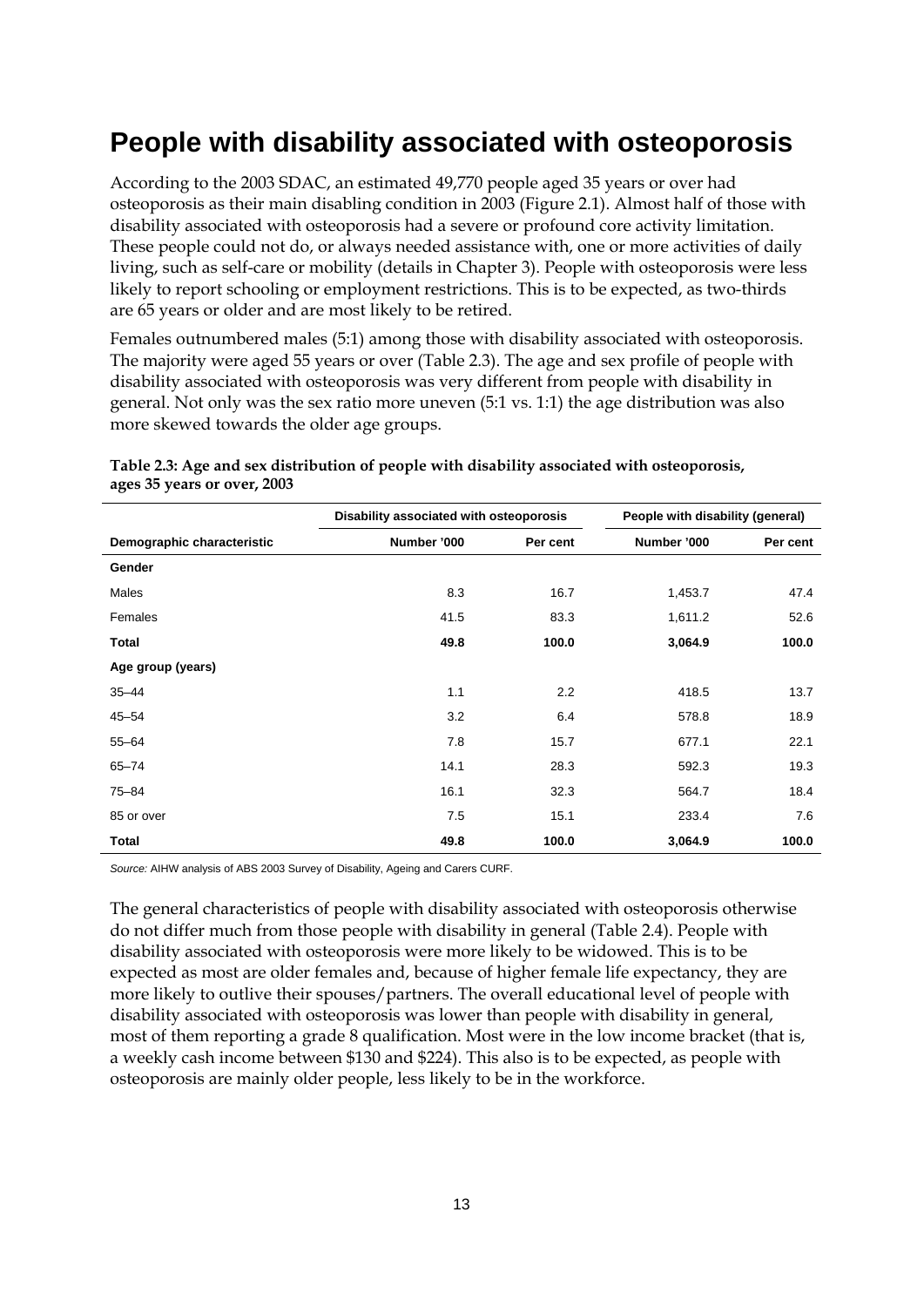|                                  |             | Disability associated with osteoporosis<br>People with disability (general) |             |          |  |  |
|----------------------------------|-------------|-----------------------------------------------------------------------------|-------------|----------|--|--|
| <b>Characteristics</b>           | Number '000 | Per cent                                                                    | Number '000 | Per cent |  |  |
| <b>Marital status</b>            |             |                                                                             |             |          |  |  |
| Married                          | 19.9        | 39.9                                                                        | 1,737.4     | 56.7     |  |  |
| Separated/divorced               | 7.2         | 14.7                                                                        | 477.6       | 15.5     |  |  |
| Widowed                          | 19.1        | 38.3                                                                        | 550.2       | 18.0     |  |  |
| Never married                    | 3.4         | 6.9                                                                         | 295.8       | 9.7      |  |  |
| Not applicable                   | 0.1         | 0.2                                                                         | 0.9         | 0.1      |  |  |
| <b>Educational level</b>         |             |                                                                             |             |          |  |  |
| Year 8 or less                   | 19.8        | 29.8                                                                        | 1,348.0     | 13.3     |  |  |
| Secondary                        | 17.5        | 35.1                                                                        | 3,678.0     | 36.3     |  |  |
| Vocational/university            | 13.2        | 26.5                                                                        | 4,849.3     | 47.8     |  |  |
| Not applicable                   | 4.3         | 8.6                                                                         | 258.1       | 2.6      |  |  |
| Total weekly cash income         |             |                                                                             |             |          |  |  |
| $<$ \$130                        | 1.7         | 3.4                                                                         | 169.9       | 5.5      |  |  |
| \$130-\$224                      | 21.0        | 42.2                                                                        | 1,009.0     | 32.9     |  |  |
| \$225-\$449                      | 13.9        | 27.9                                                                        | 610.5       | 19.9     |  |  |
| \$450-\$701                      | 3.0         | 6.0                                                                         | 298.8       | 9.7      |  |  |
| \$702-\$1,150                    | 0.7         | 1.4                                                                         | 206.6       | 6.7      |  |  |
| > \$1,150                        | 0.0         | 0.0                                                                         | 115.9       | 3.7      |  |  |
| Not applicable                   | 9.5         | 19.1                                                                        | 663.0       | 21.6     |  |  |
| <b>Dwelling type</b>             |             |                                                                             |             |          |  |  |
| Private                          | 44.9        | 90.2                                                                        | 2,794.9     | 91.2     |  |  |
| Special                          | 2.1         | 4.2                                                                         | 96.1        | 3.1      |  |  |
| Not applicable                   | 2.8         | 5.6                                                                         | 173.9       | 5.7      |  |  |
| <b>Country of birth</b>          |             |                                                                             |             |          |  |  |
| Australia                        | 37.8        | 75.9                                                                        | 2,160.5     | 70.5     |  |  |
| Other English-speaking countries | 2.3         | 4.7                                                                         | 368.2       | 12.0     |  |  |
| Other countries                  | 9.6         | 19.4                                                                        | 536.2       | 17.5     |  |  |
| Area of residence                |             |                                                                             |             |          |  |  |
| Major cities of Australia        | 30.0        | 60.3                                                                        | 1,895.8     | 61.9     |  |  |
| Inner regional Australia         | 12.9        | 25.9                                                                        | 742.6       | 24.2     |  |  |
| Other areas                      | 6.9         | 13.8                                                                        | 426.5       | 13.9     |  |  |

<span id="page-21-0"></span>**Table 2.4: Personal characteristics of people with disability associated with osteoporosis, ages 35 years or over, 2003** 

*Source:* AIHW analysis of ABS 2003 Survey of Disability, Ageing and Carers CURF.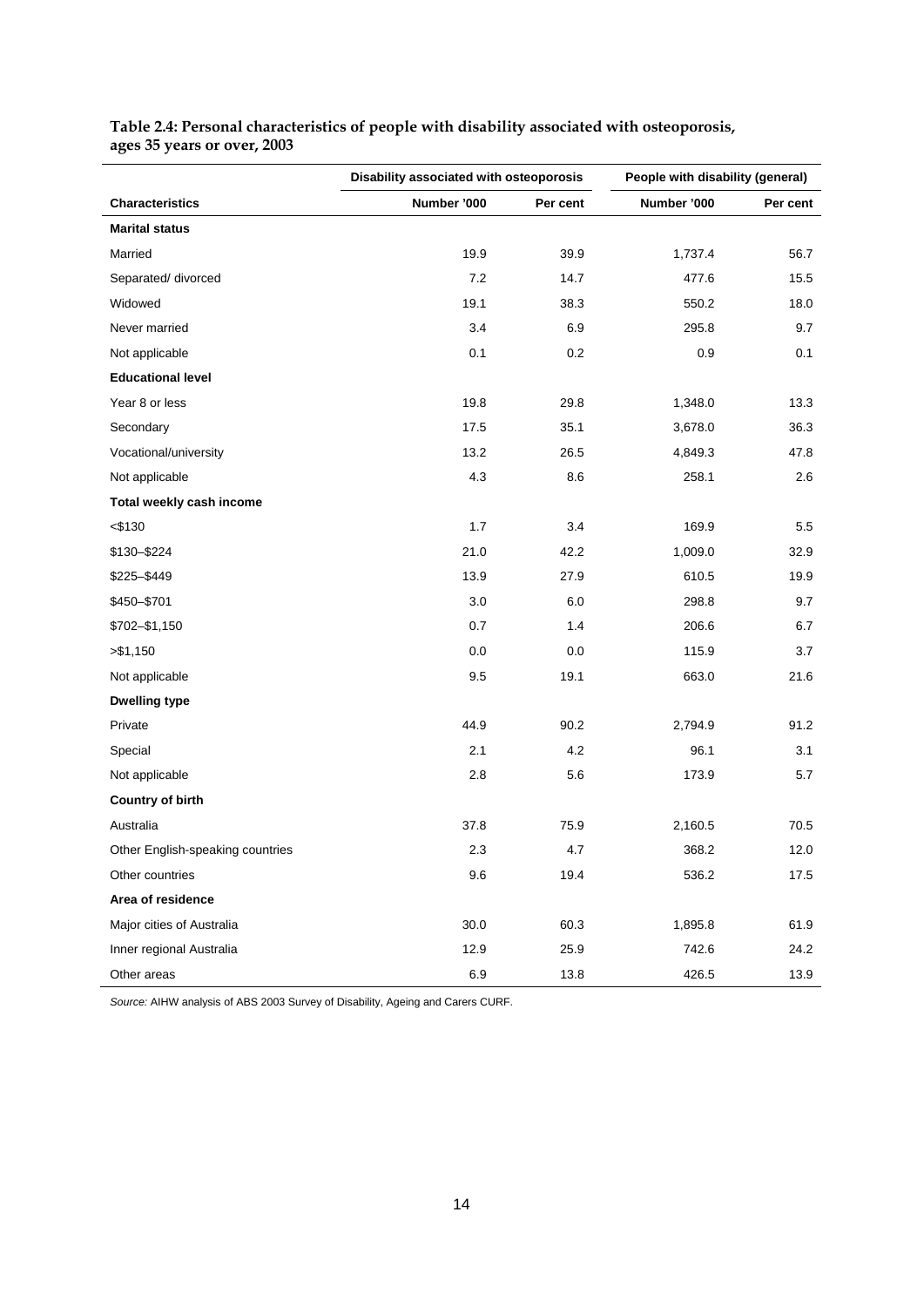# <span id="page-22-0"></span>**Summary**

Arthritis and osteoporosis are associated with significant disability in people aged 35 years or over. Disability is more commonly reported by females than males. The majority experience specific restrictions, requiring assistance with various activities of daily living such as self-care and mobility. A small number of people with disability associated with arthritis report employment restrictions. More than 30% of people with disability associated with arthritis and almost half of those with disability associated with osteoporosis had a profound or severe core activity limitation. These people were unable to do, or always needed help with, one or more core activity.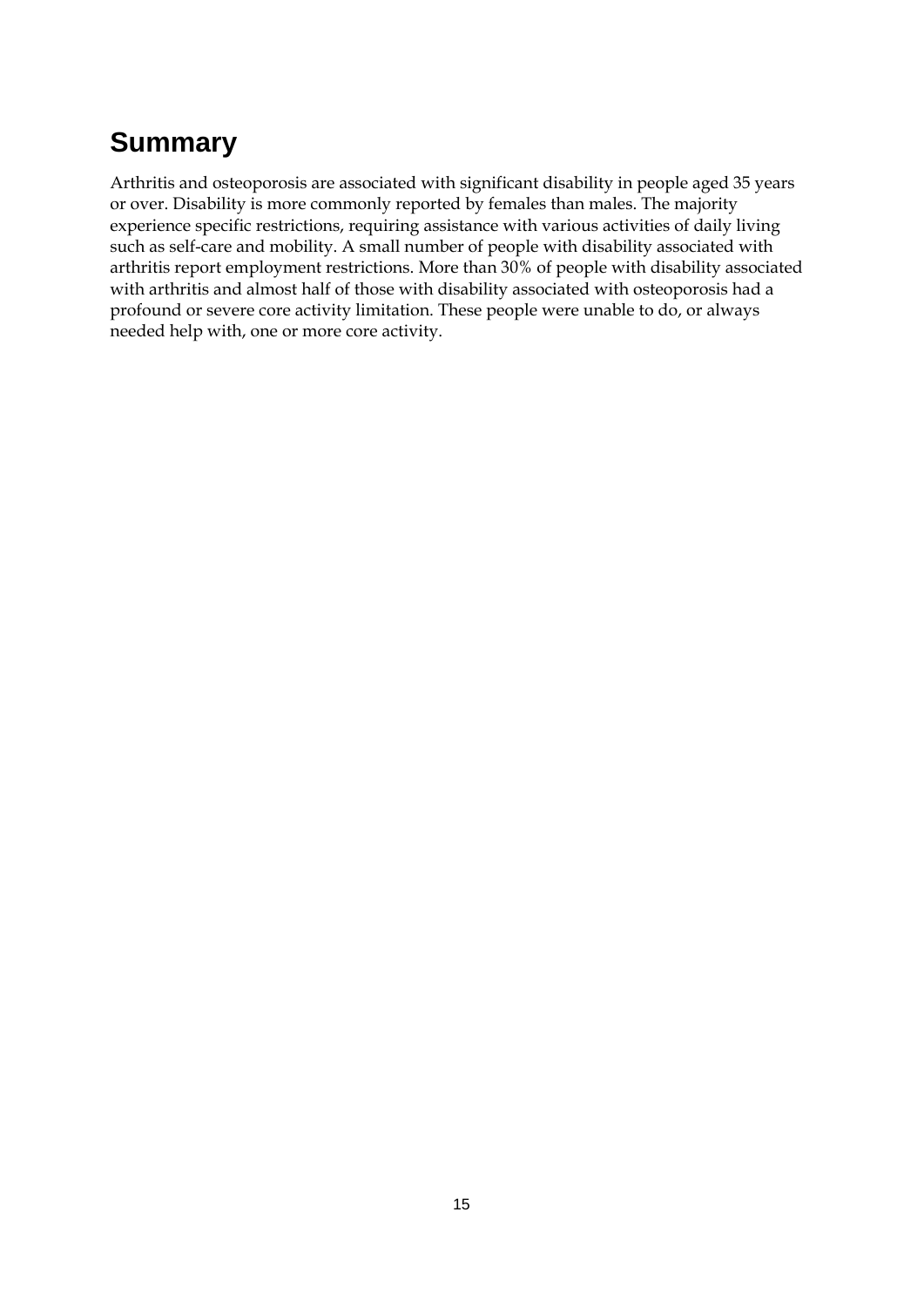# <span id="page-23-0"></span>**3 Impairments and activity limitations**

Disability associated with arthritis and osteoporosis mostly results from a variety of physical impairments that limit activities. Physical impairments may include limitation in manual performance, incomplete use of feet or legs, incomplete use of arms or fingers, disfigurement or deformity, and difficulty gripping or holding things. Pain is the central feature of many of these impairments. The resultant activity limitations are generally difficulties in carrying out everyday activities of living as well as working or participating in social activities.

This chapter provides an overview of impairments associated with arthritis and osteoporosis among people aged 35 years or over, and the resulting activity limitations. Functional limitations and restrictions in performing activities of daily living are also described and their impact upon employment and social participation is examined.

## **Physical impairments**

Physical impairment leading to disability, as an outcome of arthritis or osteoporosis, may lead to a limitation in manual performance, incomplete use of body parts, and disfigurement and deformity. Not everyone, however, has the same type of impairment. The relationship between a condition and disability is complex and varies from condition to condition.

People with arthritis tend to have stiffness, particularly after periods of joint rest, which can inhibit spontaneous mobility. The typical pattern is one of stiffness on rising in the morning. As the disease progresses, the pain may become more severe and the body stiffer. Consequently, the capacity to perform many activities decreases. Routine activities (such as rising from bed in the morning; the ability to do housework, shop and prepare meals; walking long distances; using public transport; walking up and down stairs; bending to pick up an object from the floor; or managing medication and transportation) may all become limited to some degree. Chronic fatigue associated with physical deconditioning and other ill-understood factors is also prominent and may further limit function. In rheumatoid arthritis, in particular, the limitations may arrive soon after the onset of the disease and worsen with the passage of time, resulting in loss of independence (Young et al. 2000).

In the case of osteoporosis, disability mainly occurs after a fracture. The impairments and activity limitations after a fracture are highly variable, and in several cases long-term. The impact of certain osteoporotic fractures, such as hip fractures, may be severe, or even profound. About 40% of people are unable to walk independently 1 year after hip fracture, about 60% have difficulty with at least one essential activity of daily living, and about 80% are limited in activities such as driving and shopping (Cooper 1997). Almost 50% are likely to be permanently disabled and not regain their former independence (Johnell 1997).

Added to the physical impairments are the psychosocial problems caused by arthritis or osteoporosis. The limitations and restrictions imposed by the two conditions are a blow to a person's self-esteem and self-image. These limitations can be particularly discomfiting for young people.

Both environmental and personal factors can modify the experience of disability associated with arthritis or osteoporosis. For example, poor access to public buildings, difficult modes of transportation and workplace requirements can severely limit an affected person's ability to adjust to the newer circumstances. The ability to cope with chronic pain and disability will depend upon a variety of factors, including attitude towards illness, fear of deformity and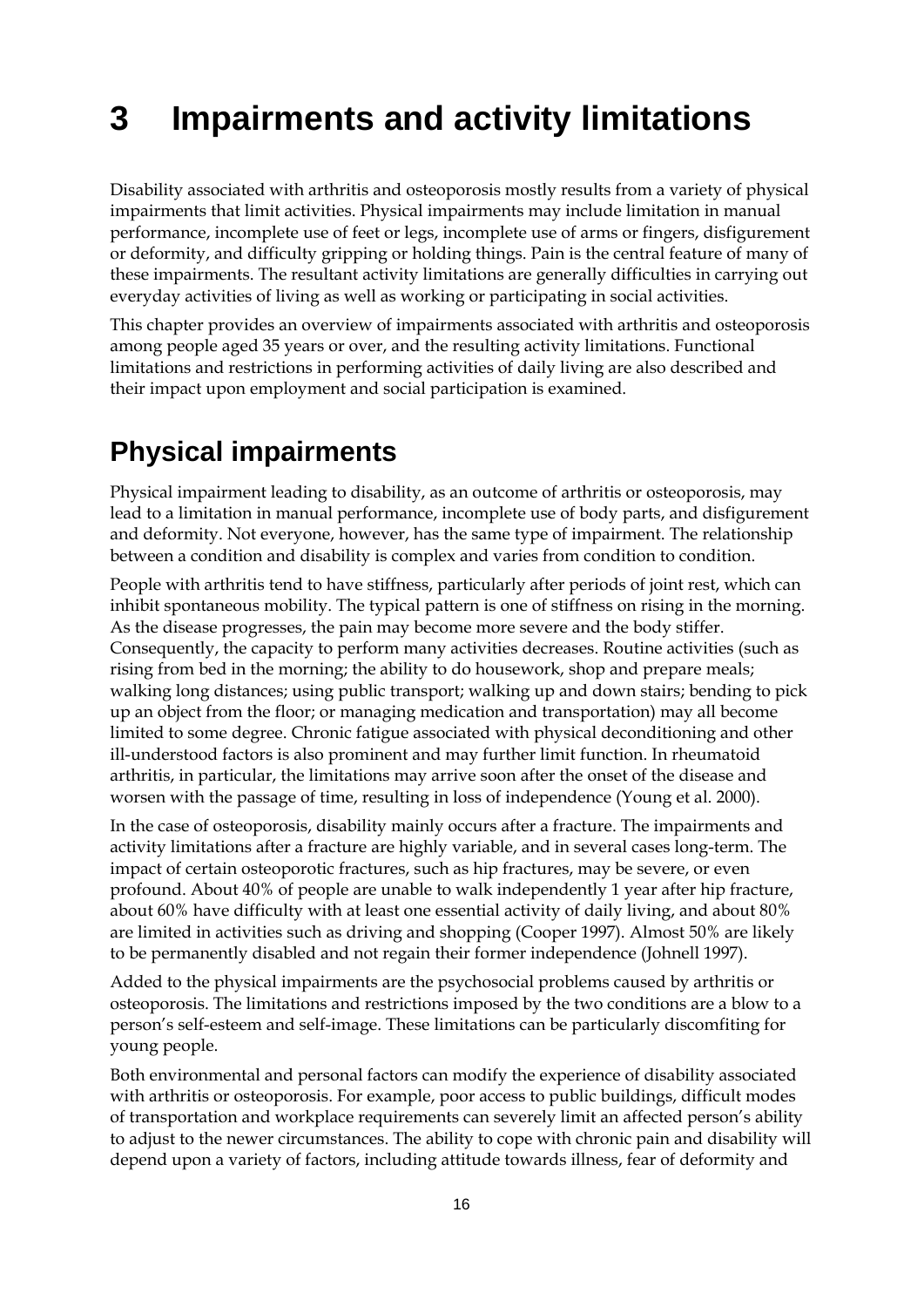<span id="page-24-0"></span>altered body image, fear of falling, and feelings about dependency and accepting help from others. There may also be consequences for the person's participation in work or leisure.

According to the 2003 Survey of Disability, Ageing and Carers (SDAC), the most common impairment associated with arthritis and osteoporosis is chronic or recurrent pain. One in two SDAC respondents with arthritis and more than one in four with osteoporosis also reported difficulty in gripping or holding things (Table 3.1). Another major upper body impairment reported was incomplete use of arms or fingers. Disfigurement or deformity caused by osteoporosis was greater than that caused by arthritis.

|                                         | <b>Arthritis</b> |          | <b>Osteoporosis</b> |          |  |
|-----------------------------------------|------------------|----------|---------------------|----------|--|
| Impairment/limitation                   | Number '000      | Per cent | Number '000         | Per cent |  |
| Chronic or recurrent pain or discomfort | 304.8            | 55.9     | 32.6                | 65.5     |  |
| Difficulty gripping or holding things   | 272.7            | 50.0     | 14.3                | 28.7     |  |
| Incomplete use of feet or legs          | 135.5            | 24.8     | 12.4                | 24.9     |  |
| Incomplete use of arms or fingers       | 92.7             | 17.0     | 6.7                 | 13.5     |  |
| Disfigurement or deformity              | 15.6             | 2.9      | 4.4                 | 8.8      |  |

**Table 3.1: Physical impairments associated with arthritis and osteoporosis, ages 35 years or over, 2003** 

*Note:* The proportions are based on the estimated number of people aged 35 years or over with disability associated with arthritis (545,543) and osteoporosis (49,770).

*Source:* AIHW analysis of ABS 2003 Survey of Disability, Ageing and Carers CURF.

## **Activity limitations**

The impairments associated with arthritis and osteoporosis affect peoples' ability to perform daily activities, to work and to participate in social activities. But not everyone with arthritis or osteoporosis is affected in the same way. The ability to function may worsen over time depending on the nature and severity of the condition. For example, in the case of arthritis, as the disease progresses, the pain may become more severe, the body stiffer, and the capacity to perform activities may decrease. The type and number of joints involved influences the severity of functional limitations. The limitations caused by osteoporosis mostly result from fractures or fracture-related complications; many may lose their independence after multiple fractures.

Activity limitations are mainly noticed in the areas of self-care (showering, toileting and dressing), or mobility (transferring from beds to chairs, and even walking around the house), referred to as activities of daily living (ADL). Some people may have difficulty doing housework, shopping, preparing meals, or managing medication and transportation. The level of activity limitation, however, depends on the nature and severity of the condition. Some may have greater difficulty performing these tasks, others may have moderate difficulty, while others may not have any difficulty at all except for walking long distances, using public transport, walking up and down stairs, or bending to pick up an object from the floor (ABS 2004). Many people would be able to overcome these limitations either by modifying their circumstances or adjusting to the newer situations.

In 2003, one-fifth of the Australian population, or about 4 million people, had a disability. More than 30% of these people (over 1.2 million) had severe or profound disability. Arthritis and osteoporosis were contributors to both the mild and severe ends of the spectrum of disability. The majority of people indicated limitations in one or more core activities.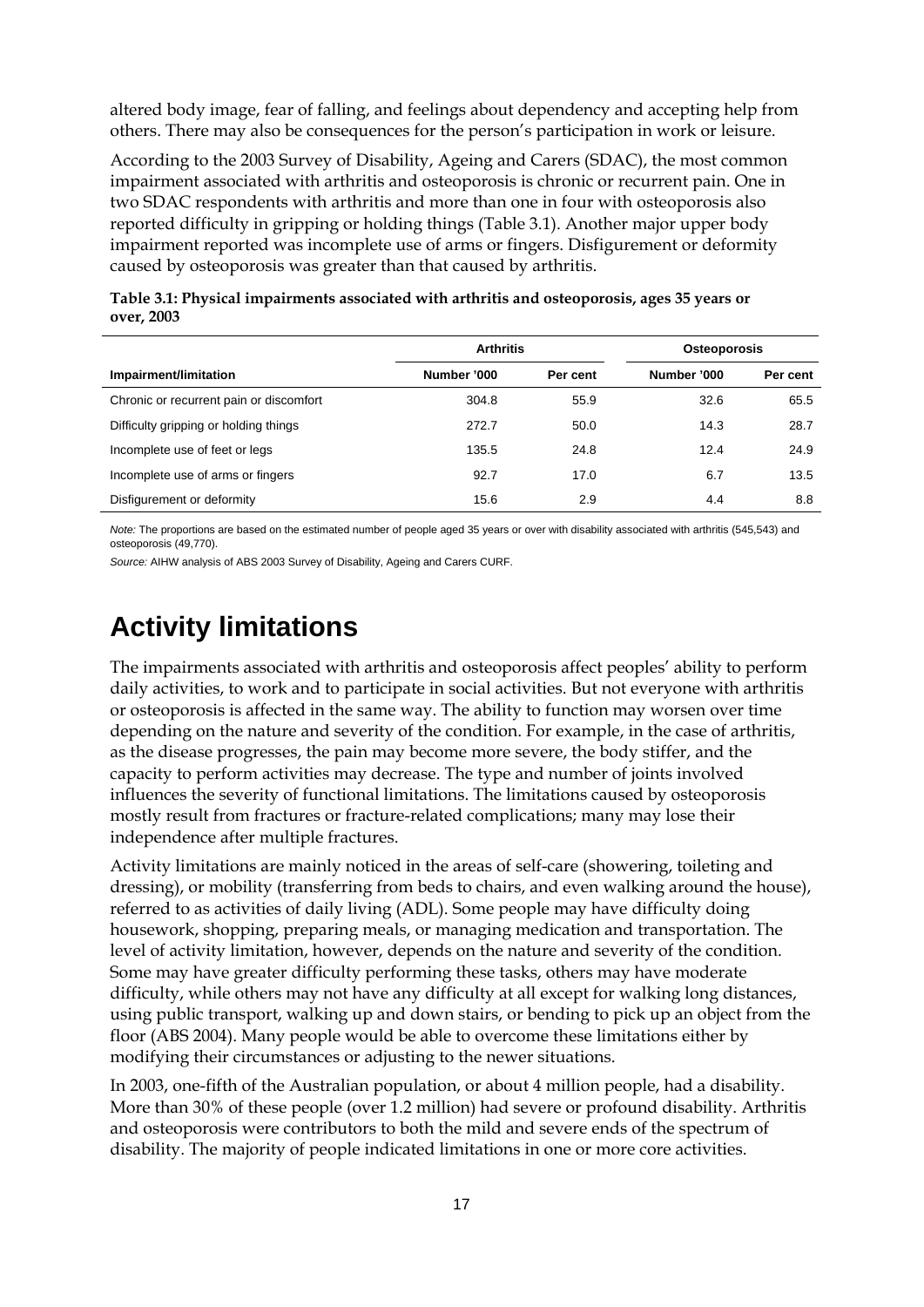<span id="page-25-0"></span>However, most of these people, other than those aged 80 years or over, did not actually need assistance in undertaking these activities.

#### **Self-care activities**

Activity limitation was reported by people with arthritis in showering, eating, toileting and bladder/bowel control. A relatively small number of people required assistance with these activities of self-care (Table 3.2). Dressing, however, is one self-care activity where people with arthritis do require assistance more often. This is particularly the case for those aged 85 years or over.

|                               | Age group (years) |           |           |       |       | All aged 35   |
|-------------------------------|-------------------|-----------|-----------|-------|-------|---------------|
| Activity requiring assistance | $35 - 44$         | $45 - 64$ | $65 - 84$ | $85+$ | Total | years or over |
|                               |                   |           | Per cent  |       |       | Number ('000) |
| Showering/bathing             | 10.1              | 5.2       | 7.3       | 33.8  | 8.4   | 45.8          |
| Dressing                      | 10.5              | 10.6      | 13.7      | 34.9  | 13.7  | 74.6          |
| Eating                        | 1.7               | 3.3       | 3.8       | 19.7  | 4.6   | 25.1          |
| Toileting                     | 6.3               | 0.9       | 2.7       | 16.8  | 3.1   | 16.8          |
| Bladder/bowel control         | 0.0               | 0.4       | 2.2       | 23.0  | 2.7   | 15.0          |

**Table 3.2: Need for assistance with self-care activities, people with disability associated with arthritis, ages 35 years or over, 2003** 

*Note:* A person may need assistance with more than one activity.

*Source:* AIHW analysis of ABS 2003 Survey of Disability, Ageing and Carers CURF.

People with osteoporosis required significantly more assistance with showering, eating, toileting and bladder/bowel control (Table 3.3). Dressing and showering/bathing were the self-care activities with which people required the most assistance.

| Table 3.3: Need for assistance with self-care activities, people with disability associated with |  |
|--------------------------------------------------------------------------------------------------|--|
| osteoporosis, ages 35 years or over, 2003                                                        |  |

|                                      | Age group (years) |           |           |       |              | All aged 35          |
|--------------------------------------|-------------------|-----------|-----------|-------|--------------|----------------------|
| <b>Activity requiring assistance</b> | $35 - 44$         | $45 - 64$ | $65 - 84$ | $85+$ | <b>Total</b> | years or over        |
|                                      |                   |           | Per cent  |       |              | <b>Number ('000)</b> |
| Showering/bathing                    | 0.0               | 0.0       | 10.9      | 50.0  | 14.1         | 7.0                  |
| Dressing                             | 36.4              | 11.8      | 14.9      | 48.6  | 19.7         | 9.8                  |
| Eating                               | 0.0               | 0.0       | 5.0       | 32.4  | 7.8          | 3.9                  |
| Toileting                            | 0.0               | 0.0       | 8.6       | 27.0  | 9.2          | 4.6                  |
| Bladder/bowel control                | 0.0               | 5.5       | 4.6       | 35.1  | 9.2          | 4.6                  |

*Note:* A person may need assistance with more than one activity.

*Source:* AIHW analysis of ABS 2003 Survey of Disability, Ageing and Carers CURF.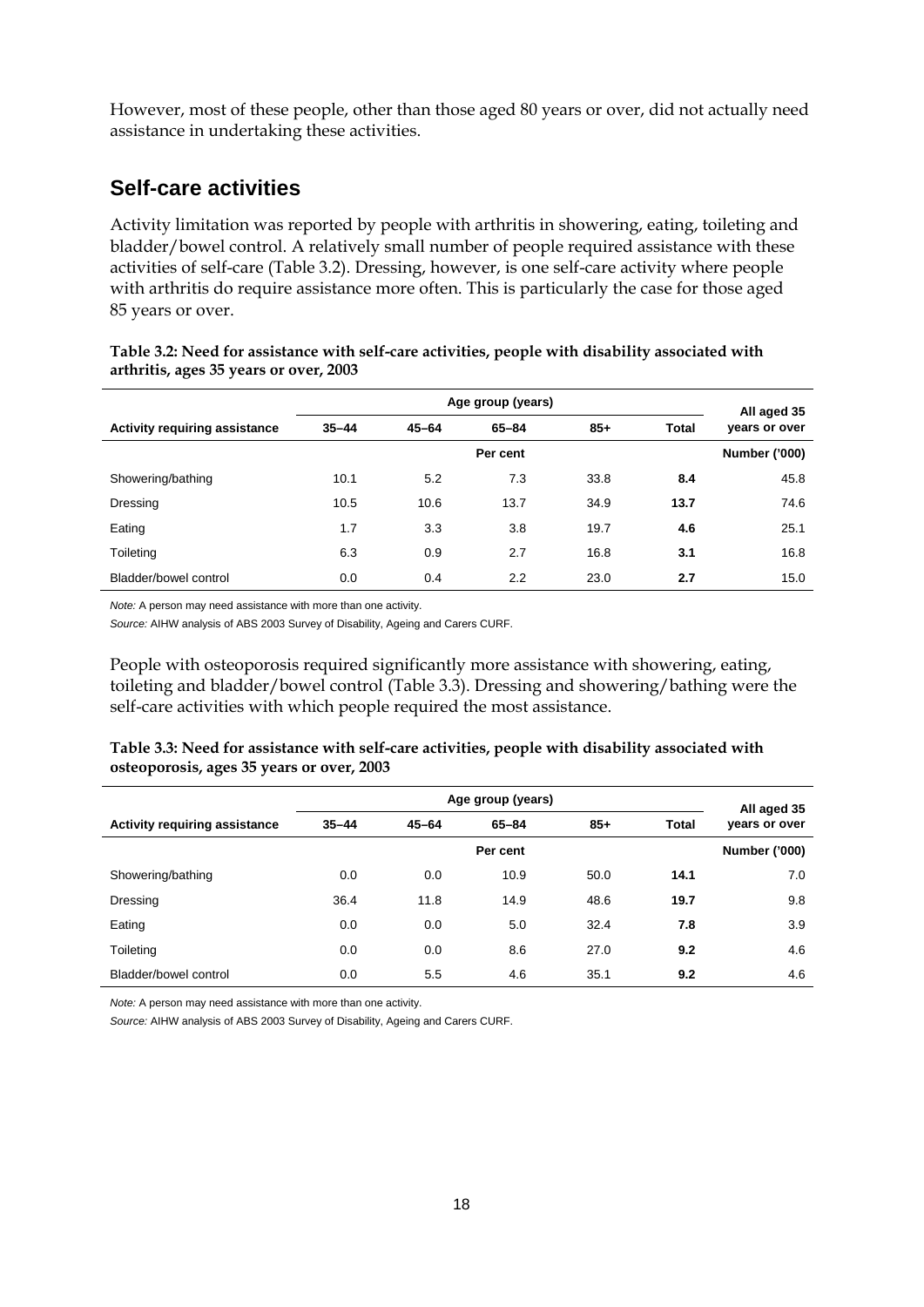### <span id="page-26-0"></span>**Daily activities**

A relatively larger proportion of people with disability associated with arthritis are unable to undertake property maintenance and health care without assistance (Table 3.4). The need for help increases with age, and is greatest among those aged 85 years or over.

|                                      | Age group (years) |           |          |       |              | All aged 35   |
|--------------------------------------|-------------------|-----------|----------|-------|--------------|---------------|
| <b>Activity requiring assistance</b> | $35 - 44$         | $45 - 64$ | 65-84    | $85+$ | <b>Total</b> | years or over |
|                                      |                   |           | Per cent |       |              | Number ('000) |
| Health care                          | 30.1              | 41.4      | 65.9     | 82.2  | 55.0         | 300.2         |
| Housework                            | 25.9              | 36.5      | 45.7     | 59.5  | 41.8         | 228.1         |
| Property maintenance                 | 47.6              | 50.1      | 57.3     | 55.1  | 53.7         | 292.9         |
| Paperwork                            | 6.6               | 5.3       | 10.6     | 42.2  | 10.4         | 56.6          |
| Meal preparation                     | 11.2              | 7.7       | 11.9     | 29.5  | 11.3         | 61.8          |
| Transportation                       | 28.0              | 27.2      | 38.9     | 68.6  | 35.6         | 194.0         |

Table 3.4: Need for assistance with daily activities, people with disability associated with arthritis, **ages 35 years or over, 2003** 

*Note:* A person may need assistance with more than one activity.

Source: AIHW analysis of ABS 2003 Survey of Disability, Ageing and Carers CURF.

People with osteoporosis also mainly required assistance with property maintenance and health care. The need for assistance for health care was greatest among those aged 85 years or over, while for property maintenance it was greatest among those aged 35–44 years (Table 3.5).

#### Table 3.5: Need for assistance with daily activities, people with disability associated with **osteoporosis, ages 35 years or over, 2003**

|                                      |           | All aged 35 |          |       |              |                      |
|--------------------------------------|-----------|-------------|----------|-------|--------------|----------------------|
| <b>Activity requiring assistance</b> | $35 - 44$ | $45 - 64$   | 65-84    | $85+$ | <b>Total</b> | years or over        |
|                                      |           |             | Per cent |       |              | <b>Number ('000)</b> |
| Health care                          | 100.0     | 70.0        | 62.7     | 100.0 | 70.7         | 35.2                 |
| Housework                            | 100.0     | 75.5        | 58.7     | 64.9  | 64.3         | 32.0                 |
| Property maintenance                 | 100.0     | 76.4        | 71.9     | 68.9  | 73.1         | 36.4                 |
| Paperwork                            | 36.4      | 12.7        | 13.2     | 54.1  | 19.7         | 9.8                  |
| Meal preparation                     | 0.0       | 10.9        | 7.9      | 25.7  | 11.0         | 5.5                  |
| Transportation                       | 36.4      | 34.5        | 38.3     | 64.9  | 41.4         | 20.6                 |

*Note:* A person may need assistance with more than one activity.

Source: AIHW analysis of ABS 2003 Survey of Disability, Ageing and Carers CURF.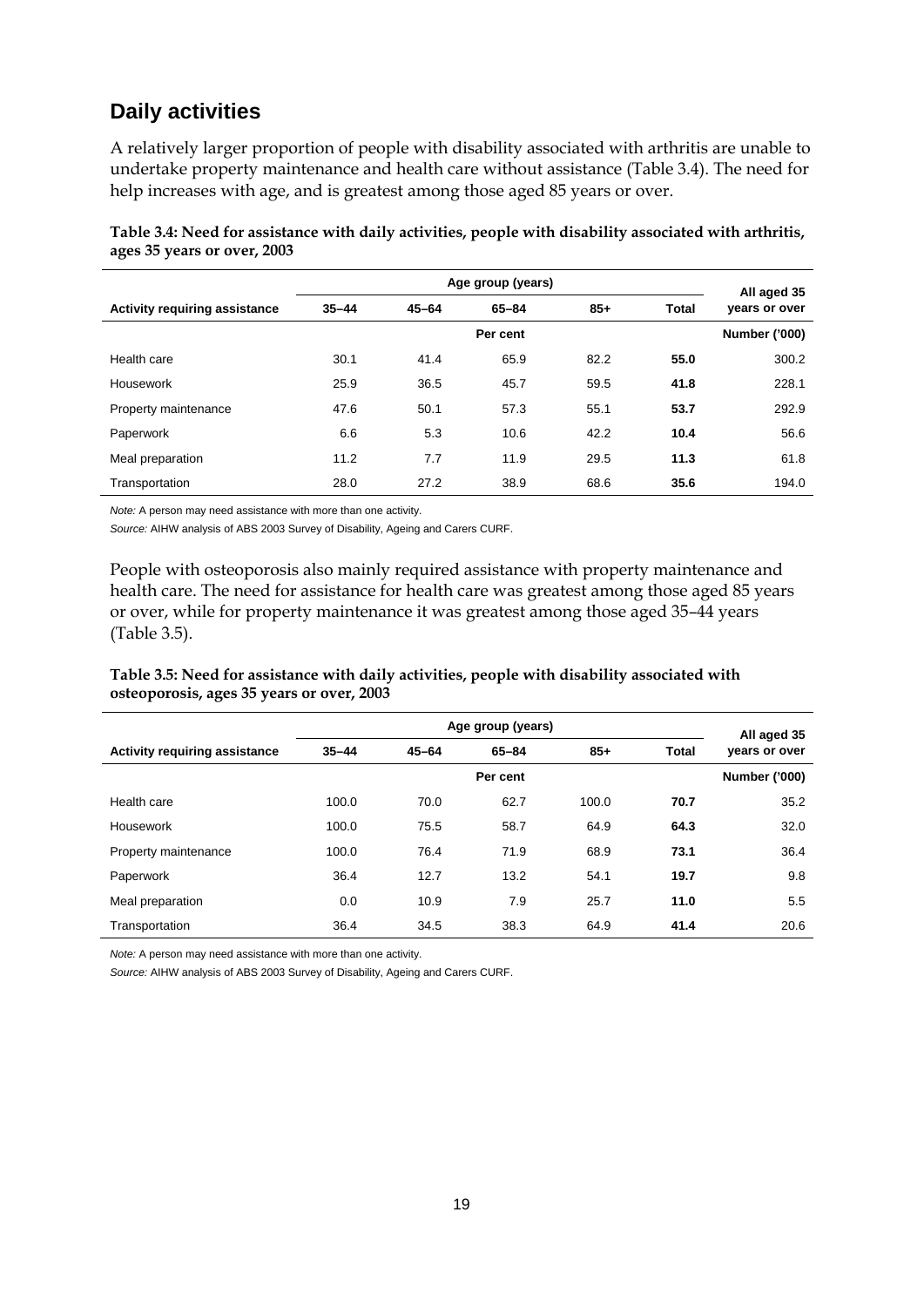#### <span id="page-27-0"></span>**Mobility and transport**

Mobility away from home is another activity in which older people with arthritis require assistance. People in older age groups are also likely to need assistance in moving about the house (Table 3.6). Those younger than 65 years are less likely to ask for assistance with mobility and transport.

|                                              |           | All aged 35 |           |       |       |                      |
|----------------------------------------------|-----------|-------------|-----------|-------|-------|----------------------|
| Activity requiring assistance <sup>(a)</sup> | $35 - 44$ | $45 - 64$   | $65 - 84$ | $85+$ | Total | years or over        |
|                                              |           |             | Per cent  |       |       | <b>Number ('000)</b> |
| Using public transport                       | 5.6       | 4.2         | 5.1       | 23.5  | 6.0   | 32.7                 |
| Mobility away from the home                  | 18.5      | 10.8        | 21.1      | 76.2  | 20.5  | 111.7                |
| Moving about the house                       | 11.9      | 5.8         | 9.6       | 33.0  | 9.7   | 53.1                 |
| Transferring to and from bed <sup>(b)</sup>  | 19.2      | 10.2        | 8.6       | 29.2  | 11.2  | 61.3                 |

Table 3.6: Need for assistance with mobility and transport, people with disability associated with **arthritis, ages 35 years or over, 2003** 

(a) A person may need assistance in more than one activity.

(b) Transferring to and from bed or chair.

Source: AIHW analysis of ABS 2003 Survey of Disability, Ageing and Carers CURF.

People with osteoporosis on the other hand require more assistance with using public transport and moving around outside the house (Table 3.7). Like people with arthritis, those younger than 65 years reporting osteoporosis are less likely to require assistance with mobility.

Table 3.7: Need for assistance with mobility and transport, people with disability associated with **osteoporosis, ages 35 years or over, 2003** 

|                                              |           | All aged 35 |           |       |              |                      |
|----------------------------------------------|-----------|-------------|-----------|-------|--------------|----------------------|
| Activity requiring assistance <sup>(a)</sup> | $35 - 44$ | $45 - 64$   | $65 - 84$ | $85+$ | <b>Total</b> | years or over        |
|                                              |           |             | Per cent  |       |              | <b>Number ('000)</b> |
| Using public transport                       | 14.5      | 85.5        | 42.9      | 17.6  | 65.7         | 32.7                 |
| Mobility away from the home                  | 36.4      | 30.9        | 33.7      | 82.4  | 40.4         | 20.1                 |
| Moving about the house                       | 36.4      | 0.0         | 9.2       | 47.3  | 13.5         | 6.7                  |
| Transferring to and from bed <sup>(b)</sup>  | 36.4      | 4.5         | 13.9      | 58.1  | 18.9         | 9.4                  |

(a) A person may need assistance in more than one activity.

(b) Transferring to and from bed or chair.

Source: AIHW analysis of ABS 2003 Survey of Disability, Ageing and Carers CURF.

### **Participation in work**

Arthritis and musculoskeletal conditions are frequently associated with work loss (Kraus et working-aged people may not able to continue working at the same level as they would have al. 1996). They have a major impact on the capacity to work or gain employment. Many if they had not developed the disease or condition; many others need to adapt to new circumstances such as workplace modifications to accommodate changes in bones or joints. An adverse outcome may be reduced work hours or an inability to work outside the home (Reisine et al. 1995). Some people may need to change jobs (Cunningham & Kelsey 1984).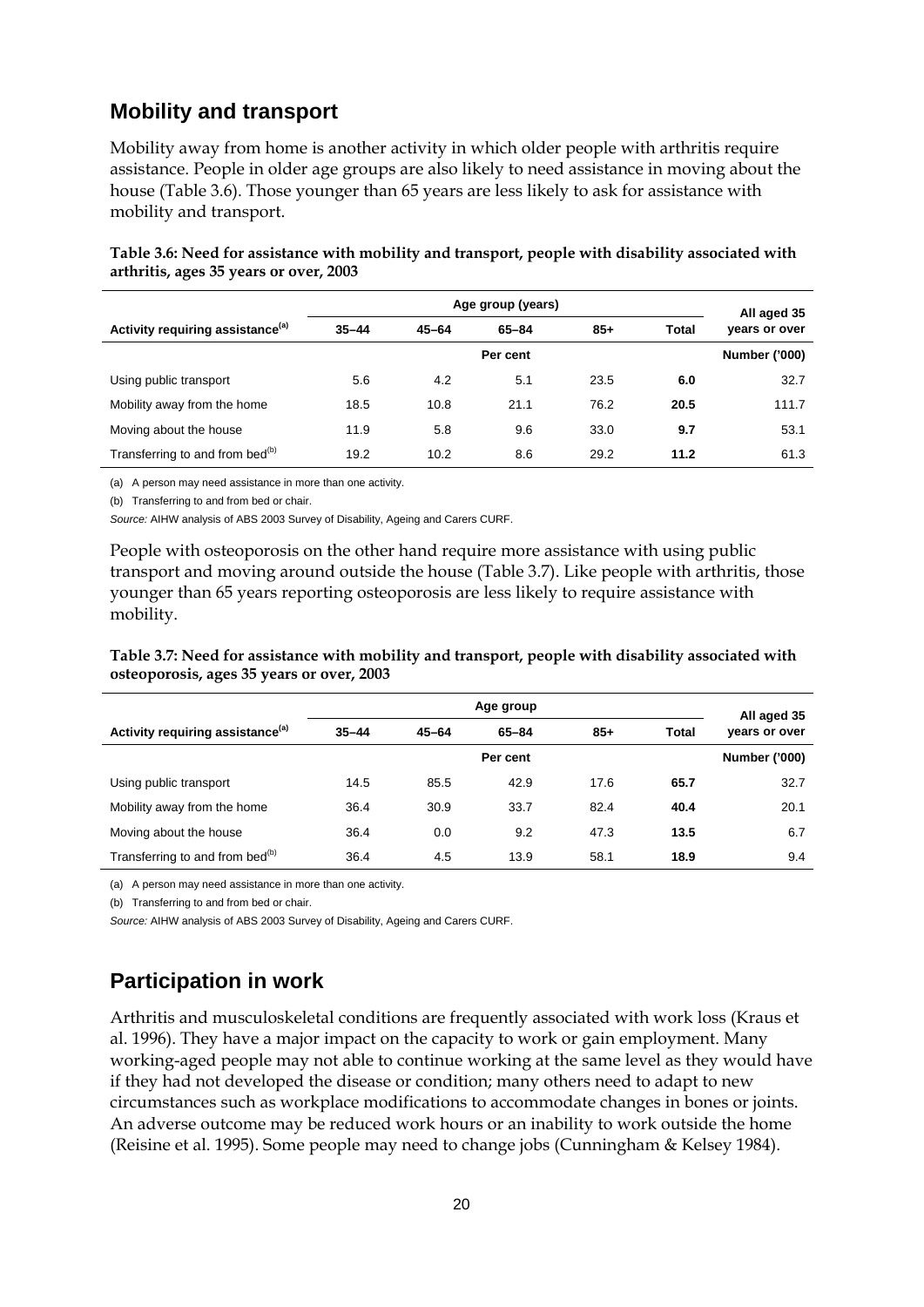<span id="page-28-0"></span>Work disabilities associated with arthritis are diverse; they include issues with mobility, manual dexterity, fatigue and depression. External contributing factors include the physical demands of the job, the ability to control the pace of work, and difficulty in managing their transport needs. Many personal and environmental factors have the potential for modification, indicating that early management and attention to the workplace environment should reduce this form of work disability.

People with certain types of arthritis are more at risk of work disability than others. Those with rheumatoid arthritis are at risk from the onset of their symptoms (Sokka 2003). With osteoarthritis, work disability is common after the age of 50 (Lawrence et al. 1998).

Osteoporotic fractures, mainly hip fractures, may result in permanent or temporary loss of working ability. Hip fractures are a common cause of needing a disability pension (Wolf 2005), with up to a third of people with hip fractures becoming totally dependent, and many needing institutional care.

According to the 2003 SDAC, more than 2.2 million Australians of working age (15–64 years) had a disability. Among people with disability aged 35–64 years, 252,995 reported arthritis and 12,109 reported osteoporosis as their main disabling condition. More than one-third of these people were permanently unable to work. On the other hand, about 31% of people aged 35–64 years with disability associated with arthritis and 19% with osteoporosis had no employment restrictions (though they may have had core activity restrictions). The remainder reported several employment restrictions, as described below.

#### **Types of employment restrictions**

More than 40% of the 2003 SDAC respondents with arthritis or osteoporosis felt that they were restricted in the type of job they could do. A similar proportion felt that they had difficulty changing jobs or getting a preferred job. All these difficulties had an effect on their continued employment. One out of four respondents was restricted in the number of hours he or she could work; many needed time off work. A small proportion felt the need for ongoing supervision or assistance (Figure 3.1).



**Figure 3.1: Types of employment restrictions associated with arthritis and osteoporosis, people aged 35–64 years, 2003**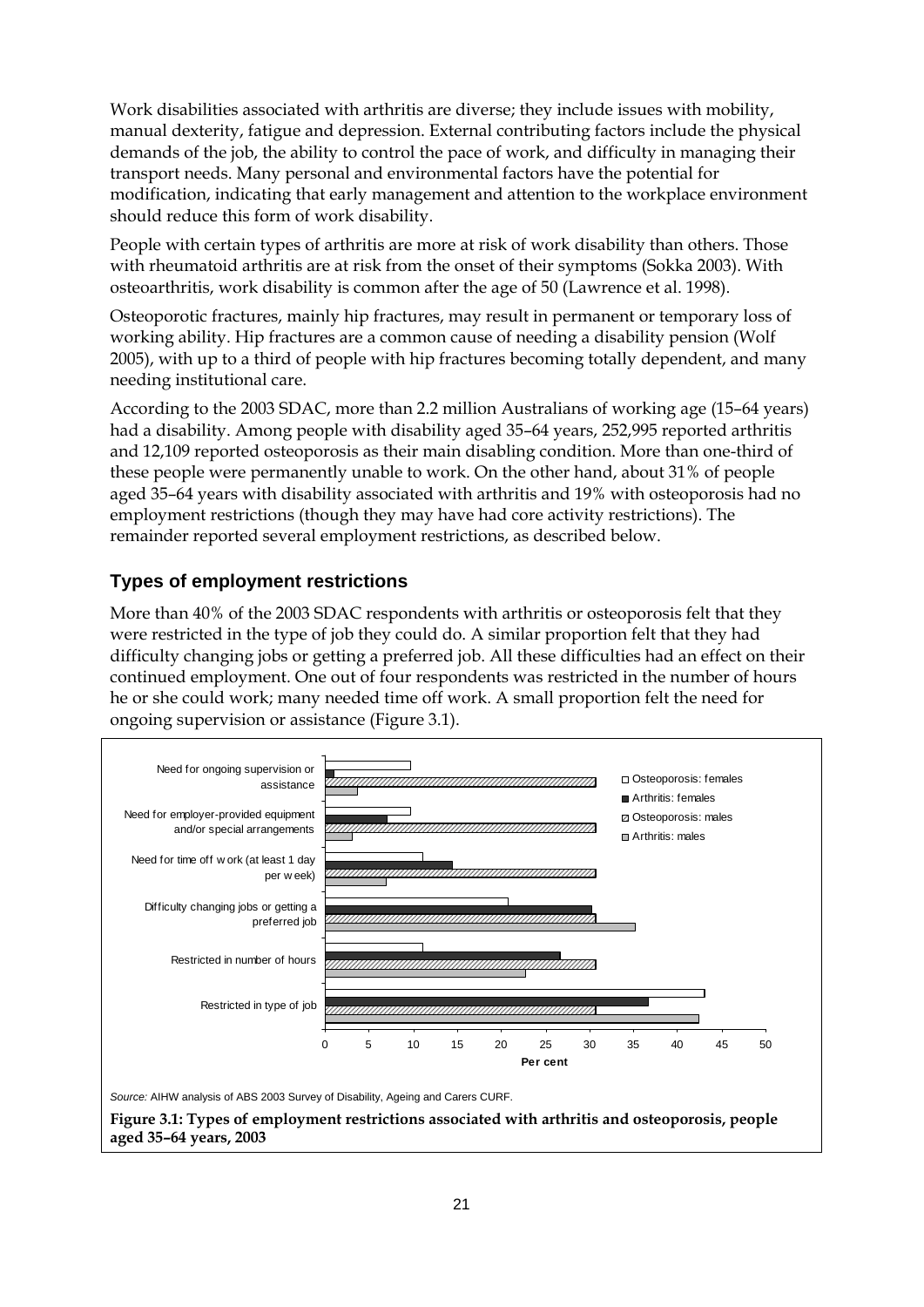<span id="page-29-0"></span>Proportionately more males than females with arthritis had employment restrictions (Figure 3.2). This could be related to the greater number of males in the workforce. Although no clear age-specific pattern was noted in these restrictions, younger females with osteoporosis reported the most restriction.



### **Participation in social activities**

Arthritis has a considerable impact on social participation (Arthritis Australia 2004). Emotional distress arising from high physical disability is reported to be the most important factor in low social participation (Fyrand et al. 2002).

There is much variation in the extent to which people with arthritis or a specific type of musculoskeletal condition can participate socially. People with rheumatoid arthritis are generally more restricted. As rheumatoid arthritis progresses, it takes a considerable toll on the ability of those affected to perform valued life activities. Several studies report the negative influence that the disease has on social participation within the first few years of its onset (van Jaarsveld et al. 1998).

People with osteoporosis may be more restricted after a hip fracture because of fracture-related complications. Limitation in physical activity related to spinal deformity and hip fracture lead to activity limitation and decreased participation in recreational activities, which in turn may result in social isolation (Geusens 2003).

Although the majority of people with arthritis- or osteoporosis-associated disability had limitations in activities of daily living, most were able to participate in social and cultural activities and could go out of their house as often they wanted to (Table 3.8). Those who were able to go out were most likely to visit friends or go to restaurants or clubs. One-third of respondents, however, were unable to go out as often as they wished; almost 1% did not leave home at all.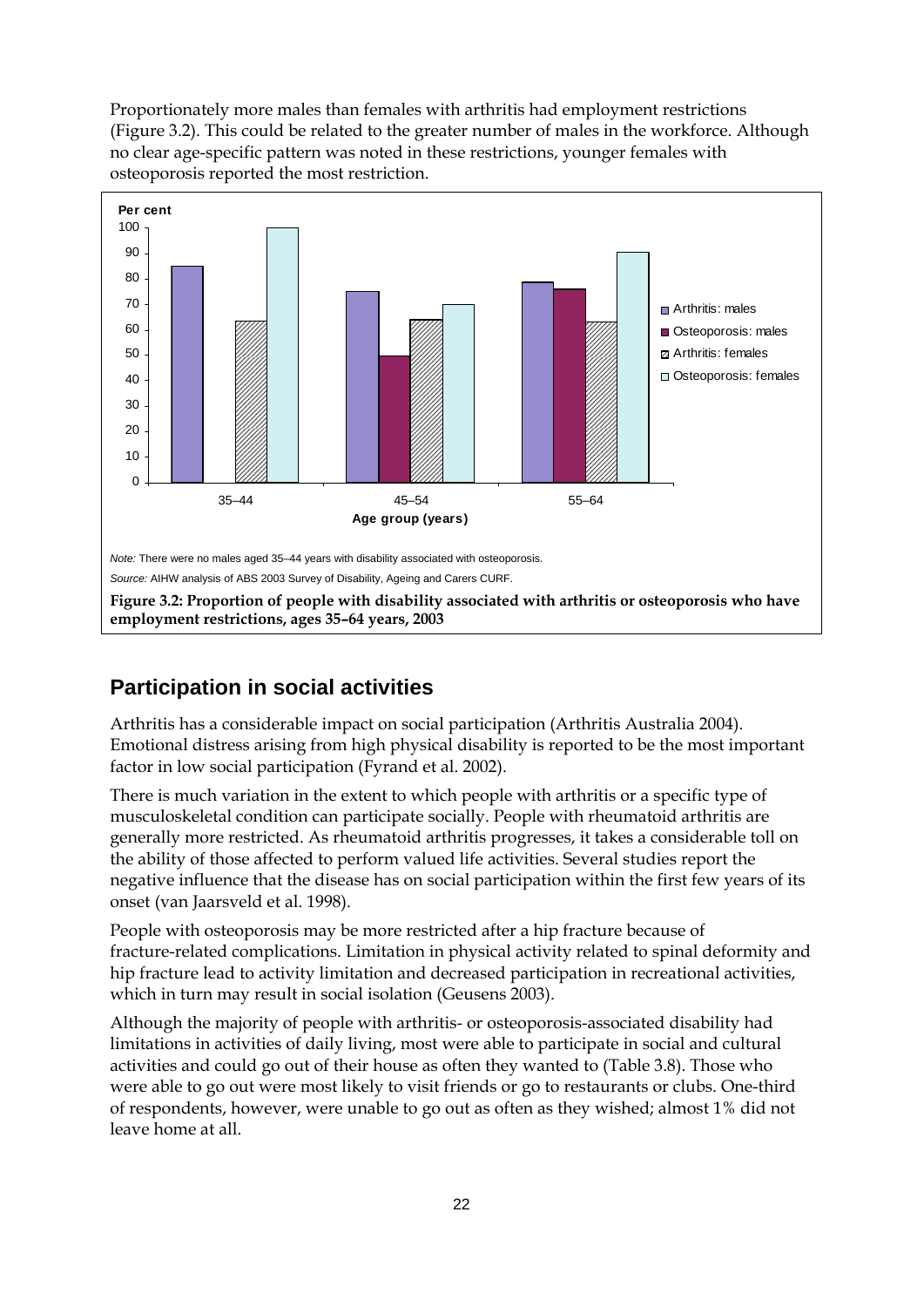#### <span id="page-30-0"></span>**Table 3.8: Participation in social activities among people with disability associated with arthritis, ages 35 years or over, 2003**

|                                                                      | <b>Males</b> |          |             | <b>Females</b> |             | <b>Persons</b> |  |  |
|----------------------------------------------------------------------|--------------|----------|-------------|----------------|-------------|----------------|--|--|
| Level of participation                                               | Number '000  | Per cent | Number '000 | Per cent       | Number '000 | Per cent       |  |  |
| Can go out as often as would<br>like                                 | 117.0        | 72.0     | 253.1       | 66.1           | 370.1       | 67.8           |  |  |
| Can not go out as often as<br>would like because of the<br>condition | 40.6         | 25.0     | 116.7       | 30.5           | 157.3       | 28.8           |  |  |
|                                                                      |              |          |             |                |             |                |  |  |
| Does not leave home at all                                           | 2.9          | 1.8      | 1.3         | 0.3            | 4.2         | 0.8            |  |  |
| Not applicable                                                       | 2.2          | 1.4      | 11.8        | 3.1            | 14.0        | 2.6            |  |  |

*Note:* The proportions are based on the estimated number of people aged 35 years or over with disability associated with arthritis (545,543). *Source:* AIHW analysis of ABS 2003 Survey of Disability, Ageing and Carers CURF.

A similar pattern is observed for people with osteoporosis. The majority were able to participate in social and cultural activities, but almost 5% were severely restricted, not being able to leave home at all (Table 3.9).

#### **Table 3.9: Participation in social activities among people with disability associated with osteoporosis, ages 35 years or over, 2003**

|                                                                      | <b>Males</b> |          |             | <b>Females</b> |             |          |
|----------------------------------------------------------------------|--------------|----------|-------------|----------------|-------------|----------|
| Level of participation                                               | Number '000  | Per cent | Number '000 | Per cent       | Number '000 | Per cent |
| Can go out as often as would<br>like                                 | 4.8          | 51.8     | 22.5        | 54.2           | 27.3        | 54.8     |
| Can not go out as often as<br>would like because of the<br>condition | 3.4          | 41.0     | 14.0        | 33.7           | 17.4        | 34.9     |
| Does not leave home at all                                           | 0.0          | 0.0      | 2.3         | 5.5            | 2.3         | 4.6      |
| Not applicable                                                       | 0.1          | 1.2      | 2.6         | 6.3            | 2.7         | 5.4      |

*Note:* The proportions are based on the estimated number of people aged 35 years or over with disability associated with osteoporosis (49,770). *Source:* AIHW analysis of ABS 2003 Survey of Disability, Ageing and Carers CURF.

## **Summary**

Disability associated with arthritis or osteoporosis may include a variety of physical impairments as well as activity limitations. The most commonly reported physical impairments were chronic or recurrent pain, difficulty gripping or holding things, and incomplete use of arms or fingers.

Because of their disability, people with arthritis or osteoporosis mainly require assistance with self-care activities such as dressing and showering/bathing. They also require assistance with mobility, using public transport and moving around outside the house.

Participation in work was a common problem, particularly among people with arthritis. These people were restricted in the type of job they could do and had difficulty changing jobs or getting a preferred job.

The physical impairments and activity limitations associated with arthritis or osteoporosis also have a considerable impact on social participation. Emotional distress arising from high physical disability is likely to be the main reason for low social participation, leading to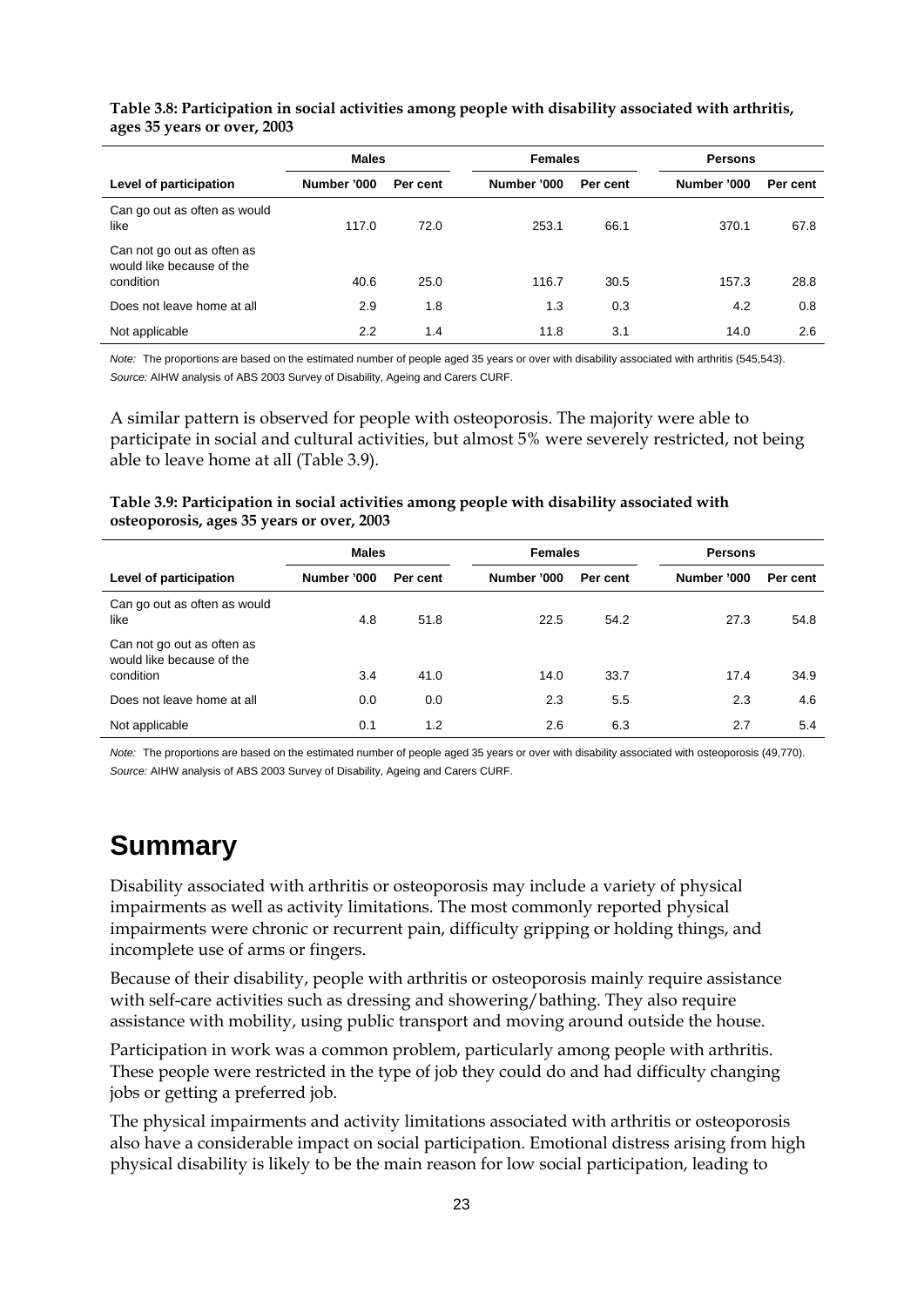social isolation in severe cases. People with osteoporosis are likely to be worse off after a hip fracture or fracture-related complications. Many require high-level care and may lose their independence.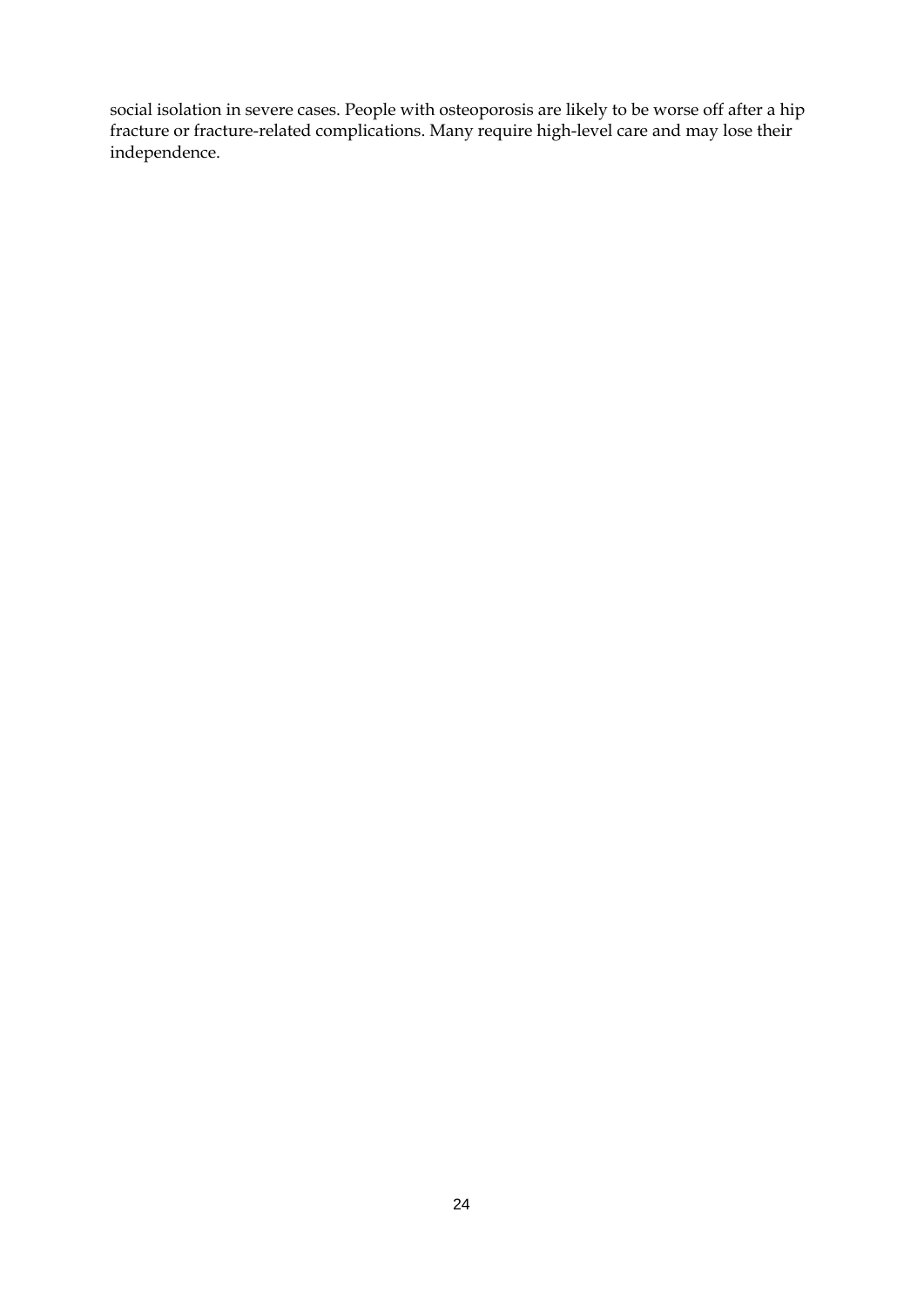# <span id="page-32-0"></span>**4 Health-related quality of life**

The impairments and activity limitations associated with arthritis and osteoporosis affect not only a person's day-to-day activities but also their quality of life. Arthritis and musculoskeletal conditions are ranked third after ischaemic heart disease and stroke in their impact on quality of life (Reginster & Khaltaev 2002). Several studies have recorded differences in the impact of arthritis and osteoporosis on the quality of life of people who have these conditions.

Arthritis is associated with limitations, and forces life-altering changes for many people living with the disease. Daily pain, stiffness and fatigue substantially affect function. Chronic pain associated with arthritis also has a psychological impact; people may experience negative emotional states, anxiety and depression, and feelings of helplessness (Keefe & Bonk 1999). Large differences in quality of life are noted with different forms of arthritis. Those with osteoarthritis report lower quality of life (Hill et al. 1999) and suffer from anxiety, depression and a sense of helplessness (Keefe et al. 2002; Creamer et al. 1999). Rheumatoid arthritis, on the other hand, has a substantial impact owing to its painful and disabling nature. It impinges significantly on comfort, physical function, social and emotional relationships and mental health (Hill et al. 1999; Rupp et al. 2004). Between 20% and 25% of people with severely disabling rheumatoid arthritis are affected by anxiety and depression (Dickens et al. 2003).

With osteoporosis, the decreased physical, psychological and social functioning after fracture has a significant impact on the overall quality of life (Gold 2001). For people with hip fractures in particular, the quality of life is significantly lower than normal in regard to physical functioning and roles, as well as social participation, for up to 2 years after the event (Hallberg et al. 2004).

Other factors in conjunction with arthritis and osteoporosis may also affect the quality of life. As most of the people with arthritis or osteoporosis are older, they are likely to have other long-term health conditions such as glaucoma, hearing loss, vision loss and heart disease. The presence of multiple conditions may affect their quality of life and give them a poor perception of their health status.

This chapter provides an overview of the health-related quality of life of people with disability associated with arthritis or osteoporosis. The overall impact is summarised using the measures of life satisfaction, psychological effects and self-perceived health status. Life satisfaction, a measure of overall wellbeing, can also be considered a measure of the global domain of health-related quality of life. Health-related quality of life is also summarised in terms of the impact of disability associated with arthritis and osteoporosis on self-perceived health status. The impact of other comorbidities on self-perceived health status is also highlighted. Data on these issues are derived from the 2004–05 National Health Survey and the 2003 Survey of Disability, Ageing and Carers.

## **QoL and HRQoL**

'Quality of life' (QoL) is a subjective concept based on a person's perception of the effect of events and experiences on their life. It includes their satisfaction or happiness with life in important areas (American Thoracic Society 2004). A conceptual framework operationalising QoL would thus cover a variety of domains, including health perceptions, pain, energy/fatigue, loss of functional capacity and psychological wellbeing (AIHW 2005). It is,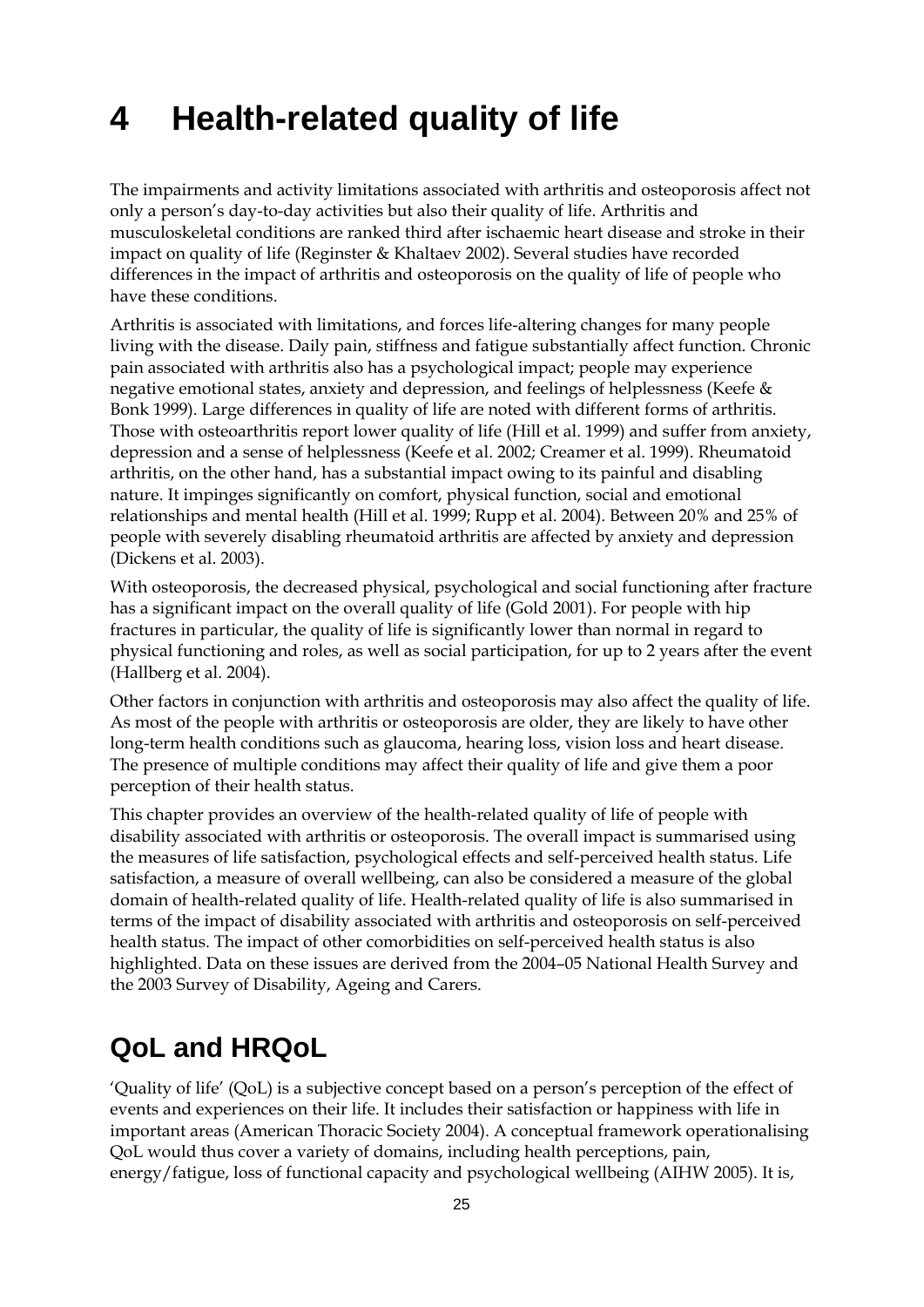<span id="page-33-0"></span>however, different from **health-related quality of life** (HRQoL) which represents overall quality of life as affected by health status (Juniper 2001). The focus areas of HRQoL are the physical, psychological and social domains of life. Although there are no direct measures of quality of life, the physical, psychological and social domains are considered relevant to quality of life (Testa & Simonson 1996). Figure 4.1 illustrates the interrelationships between QoL, the domains of quality of life and HRQoL. According to this model, the physical domain measures symptoms, physical functioning and disability; the psychological domain covers positive and negative emotions and behaviour. The person's relationships and roles, including work, and leisure are all measured in the social domain.



#### **Aspects of HRQoL**

Using the 2001 National Health Survey, the correlation between life satisfaction, selfperceived health status and grouped psychological effects (low, moderate, high and very high psychological distress) were examined. The correlations between the variables ranged from medium (0.33 for self-perceived health status and grouped psychological effects) to high (0.69 for life satisfaction and self-perceived health status). This means that these three variables measure similar yet not identical concepts relating to health-related quality of life. The effect of arthritis, osteoporosis and related disability on each of these concepts is described below.

## **Life satisfaction**

People with arthritis report more physically and/or mentally unhealthy days than those without arthritis (Mili et al. 2003). Different types of arthritis have different effects: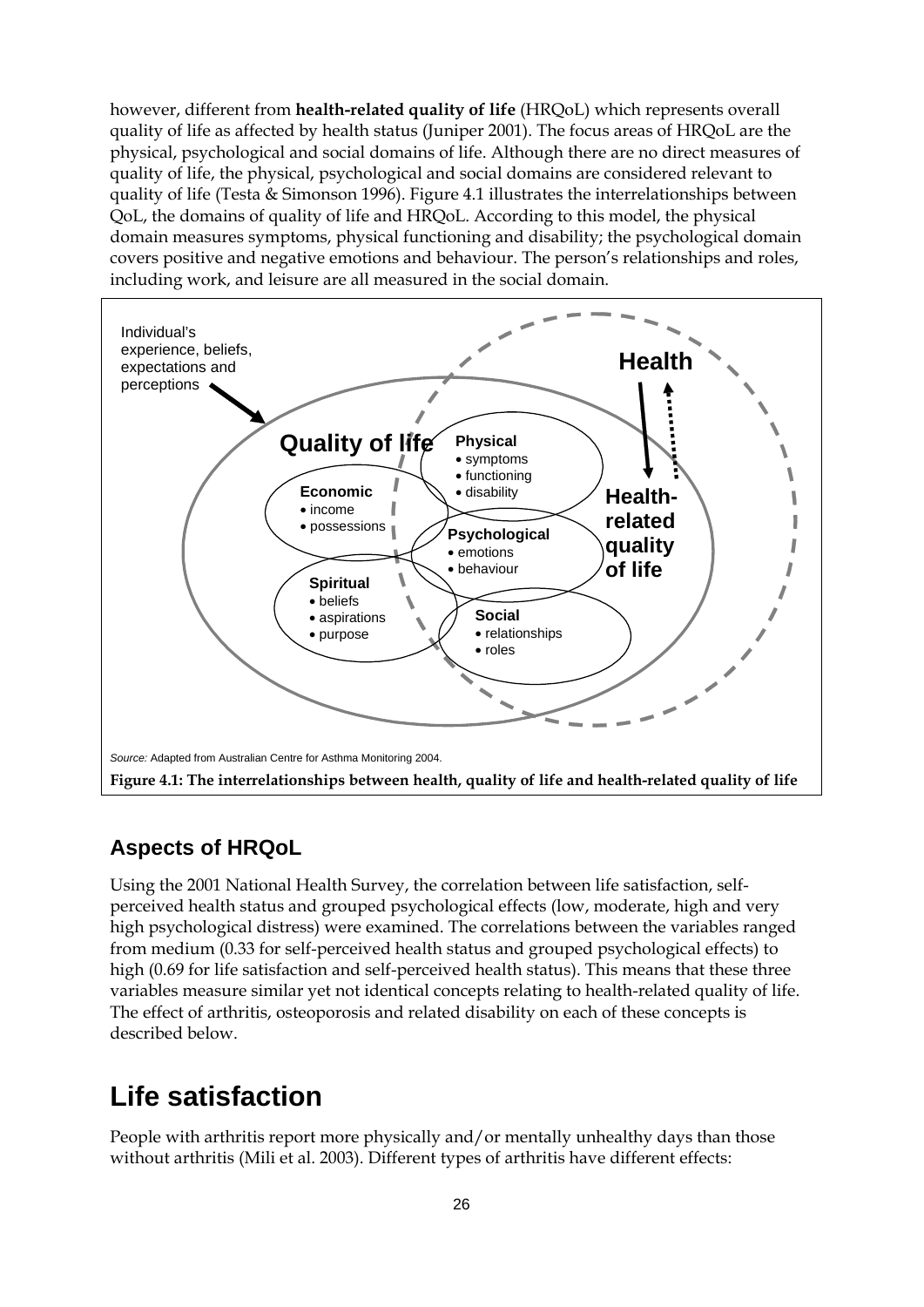<span id="page-34-0"></span>osteoarthritis of the hip, osteoporosis and rheumatoid arthritis affect quality of life more severely than other conditions (Picavet & Hoeymans 2004).

Information on satisfaction with life among people with arthritis or osteoporosis was derived from the quality of life measure in the 2001 NHS –'*The Delighted–Terrible Scale*' (Andrews & Withy 1987). The 2004–05 NHS did not collect information in this area. This is a seven-point scale that provides a general indicator of satisfaction with life. In the 2001 NHS, adult respondents were asked to choose from seven options in response to the question 'How do you feel about your life as a whole, taking into account what has happened in the last year, and what you expect to happen in the future?'. The response options were:

- 1 Delighted
- 2 Pleased
- 3 Mostly satisfied
- 4 Mixed
- 5 Mostly dissatisfied
- 6 Unhappy
- 7 Terrible

The majority of people with arthritis or osteoporosis reported being mostly satisfied or pleased with their life, but were less likely to be satisfied compared with the general population. Those with osteoporosis were somewhat more satisfied with their life than those with arthritis (Figure 4.2). A relatively large proportion of people with arthritis were dissatisfied with their life. This may be associated with the presence of various debilitating forms of arthritis, such as rheumatoid arthritis. The loss of independence, including an inability to work, is higher in people with rheumatoid arthritis, as functional limitations occur soon after the onset of the disease and worsen with the passage of time.

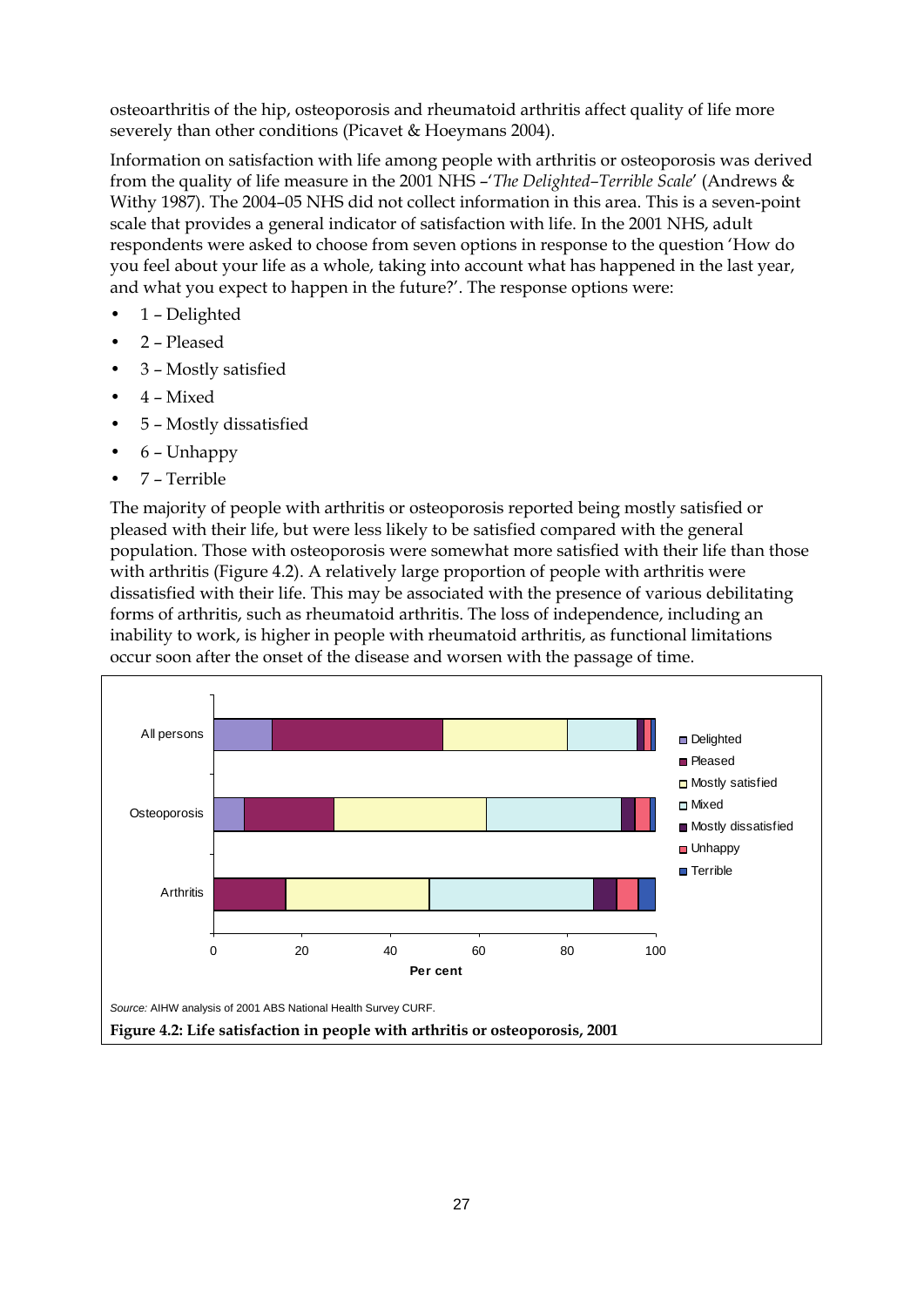# <span id="page-35-0"></span>**Psychological effects**

The pervasive nature of arthritis and osteoporosis, in conjunction with chronic pain, can have a profound psychological impact on those living with the disease. People living with persistent pain are four times more likely than those without pain to suffer from depression or anxiety and more than twice as likely to have difficulty working (Gureje et al. 1998).

Data on the distribution of psychological problems among people reporting arthritis or osteoporosis is derived from the Kessler Psychological Distress Scale (K10) on the 2004–05 NHS. The K10 is a 10-item scale yielding a measure of psychological distress based on questions about negative emotional states experienced in the 4 weeks prior to interview. It contains low- through to high-threshold items. For each item, there is a five-level response scale based on the amount of time that a respondent experienced the particular problem. The response options were none of the time, a little of the time, some of the time, most of the time, and all of the time. Each item was scored from 1 (for none of the time) to 5 (for all of the time). Scores for the 10 items were summed, with high scores indicating high levels of psychological distress, which may indicate a need for professional help. The scores were grouped as follows:

- low (scores of 10–15, indicating little or no psychological distress);
- moderate (scores of 16-21);
- high (scores of 22–29); and
- very high (scores of 30–50, indicating very high levels of psychological distress).

A very high level of psychological distress was reported more often by people with arthritis than those with osteoporosis. Similar proportions of males and females reported a high or very high level of psychological distress in association with arthritis, but comparatively more males with osteoporosis reported a very high level of psychological distress (Table 4.1). No information on psychological distress experienced by people with disability associated with arthritis or osteoporosis is available at the national level.

|                  | Table 4.1: Psychological distress associated with arthritis or osteoporosis, people aged 35 years |  |
|------------------|---------------------------------------------------------------------------------------------------|--|
| or over, 2004–05 |                                                                                                   |  |

|         |          | <b>Arthritis</b> |      |              |      | <b>Osteoporosis</b> |      |              | <b>Total population</b> |          |      |              |
|---------|----------|------------------|------|--------------|------|---------------------|------|--------------|-------------------------|----------|------|--------------|
|         | Low      | Moderate         | High | Verv<br>high | Low  | <b>Moderate</b>     | High | Very<br>high | Low                     | Moderate | High | Verv<br>high |
|         | Per cent |                  |      |              |      |                     |      |              |                         |          |      |              |
| Males   | 58.5     | 21.7             | 12.8 | 7.0          | 44.7 | 31.1                | 17.5 | 6.6          | 68.6                    | 20.4     | 7.3  | 3.7          |
| Females | 53.8     | 25.9             | 14.0 | 6.3          | 57.8 | 23.7                | 12.8 | 5.6          | 62.3                    | 23.1     | 9.9  | 4.7          |
| Total   | 55.7     | 24.2             | 13.5 | 6.6          | 55.9 | 24.8                | 13.5 | 5.8          | 65.4                    | 21.8     | 8.6  | 4.2          |

*Source:* AIHW analysis of ABS 2004–05 National Health Survey CURF.

A very high level of psychological distress was most frequently recorded among people aged 45 years or over in association with arthritis or osteoporosis (Figure 4.3). Females reporting arthritis recorded higher rates than males across all ages except in the 45–64 age groups, whereas a high level of psychological distress was highly reported by 45–74-year-old males with osteoporosis.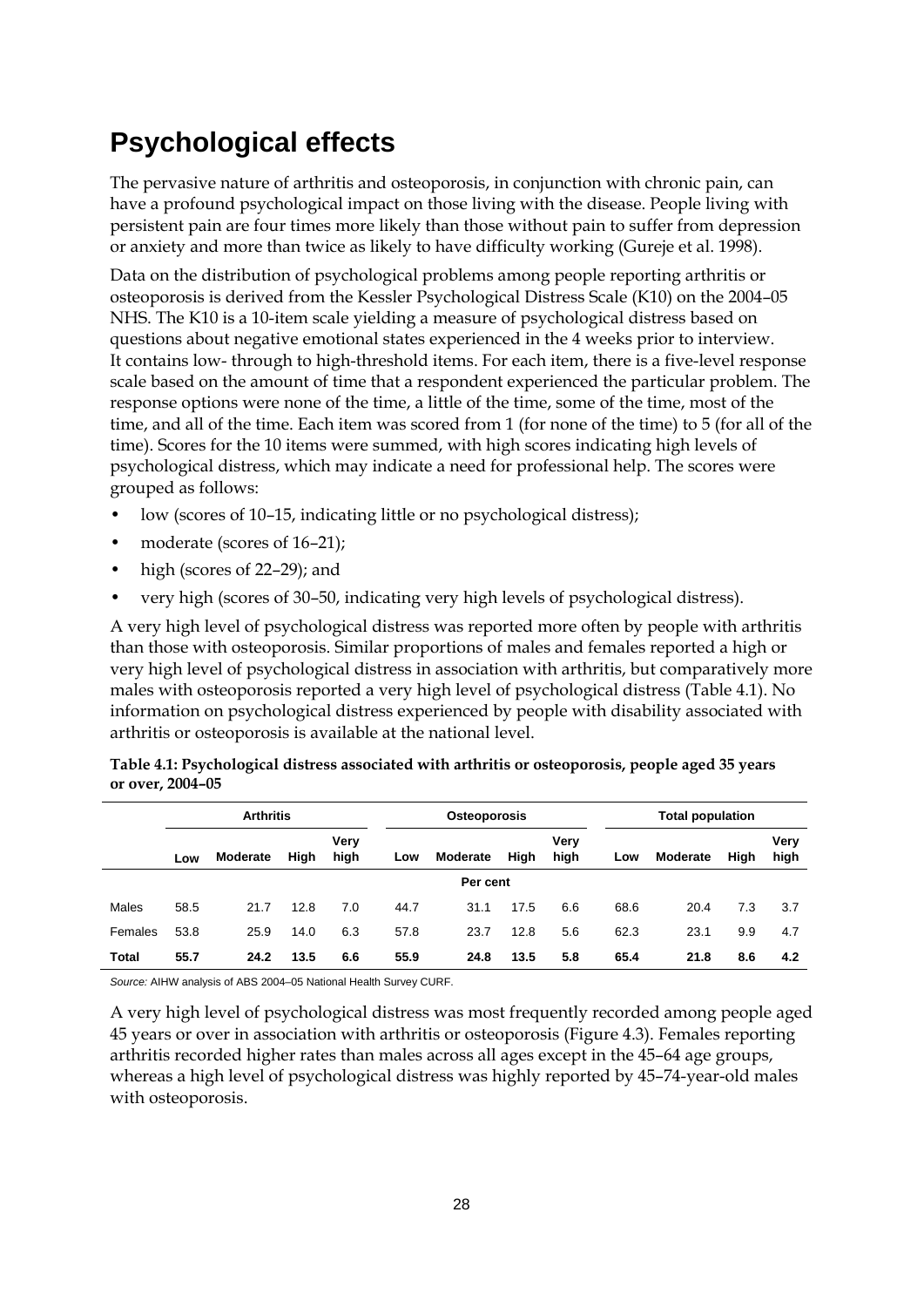<span id="page-36-0"></span>

## **Self-reported health status**

The chronic, debilitating nature of arthritis and osteoporosis is also likely to strongly affect the person's perception of their own health. Data from the 2004–05 NHS show that people with arthritis or osteoporosis were more likely to rate their health as fair or poor compared with the general population (Table 4.2). People with osteoporosis are more likely to report their health as poor compared with those with arthritis.

| Table 4.2: Self-reported health status among people with arthritis or osteoporosis, |  |
|-------------------------------------------------------------------------------------|--|
| ages 35 years or over, 2004-05                                                      |  |

| <b>Status</b>        | <b>Arthritis</b> | Osteoporosis |      |
|----------------------|------------------|--------------|------|
|                      |                  | Per cent     |      |
| Excellent/ very good | 32.3             | 30.0         | 50.6 |
| Good                 | 31.0             | 29.5         | 28.9 |
| Fair                 | 23.6             | 26.1         | 14.2 |
| Poor                 | 13.0             | 14.3         | 6.2  |

*Note:* People in nursing homes and hostels were not included in the survey.

*Source:* AIHW analysis of ABS 2004–05 National Health Survey CURF.

The distribution of responses was similar for both sexes but varied considerably by age. The proportion of people with arthritis or osteoporosis reporting poor health increased with age. Those reporting their health as fair were also most frequently aged 65 years or over. People between the ages of 35 and 54 years, mainly females with osteoporosis, were more likely to report very good health.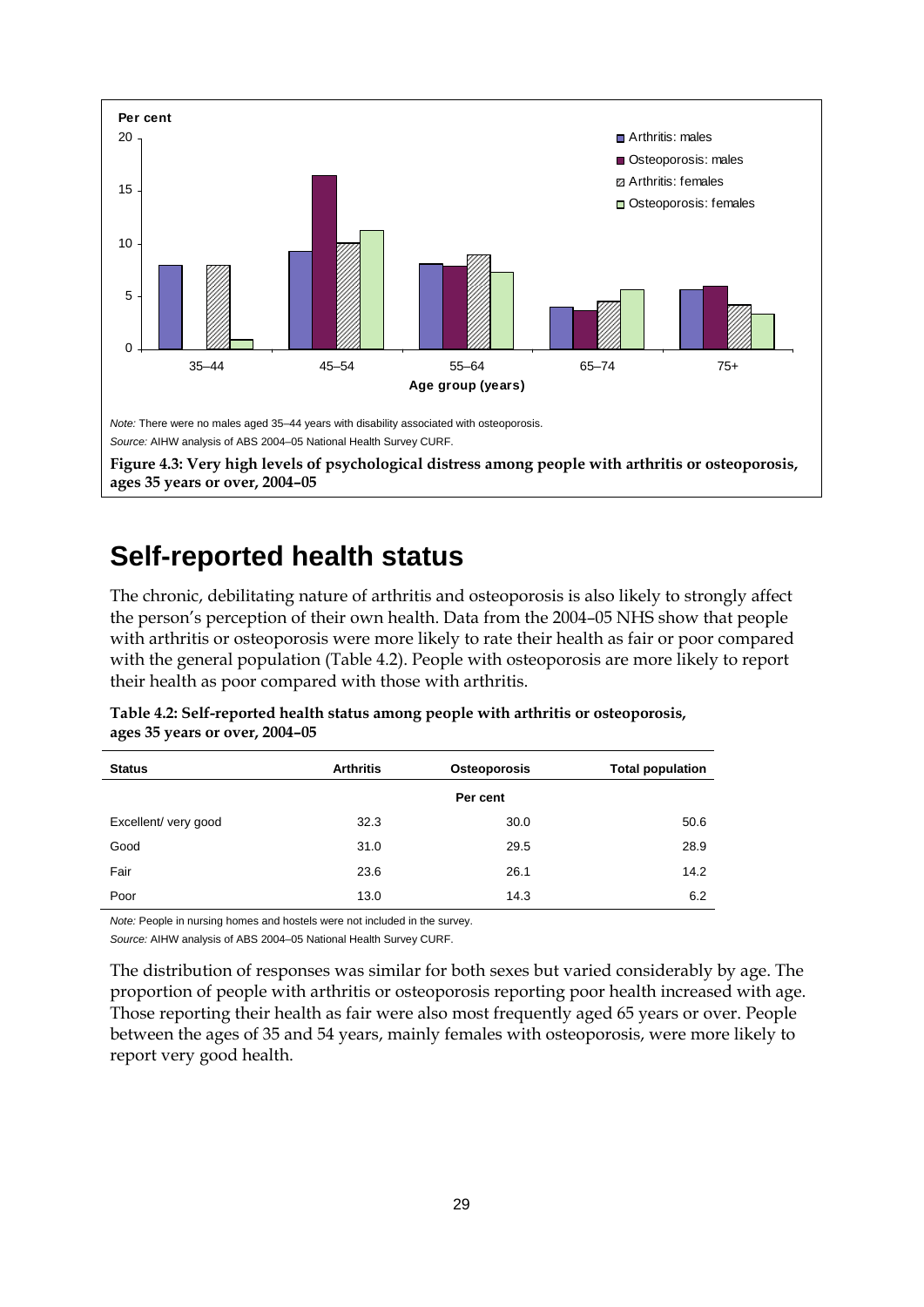### <span id="page-37-0"></span>**Disability and self-reported health status**

People with a disability are more likely to report lower levels of health than the general population because of their impairments and activity limitations (AIHW 2004b). Perceptions of health may also be affected by the presence of other long-term health conditions.

According to the 2003 SDAC, people with disability associated with arthritis or osteoporosis were less likely than people without disability to report that their health was excellent or very good (Table 4.3). People with disability associated with osteoporosis were more likely to report fair or poor health than either people with arthritis-associated disability or people with disability in general. This is to be expected as people with osteoporosis, in particular after hip fracture, experience loss of independence; many may be permanently disabled and not regain their former independence. Studies indicate that while about a third of people older than 65 years fall once or more each year, the consequences can be more far reaching than just any injury caused. About 50% of people who fall are frightened that they will fall again, and 25% of people who fall develop a psychological reaction, sometimes referred to as 'post-fall syndrome' (Fromage 2005). This causes a decrease in activity, disturbance in gait and an increased dependency (Fletcher & Hirdes 2004).

| <b>Status</b>       | Arthritis-associated<br>disability | Osteoporosis-<br>associated disability | People with disability<br>(general) | People without<br>disability |  |  |  |
|---------------------|------------------------------------|----------------------------------------|-------------------------------------|------------------------------|--|--|--|
|                     | Per cent                           |                                        |                                     |                              |  |  |  |
| Excellent/very good | 19.9                               | 9.6                                    | 21.0                                | 44.2                         |  |  |  |
| Good                | 29.1                               | 25.6                                   | 29.9                                | 30.9                         |  |  |  |
| Fair                | 32.1                               | 39.8                                   | 25.4                                | 15.7                         |  |  |  |
| Poor                | 8.2                                | 11.9                                   | 9.7                                 | 6.1                          |  |  |  |

**Table 4.3: Self-perceived health status among people with disability associated with arthritis or osteoporosis, ages 35 years or over, 2003** 

*Source:* AIHW analysis of ABS 2003 Survey of Disability, Ageing and Carers CURF.

The distribution of responses for both conditions was similar in the two sexes but varied considerably by age group. Older people reported their health to be only fair more often, particularly those in the 55–64 and 75–84 year age groups.

#### **Specific limitations and self-reported health status**

People with disability associated with arthritis or osteoporosis reporting fair or poor health may do so as a result of certain specific limitations (Table 4.4). According to the 2003 SDAC, lower perception of health in people with disability associated with arthritis was most likely due to limitations in performing regular activities. Pain had the least impact on self-assessed health in both conditions.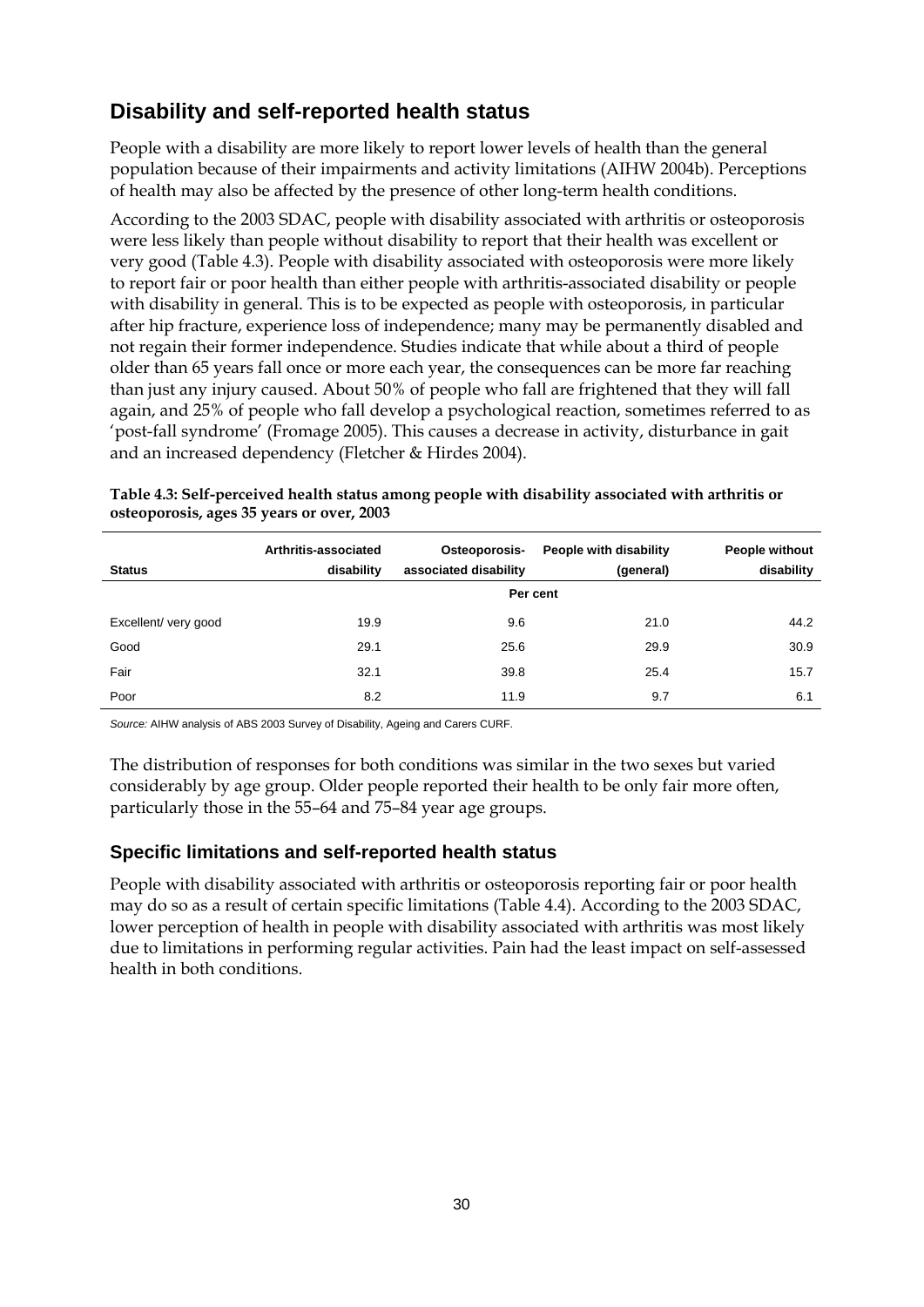| Limitations                                   | <b>Arthritis-</b><br>associated<br>disability | Osteoporosis-<br>associated<br>disability | People with<br>disability<br>(general) |
|-----------------------------------------------|-----------------------------------------------|-------------------------------------------|----------------------------------------|
|                                               |                                               | Per cent                                  |                                        |
| Accomplished less because of physical health  | 29.4                                          | 46.2                                      | 24.3                                   |
| Limited in climbing stairs                    | 26.5                                          | 33.0                                      | 24.5                                   |
| Limited in moderate activities                | 23.8                                          | 38.8                                      | 20.6                                   |
| Pain interfered with work                     | 5.1                                           | 9.2                                       | 3.5                                    |
| Limited in kind of work or regular activities | 33.3                                          | 46.9                                      | 17.0                                   |

<span id="page-38-0"></span>**Table 4.4: Proportion of people with specific limitations reporting fair or poor health, by main cause of disability, ages 35 years or over, 2003** 

*Source:* AIHW analysis of ABS 2003 Survey of Disability, Ageing and Carers CURF.

#### **Associated long-term conditions**

Being mostly elderly, people with disability associated with arthritis or osteoporosis are often predisposed to many other diseases and conditions such as heart and vascular diseases, Type 2 diabetes, respiratory and infectious diseases, and gastrointestinal disorders (Scott & Hochberg 1998). Some of these associations are no more than that expected from the concurrence of age-dependent problems. In other long-term conditions, the comorbidities are more likely to occur together because of similar underlying disease processes or the presence of common risk factors.

The 2003 SDAC data indicate the presence of hypertension, back problems, diabetes and asthma each in more than one out of 10 respondents who had arthritis or osteoporosis as their main disabling condition (Table 4.5). The majority of long-term conditions were more commonly reported by people with disability associated with osteoporosis.

| Long-term           | Arthritis as the main disabling condition |          | Osteoporosis as the main disabling condition |          |  |
|---------------------|-------------------------------------------|----------|----------------------------------------------|----------|--|
| conditions          | Number '000                               | Per cent | Number '000                                  | Per cent |  |
| Hypertension        | 211.0                                     | 38.7     | 14.9                                         | 29.9     |  |
| Back problems       | 100.5                                     | 18.4     | 14.5                                         | 29.1     |  |
| <b>Diabetes</b>     | 65.8                                      | 12.1     | 6.9                                          | 13.9     |  |
| Asthma              | 54.8                                      | 10.0     | 6.2                                          | 12.4     |  |
| Total hearing loss  | 50.3                                      | 9.2      | 9.4                                          | 18.9     |  |
| Stroke              | 34.5                                      | 6.3      | 5.6                                          | 11.2     |  |
| Depression          | 30.5                                      | 5.6      | 2.4                                          | 4.8      |  |
| Heart disease       | 24.1                                      | 4.4      | 2.8                                          | 5.6      |  |
| <b>Total vision</b> | 10.6                                      | 1.9      | 0.1                                          | 0.2      |  |
| Glaucoma            | 8.5                                       | 1.6      | 0.4                                          | 0.8      |  |
| Dementia            | 3.3                                       | 0.6      | 0.6                                          | 1.2      |  |

**Table 4.5: Other long-term conditions reported by people with disability associated with arthritis or osteoporosis, ages 35 years or over, 2003** 

*Note*: Proportions are based on the estimated number of people aged 35 years or over with disability associated with arthritis (545,543) or osteoporosis (49,770).

*Source:* AIHW analysis of ABS 2003 Survey of Disability, Ageing and Carers CURF.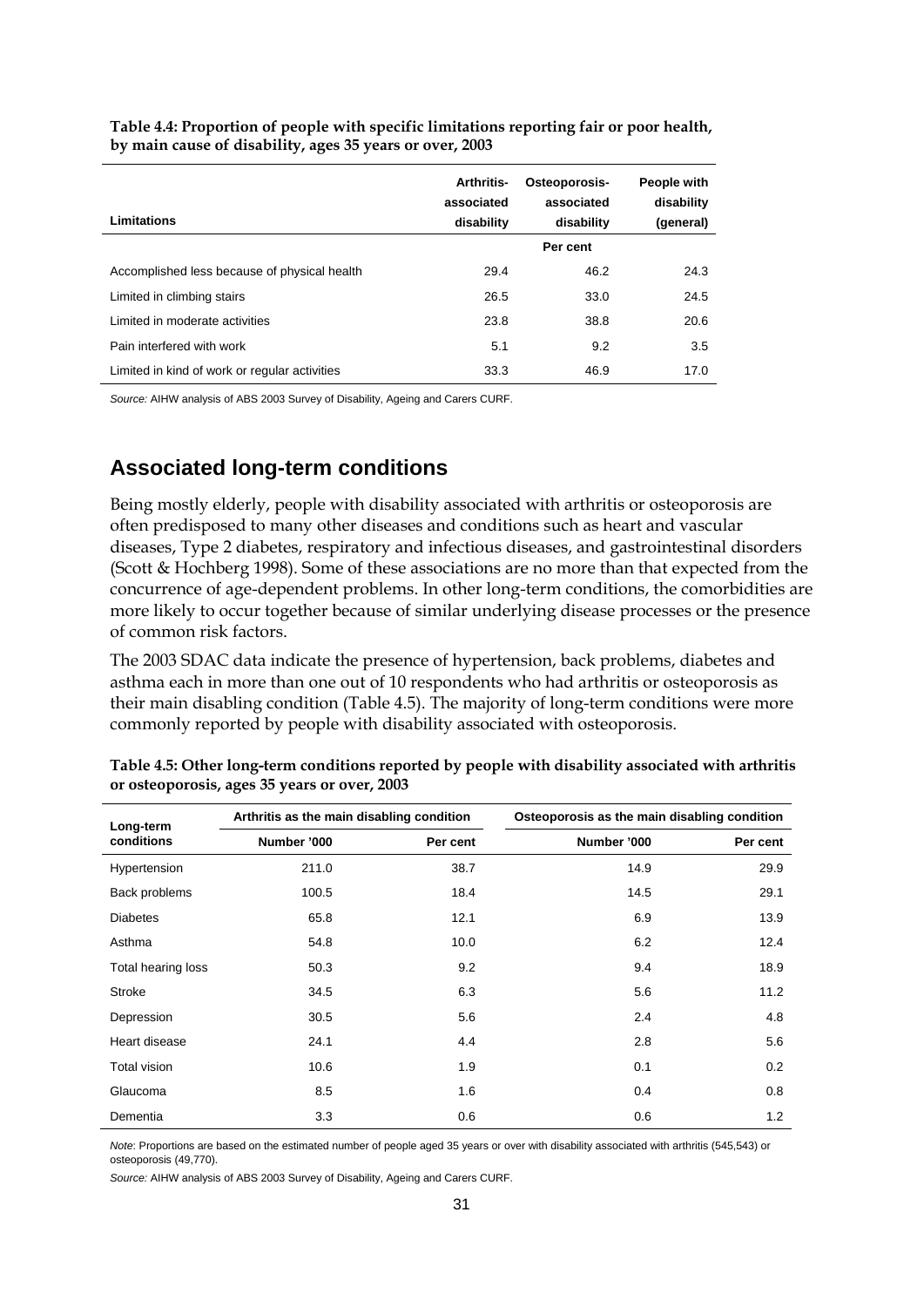<span id="page-39-0"></span>The coexistence of long-term conditions in people with disability associated with arthritis or osteoporosis varied by sex and age. Females with disability associated with arthritis were more likely than males to report hypertension and asthma, whereas back problems and diabetes were more commonly reported by males. The proportion with hearing loss was similar in both males and females. Prevalence of hypertension decreased slightly with age, reported mostly among 65–84 year olds. Back problems were common among 35–54-yearolds, declining thereafter. Hearing loss was a common problem among people aged 85 years or over (Figure 4.4).



Variation is also noted among people with disability associated with osteoporosis. Hypertension and diabetes were more likely to be reported by males, whereas back problems, hearing loss and asthma were more prominent among females (Figure 4.5). Results for people reporting hypertension, back problems and hearing loss show a similar pattern, with the prevalence increasing with age. Prevalence of diabetes was highest among 55–64 year olds, declining thereafter.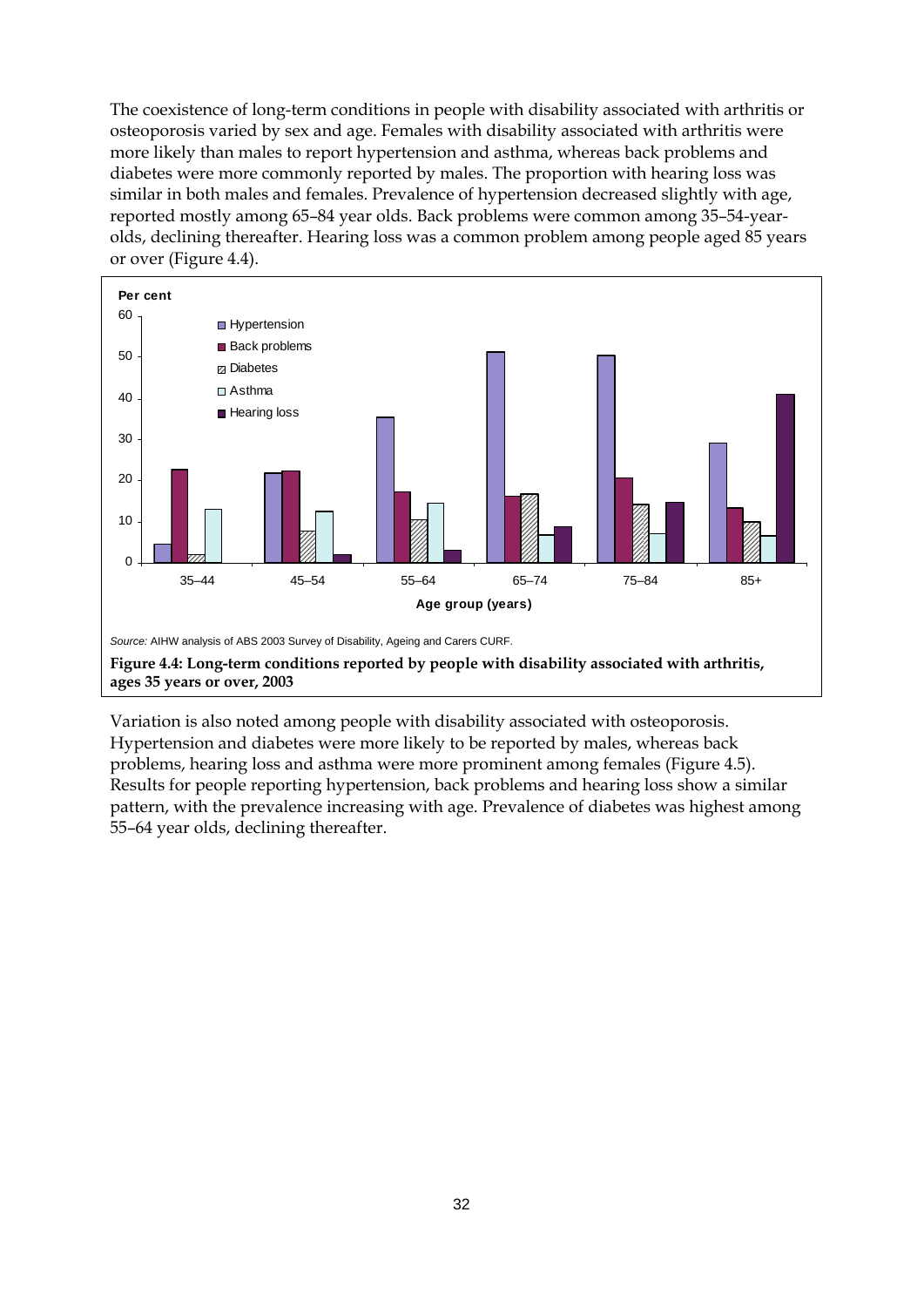<span id="page-40-0"></span>

#### **ages 35 years or over, 2003**

#### **Associated long-term conditions and self-reported health status**

Some of the long-term health conditions mentioned above contribute to a greater level of difficulty in physical functions, personal care and household care—limitations and restrictions generally associated with arthritis and osteoporosis. The increased deficit is in physical functions such as walking, reaching, stooping, etc., and in physical work that requires endurance and strength. For example, heart disease is associated with difficulties in activities requiring endurance. Similarly, visual impairments can compromise the ability to perform many activities of daily living. The presence of multiple conditions is also likely to be associated with poor health status, resulting in more severe experience of disability.

Those with disability associated with osteoporosis and also reporting hypertension, back problems, diabetes or asthma reported fair or poor health more commonly than those reporting similar long-term conditions but disability associated with arthritis. The only exception was for hearing loss, where fair or poor health was reported mainly by those with disability associated with arthritis (Table 4.6).

| Table 4.6: Fair/poor health reported by people with disability associated with arthritis or |
|---------------------------------------------------------------------------------------------|
| osteoporosis and selected long-term conditions, ages 35 years or over, 2003                 |

|                      | Arthritis-associated disability |          | Osteoporosis-associated disability |          |
|----------------------|---------------------------------|----------|------------------------------------|----------|
| <b>Comorbidities</b> | Number '000                     | Per cent | Number '000                        | Per cent |
| Hypertension         | 99.8                            | 47.3     | 7.8                                | 52.3     |
| Back problems        | 51.4                            | 51.1     | 8.1                                | 55.9     |
| <b>Diabetes</b>      | 30.8                            | 46.8     | 5.1                                | 71.2     |
| Asthma               | 28.9                            | 52.7     | 4.5                                | 72.6     |
| Hearing loss         | 19.5                            | 38.8     | 2.1                                | 22.3     |

*Source:* AIHW analysis of ABS 2003 Survey of Disability, Ageing and Carers CURF.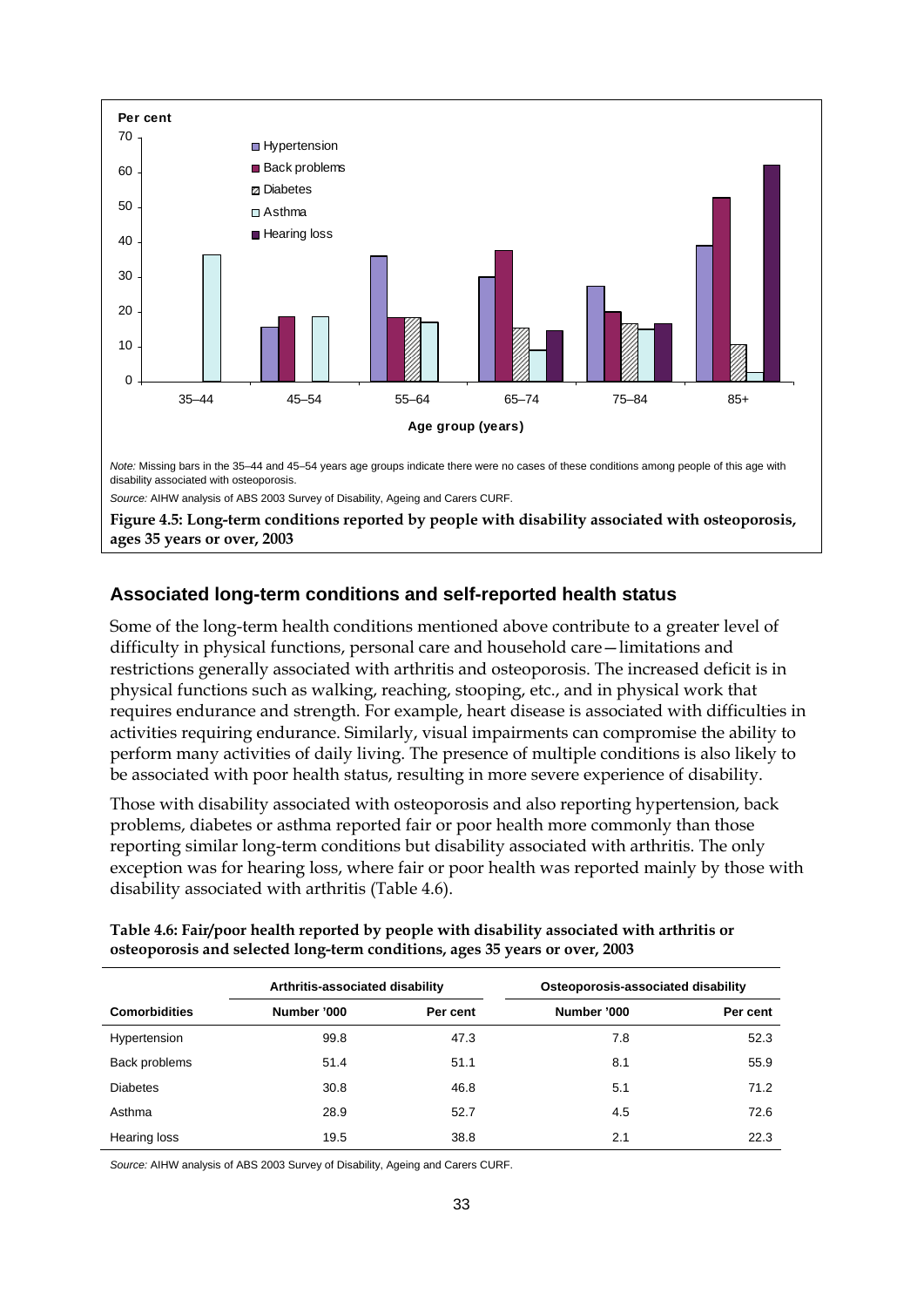<span id="page-41-0"></span>Variation in self-rated health not only exists between people with arthritis and people with osteoporosis, but also within people with a particular condition. Perceptions of health vary depending on other long-term conditions a person has. For example, reporting of fair or poor health was higher in people with arthritis and asthma (53%), arthritis and back problems (51%) and arthritis and hypertension or diabetes (47%) compared with those reporting arthritis alone (Figure 4.6). The proportion of people with disability associated with arthritis with or without other long-term conditions reporting fair or poor health was also higher compared with people with disability in general and the total population.



**Figure 4.6: Fair/poor health reported by people with disability associated with arthritis and other long-term conditions, ages 35 years or over, 2003** 

People with osteoporosis who also had asthma, diabetes or back problems reported fair or poor health more commonly than those reporting osteoporosis alone. The presence of hearing loss with osteoporosis, however, did not have much impact on self-perceived health status (Figure 4.7).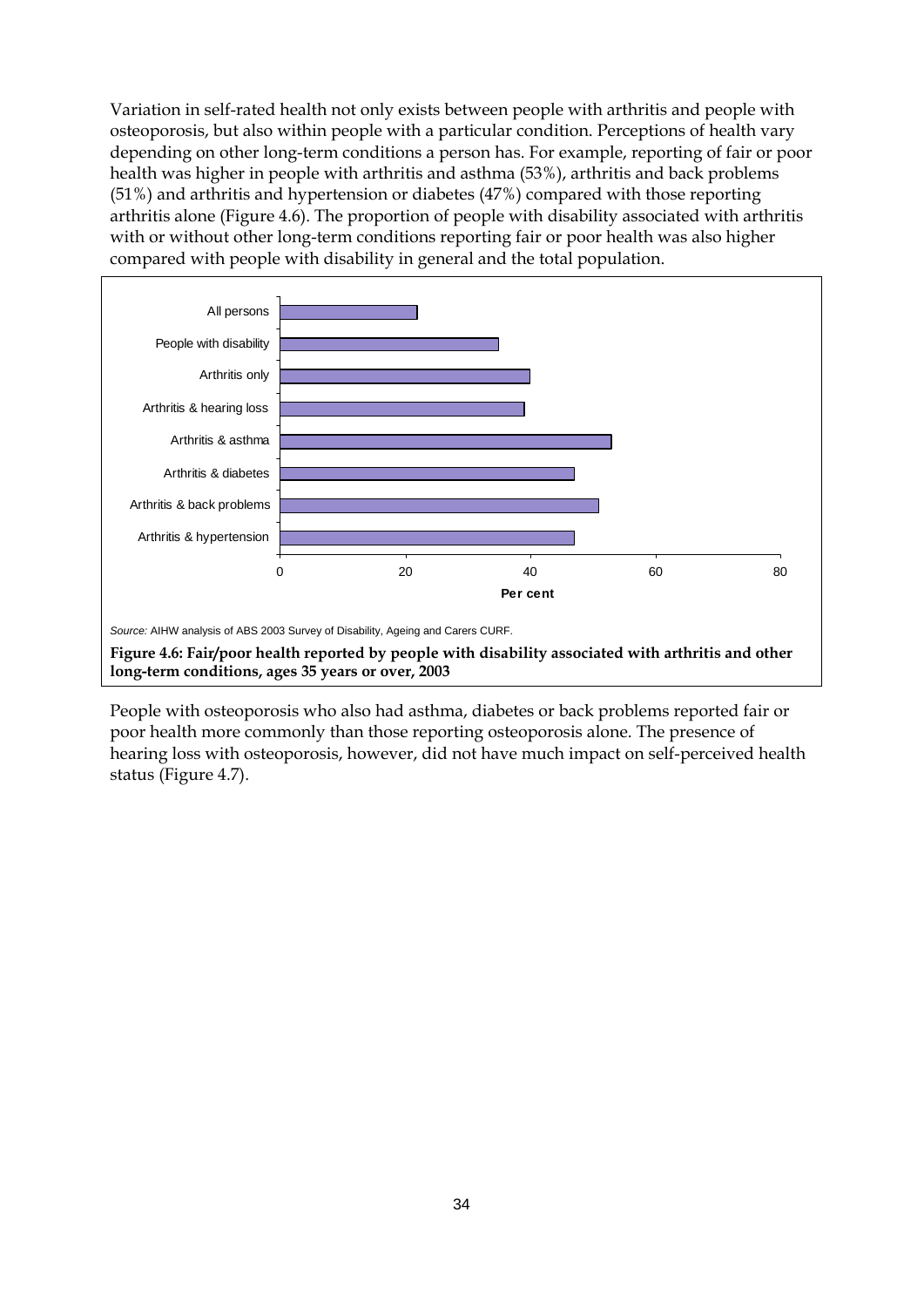<span id="page-42-0"></span>

## **Summary**

The impact of arthritis and osteoporosis on quality of life is considerable, not only in terms of activity limitation and functional restrictions but also in terms of psychological distress and self-perceived health status. The conditions have significant psychological impact on sufferers, in particular on people with arthritis, as shown by measures related to HRQoL. A very high level of psychological distress was reported more often by people with arthritis than those with osteoporosis, and was more common among females than males. The healthrelated quality of life of people with arthritis is generally poorer than that of people living in the community at large. This is particularly the case for people with rheumatoid arthritis. People with arthritis or osteoporosis are also more likely to rate their health as fair or poor compared with the general population. The proportion of those reporting fair/poor health was considerably larger among those with osteoporosis than among those with arthritis or other disabilities. Lower perception of health was more likely to be associated with the inability to do daily activities. The presence of certain other long-term conditions, such as hypertension, back problems, diabetes and asthma, also affected people's satisfaction with life and perception of health status.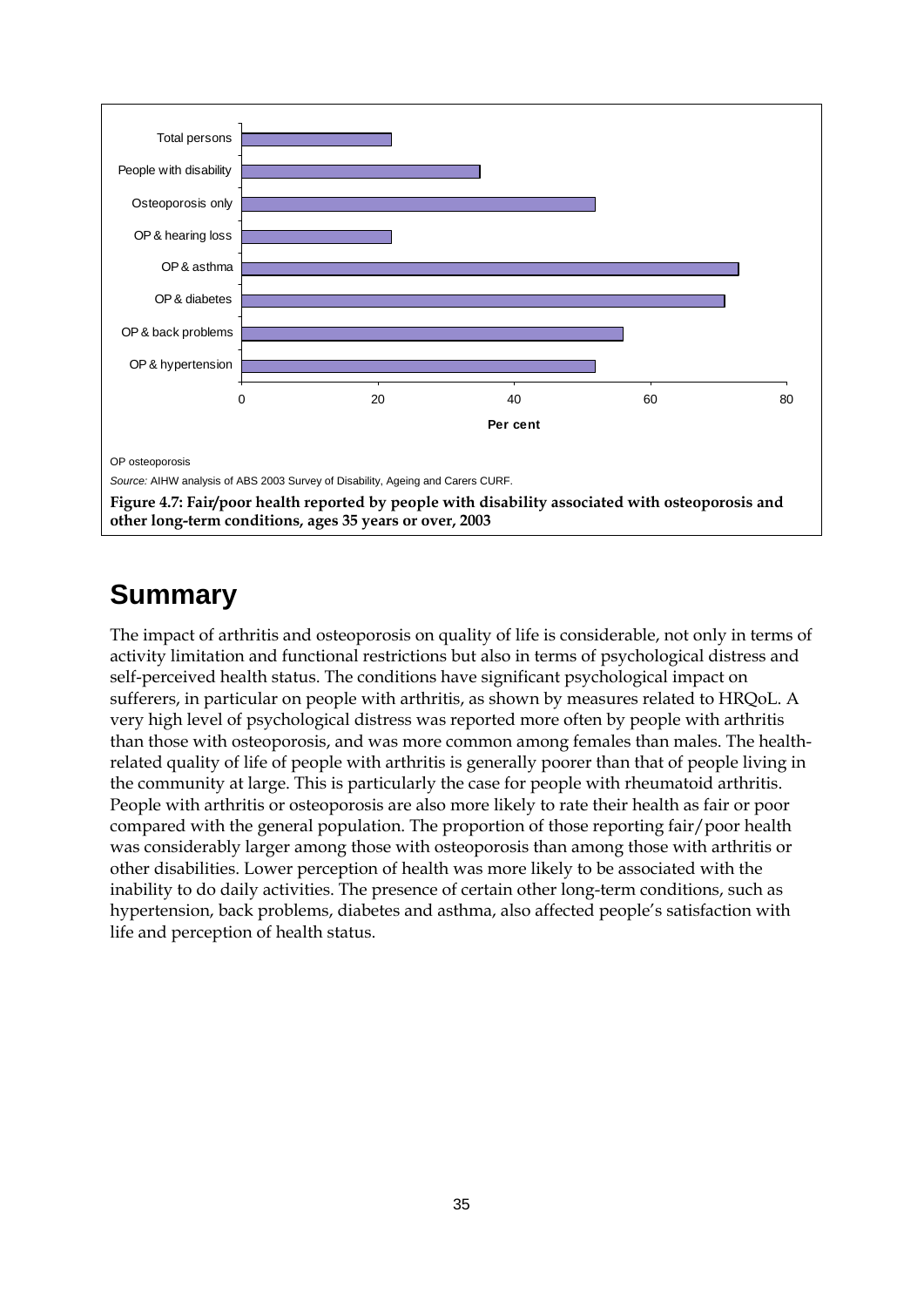# <span id="page-43-0"></span>**5 Environment and adjustments**

The ability to cope with disability will depend upon the environment in which one operates. Limited mobility, regular pain and deformities are some of the impairments and limitations with which people with arthritis or osteoporosis regularly contend. Environmental factors, combined with the age-associated decline in physical fitness, may accentuate these problems. However, successful adjustments can be made to reduce the effect impairments and limitations have on daily life.

The provision of rehabilitation and modification of the physical environment can greatly enhance functioning. Interventions such as accessing appropriate care, pursuing proper disease management strategies, and using assistive devices can help people with disability to improve their functional capacity and thus their quality of life. Environmental changes at both the individual and community levels, such as adequate public transport, availability of lifts, ramps, adapted kitchenware, or grab rails near the toilet, can reduce the impact of disability. For people with osteoporosis, assistive devices and environmental changes can reduce the risk of the fractures that cause disability.

This chapter describes the various adjustments people with disability associated with arthritis or osteoporosis make to improve participation and quality of life, in particular to undertake activities of daily living and to maintain some degree of independence. The types of adjustments covered are:

- use of assistive devices
- home modifications
- occupational modifications
- assistance from family members.

## **The environment**

The environment in this context can be the natural environment or the built environment. The natural environment is the topography and climate. For example, a person with arthritis, who has limited walking ability, will be less disabled in a flat geographical location than he or she would be in a hilly location. But a change to the natural environment, for example by moving to a different city, is not always a practical option.

The built environment is one where objects are created and constructed by people to suit their needs. The built environment can have a profound affect on people with arthritis or osteoporosis. Limitations in grip strength and reach, together with pain on movement, can affect not only life inside the home but also the ability to get out of the home and move around outside. For example, as most people live in standard houses (not specially designed accommodations), steps at the exit of the house may prevent a person with mobility problems from going out and participating in social activities. Others may find window catches, door handles and electric sockets difficult to manipulate. The toilet may be too low for those with poor quadriceps strength.

The occupational environment is a specific part of the built environment. In the case of musculoskeletal problems like arthritis, the occupational environment may contribute to the development or worsening of the condition. This is particularly true among those who work in occupations requiring repetitive load-bearing activities, as these activities can cause joint trauma.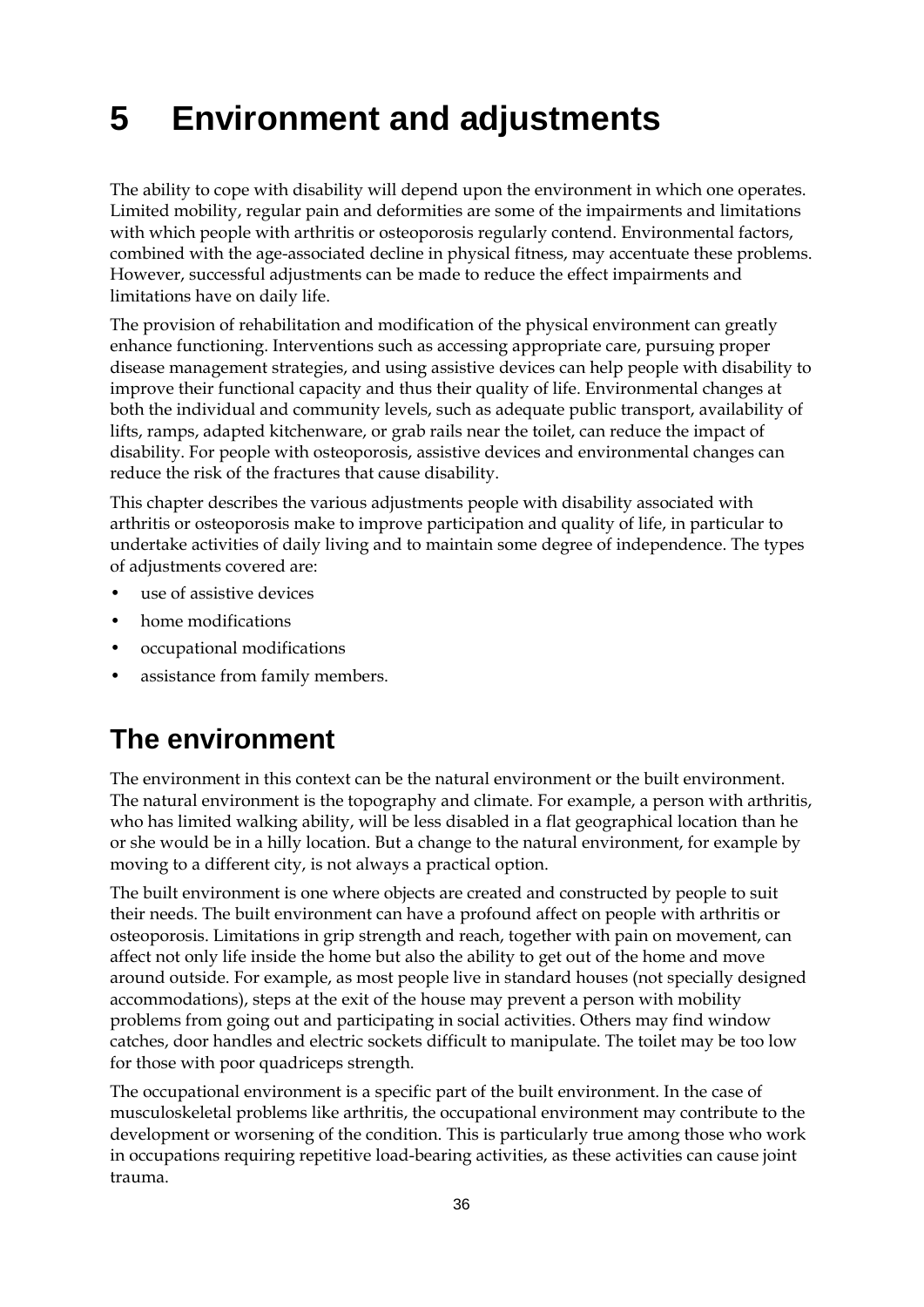<span id="page-44-0"></span>Many of the functional limitations that people have can be reduced by changes to the built environment and the use of assistive devices.

### **Use of assistive devices**

An assistive device is any item, piece of equipment, or product (whether acquired commercially off-the-shelf, modified, or customised) that is used to increase, maintain, or improve the functional capabilities of an individual with a disability. These devices do not always need to be complex; a person who uses a wheelchair and who works in an office could work effectively if the simple technology of an adjustable desk allowed the desk to be raised to allow the wheelchair to fit under it.

Depending on the particular need in specific areas, a number of devices are available to assist people with arthritis or osteoporosis to maintain some degree of independence. Some devices allow people to do the daily activities related to personal care with greater ease, like picking up things, holding things and getting dressed. Others simplify the instrumental activities of daily living such as meal preparation, shopping, getting around the house, doing light housework and going out of the house.

The use of assistive devices and appliances in performing activities of daily living is common among people with arthritis and osteoporosis to ease discomfort or disability associated with their condition. Those with hand arthritis may find it difficult to grasp things, hold a fork, use keys, hold a pen or open a jar. There are devices available to help, for example, eating utensils can be modified by building up or lengthening handles. Other devices help with gripping to open bottles, a pen or a door. There are devices to ease the struggle to get in and out of a chair, to get on or off the toilet, and to do other activities that involve sitting and standing up. In the bathroom, safety frames for the toilet provide arms for stability when sitting or standing.

Several devices are available to make bathing and grooming easier for people who have arthritis. For those having difficulty using arms or hands, back scrubbers, bath brushes, combs with long handles, and hair brushes with hand straps can be helpful. For those people with arthritis affecting the legs, grab bars in the shower or bathtub provide support while standing or getting in and out of the bathtub or shower. Walkers, scooters and wheelchairs are useful for moving around. Powered wheelchairs are available for those who do not have the strength or stamina to wheel them. These chairs can be simple transportation devices or they can be equipped with sophisticated controls and electronics, depending on the person's needs. Attaching a basket, tray, bag or hook to a walker may assist with carrying groceries or can be used around the house to transport laundry or other items.

According to the 2003 Survey of Disability, Ageing and Carers (SDAC), almost 51% of people with disability associated with arthritis and 56% with disability associated with osteoporosis reported using some sort of device to help them lead independent life. The most common types of devices were those for mobility, showering and toileting (Figure 5.1). These included long-handled reachers and grab bars, shoehorns, sponges with handles, and special brushes and toothbrushes. These aids were used more frequently by people with disability associated with osteoporosis than by those with disability associated with arthritis. Walk-in showers and grab bars may prevent hip fractures and allow those who have had a fracture to live independently.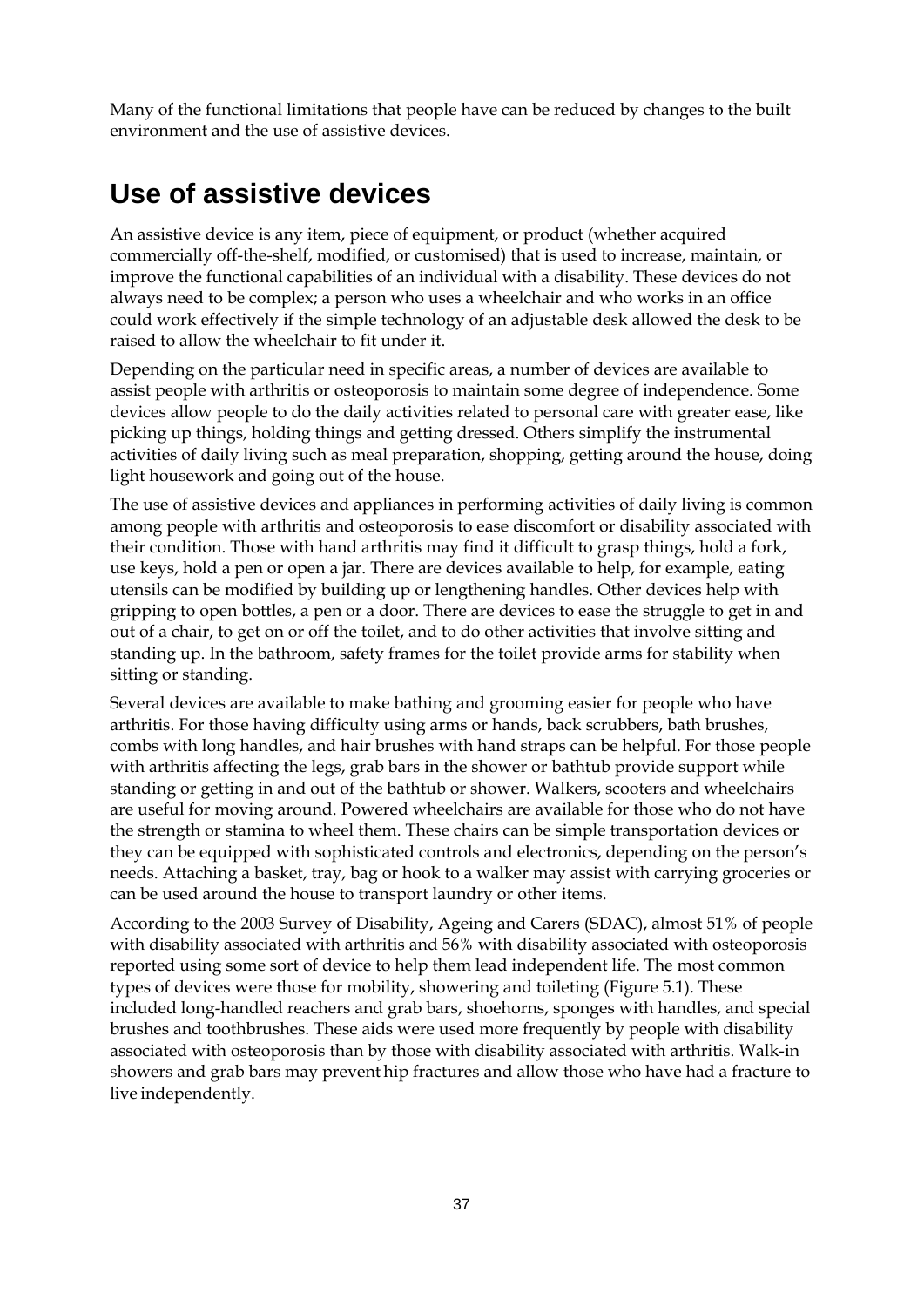<span id="page-45-0"></span>

**arthritis or osteoporosis, ages 35 years or over, 2003** 

Specific types of medical and mobility aids are helpful in moving around the house and around places other than the place of residence. Of a wide variety of devices, the most common were crutches or a walking stick, walking frames and manual wheelchairs (Table 5.1). Wheelchairs are most useful for people with arthritis when gait problems are too severe to safely use a walker or cane, or when the person is non-weight-bearing altogether. People with disability associated with osteoporosis commonly reported the use of crutches or a walking stick, a cane or a walking frame. These mobility devices are of greater use for people who have lower extremity weakness, gait and balance instability. Mobility aids were mostly used by females and by those aged 75 years or over. Since mobility device use is much more prevalent among the older age groups, and since women have greater longevity than men, it is not surprising that more women than men rely on assistive devices to help with mobility.

|                                        | Disability associated with<br>arthritis |          | Disability associated with<br>osteoporosis |          |
|----------------------------------------|-----------------------------------------|----------|--------------------------------------------|----------|
| Type of aids                           | Number '000                             | Per cent | Number '000                                | Per cent |
| Callipers, splints or built-up shoe(s) | 3.0                                     | 0.5      | 0.2                                        | 0.4      |
| Crutches or walking stick              | 66.2                                    | 12.1     | 6.9                                        | 13.9     |
| Electric wheelchair or scooter         | 10.3                                    | 1.9      | 0.4                                        | 0.8      |
| Braces, belts or corsets               | 4.7                                     | 0.9      | 0.1                                        | 0.2      |
| Cane                                   | 13.0                                    | 2.4      | 1.7                                        | 3.4      |
| Ejector chair                          | 7.9                                     | 1.4      | 0.1                                        | 0.2      |
| Walking frame                          | 38.0                                    | 7.0      | 6.4                                        | 12.9     |
| Manual wheelchair                      | 13.2                                    | 2.4      | 1.9                                        | 3.8      |
| Other                                  | 8.0                                     | 1.5      | 1.1                                        | 2.2      |

| Table 5.1: Use of devices for mobility among people with disability associated with arthritis or |  |  |
|--------------------------------------------------------------------------------------------------|--|--|
| osteoporosis, ages 35 years or over, 2003                                                        |  |  |

*Note:* The proportions are based on the estimated number of people ages 35 years or over with disability associated with arthritis and related disorders (545,543) or with osteoporosis (49,770).

*Source*: AIHW analysis of ABS 2003 Survey of Disability, Ageing and Carers CURF.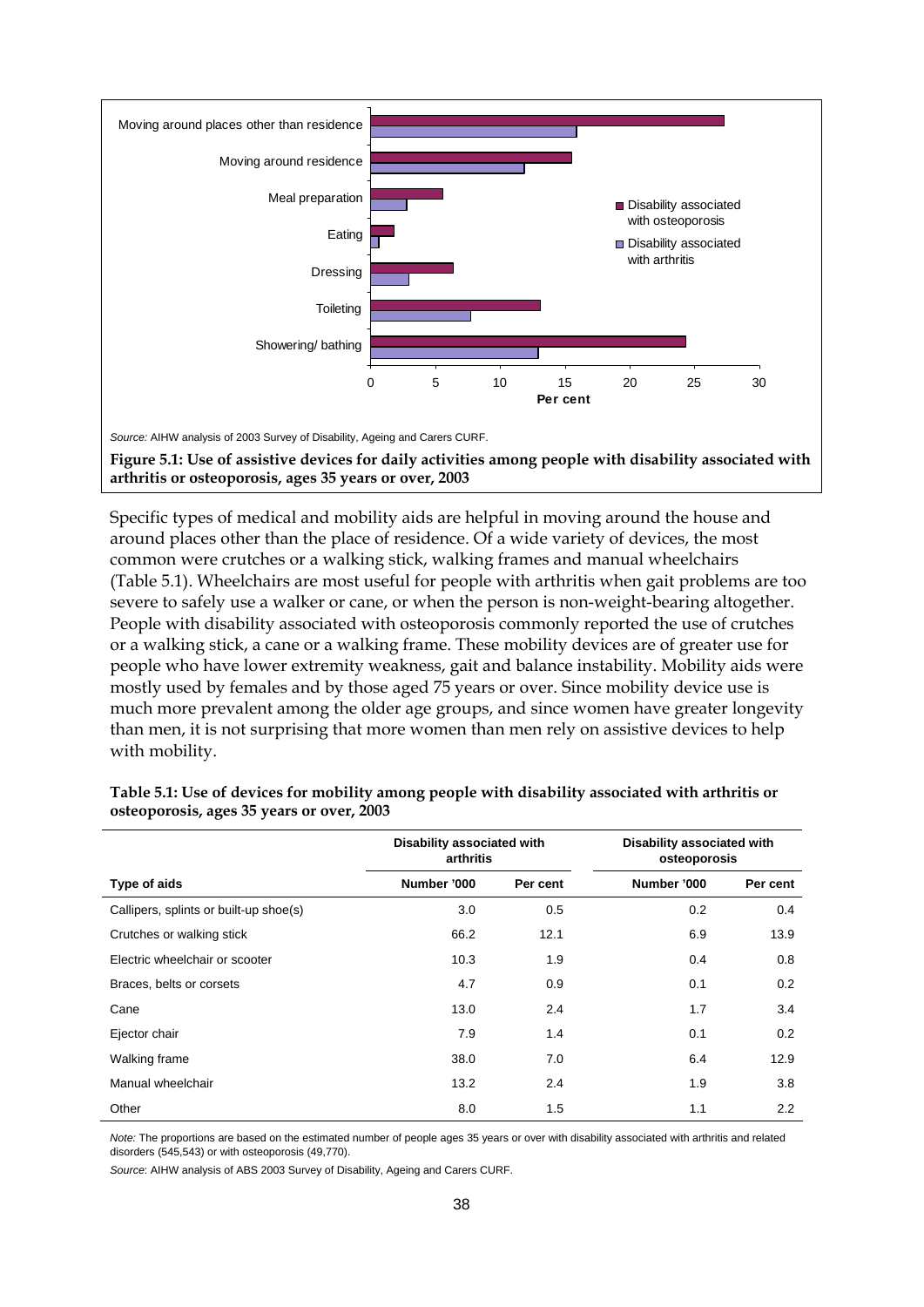# <span id="page-46-0"></span>**Home modifications**

The built environment can also be modified permanently so that functional limitations become less disabling and personal or temporary assistive devices are not needed. For example, the presence of ramps increases the ability of wheelchair users to get around. White and colleagues (1995) found an increased frequency of trips out of the house and into the community for two-thirds of wheelchair users after ramps were installed in their houses. In severe cases, where these modifications are not sufficient for independent functioning, people seek help from family members for activities of daily living.

People with disability associated with arthritis or osteoporosis can make structural changes and modifications to their homes. Although most people with arthritis- or osteoporosisassociated disability are still able to walk either with or without assistance, steps and stairs may present one of their greatest challenges. They also have limited grip strength and reach, and have pain on movement. The modern toilet may be too low and the vanity unit too high for them to use. Doorway enlargement, bathroom modifications and ramps may be necessary to allow for wheelchair use. In view of these difficulties, various types of home modifications are required.

About 16% of respondents with disability associated with arthritis and 18% with osteoporosis in the 2003 SDAC reported one or more modifications to their house. The addition of hand grabs and rails was the most common home modification reported, followed by changes to toilets, bathrooms and laundry. The addition of ramps and a variety of other structural changes to the building were also reported (Table 5.2). Structural changes to the house were reported more often by people with disability associated with osteoporosis than those with disability associated with arthritis. This is to be expected as people with osteoporosis are more likely to have gait and balance instability or have sustained hip fracture and use walkers or wheelchairs for moving around the house.

|                       | Disability associated with<br>arthritis |          | Disability associated with<br>osteoporosis |          |
|-----------------------|-----------------------------------------|----------|--------------------------------------------|----------|
| <b>Modification</b>   | Number '000                             | Per cent | Number '000                                | Per cent |
| Structural            | 7.1                                     | 1.3      | 1.5                                        | 3.0      |
| Ramps                 | 13.3                                    | 2.4      | 1.4                                        | 2.8      |
| Toilet, bath, laundry | 40.1                                    | 7.4      | 5.6                                        | 11.2     |
| Hand grab and rails   | 56.1                                    | 10.3     | 5.9                                        | 11.8     |
| Other changes         | 11.4                                    | 2.1      | 4.0                                        | 8.0      |

**Table 5.2: Home modifications among people with disability associated with arthritis or osteoporosis, ages 35 years or over, 2003** 

*Note:* The proportions are based on the estimated number of people aged 35 years or over with disability associated with arthritis and related disorders (545,543) or with osteoporosis (49,770).

*Source:* AIHW analysis of ABS 2003 Survey of Disability, Ageing and Carers CURF

## **Workplace modifications**

For people still in the workforce, many of the employment restrictions or problems at work may be reduced by effective workplace accommodation. Several potential work-related modifications have been identified that should help people with arthritis stay employed (Yelin et al. 1987).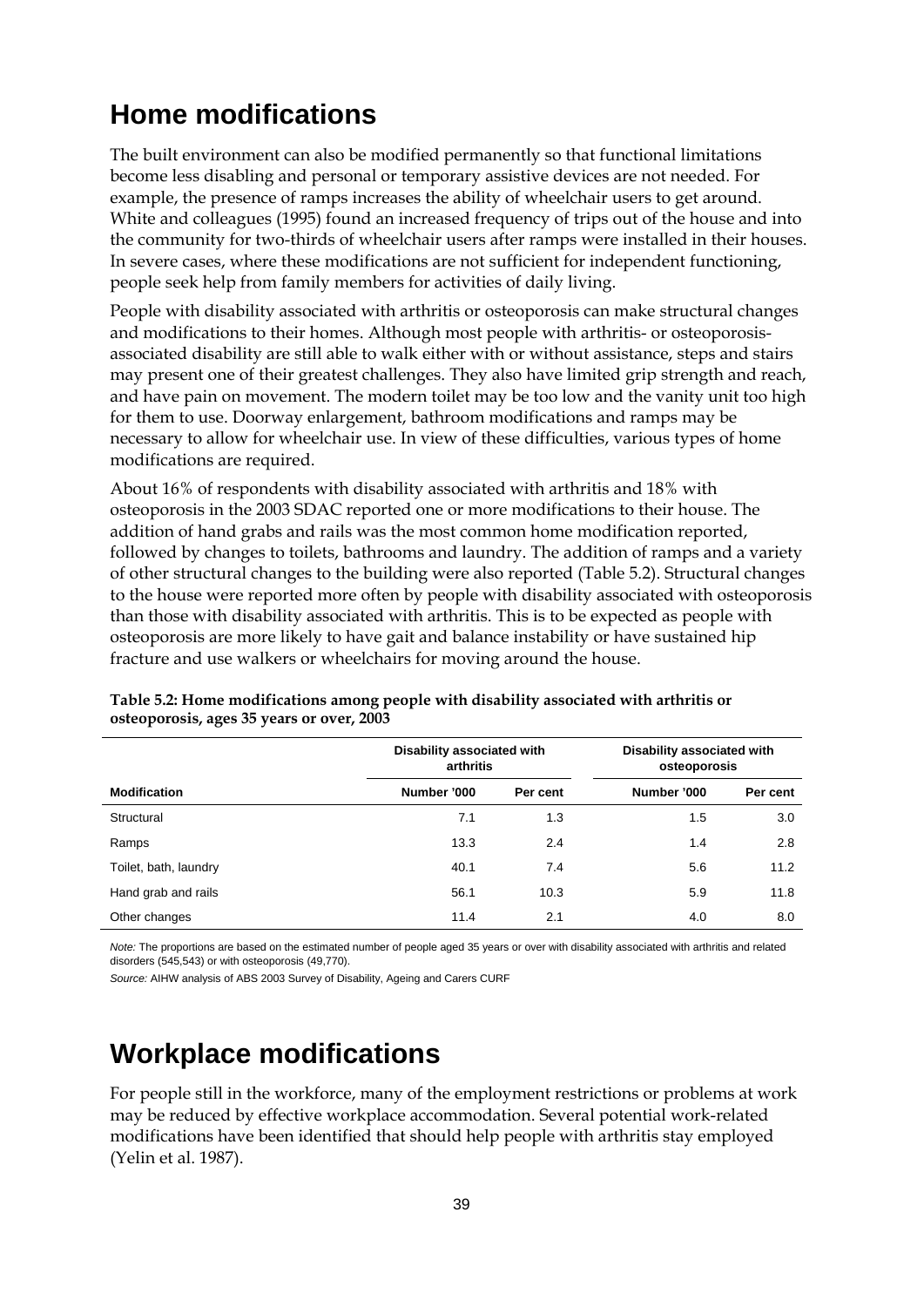<span id="page-47-0"></span>Many of the people with employment restrictions due to arthritis- or osteoporosis-associated disability who indicated a need for special arrangements in the workplace reported that their employers had made these arrangements. The types of arrangements made correspond well with the stated needs (Chapter 3; Figure 3.1). Special arrangements were required more commonly among people with arthritis than among those with osteoporosis.

The most common arrangements made were the provision of special equipment, modifications to fittings or provision of special transport or parking (Figure 5.2). Many were also given training or retraining to suit their jobs, while some were allocated new duties that better suited their abilities.



## **Assistance from carers**

Sometimes the use of assistive devices and home modification is not enough for a person with disability to continue independent functioning. In this case, many people seek help from family members and/or friends to assist with housework, shopping, meal preparation and transportation. Help from family members is often perceived to be the best option for those who require assistance with activities of daily living.

Any person who provides informal assistance (that is, not in a professional capacity) to an older person or a person with disability because of their age or condition is known as a carer. Support from carers is more likely to ensure recovery, help with the maintaining of independence and prevent people with arthritis or osteoporosis from experiencing considerable difficulty coping with a change in lifestyle (Gooberman-Hill & Ebrahim 2006).

The 2003 SDAC defines a primary carer as the person aged 15 years or over who provides the most help or supervision with core activities (self-care, mobility and communication) to an older person or a person with disability. A primary carer provides care on a regular, unpaid basis and in a way that is ongoing or is likely to be ongoing for at least 6 months (ABS 2003). Detailed information about the personal characteristics of the carer and the type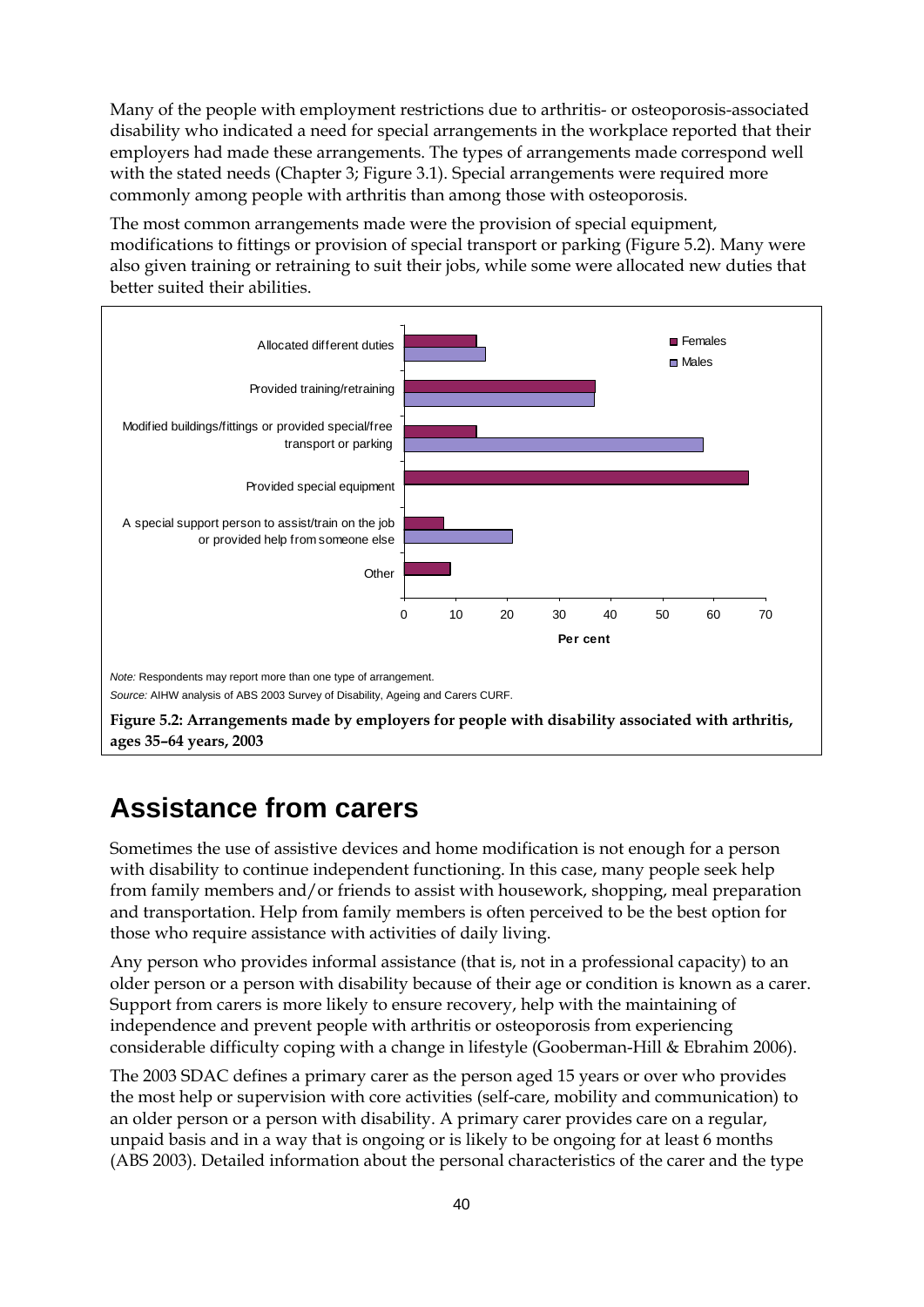<span id="page-48-0"></span>of care they provide is only available for those carers who live with the care recipient (known as co-resident carers).

The survey suggests that more than 45,500 co-resident primary carers were providing assistance to people with disability associated with arthritis and almost 5,700 were providing care to people with disability associated with osteoporosis. A slightly larger proportion of males took on the task of caring for a person with disability associated with arthritis, and more females were caring for those with disability associated with osteoporosis (Table 5.3). Two-thirds of carers of people with arthritis-associated disability were providing assistance to their spouse or partner, whereas carers of those with disability associated with osteoporosis were equally likely to be partners or children. Many carers had spent at least 10 years in the role.

|                                                | Disability associated with<br>arthritis |          | Disability associated with<br>osteoporosis |          |
|------------------------------------------------|-----------------------------------------|----------|--------------------------------------------|----------|
| <b>Characteristic</b>                          | Number '000                             | Per cent | Number '000                                | Per cent |
| Sex of carer                                   |                                         |          |                                            |          |
| Male                                           | 24.6                                    | 54.2     | 2.4                                        | 42.7     |
| Female                                         | 20.9                                    | 45.8     | 3.2                                        | 57.3     |
| Age of carer                                   |                                         |          |                                            |          |
| Less than 65 years                             | 25.6                                    | 56.3     | 3.7                                        | 64.5     |
| 65 years or over                               | 19.9                                    | 43.7     | 2.0                                        | 35.5     |
| Relationship to care recipient                 |                                         |          |                                            |          |
| Spouse/partner                                 | 30.5                                    | 67.0     | 2.8                                        | 50.0     |
| Father or mother                               | 1.2                                     | 2.7      | $\mathbf 0$                                | 0.0      |
| Son or daughter                                | 11.7                                    | 25.8     | 2.8                                        | 50.0     |
| Other relative or friend                       | 2.1                                     | 4.5      | $\mathbf 0$                                | 0.0      |
| Length of time as carer <sup>(b)</sup>         |                                         |          |                                            |          |
| Less than 5 years                              | 16.6                                    | 36.6     | 1.8                                        | 31.8     |
| 5-9 years                                      | 11.0                                    | 24.2     | 1.1                                        | 18.7     |
| 10 years or more                               | 16.4                                    | 36.0     | 2.8                                        | 49.5     |
| Hours of care provided per week <sup>(b)</sup> |                                         |          |                                            |          |
| Less than 20 hours                             | 15.9                                    | 34.9     | 2.1                                        | 37.0     |
| 20-39 hours                                    | 6.7                                     | 14.7     | 0.7                                        | 13.0     |
| 40 hours or more                               | 17.8                                    | 41.2     | 2.8                                        | 50.0     |

**Table 5.3: Primary carers(a) of people aged 35 years or over with disability associated with arthritis or osteoporosis, 2003** 

(a) A primary carer is the person aged 15 years or over who provides the most help or assistance with core activities.

(b) Data were not available for all carers.

*Note:* The proportions are based on the estimated number of primary carers aged 15 years or over providing care to people aged 35 years or over with disability associated with arthritis and related disorders (45,516) or with osteoporosis (5,668).

*Source*: AIHW analysis of ABS 2003 Survey of Disability, Ageing and Carers CURF.

A large proportion of carers of people with arthritis- or osteoporosis-associated disability reported providing long hours of care (40 hours or more per week). This was more common among carers of people with osteoporosis-associated disability (50%) than among those caring for people with disability associated with arthritis (41%). Parents, more removed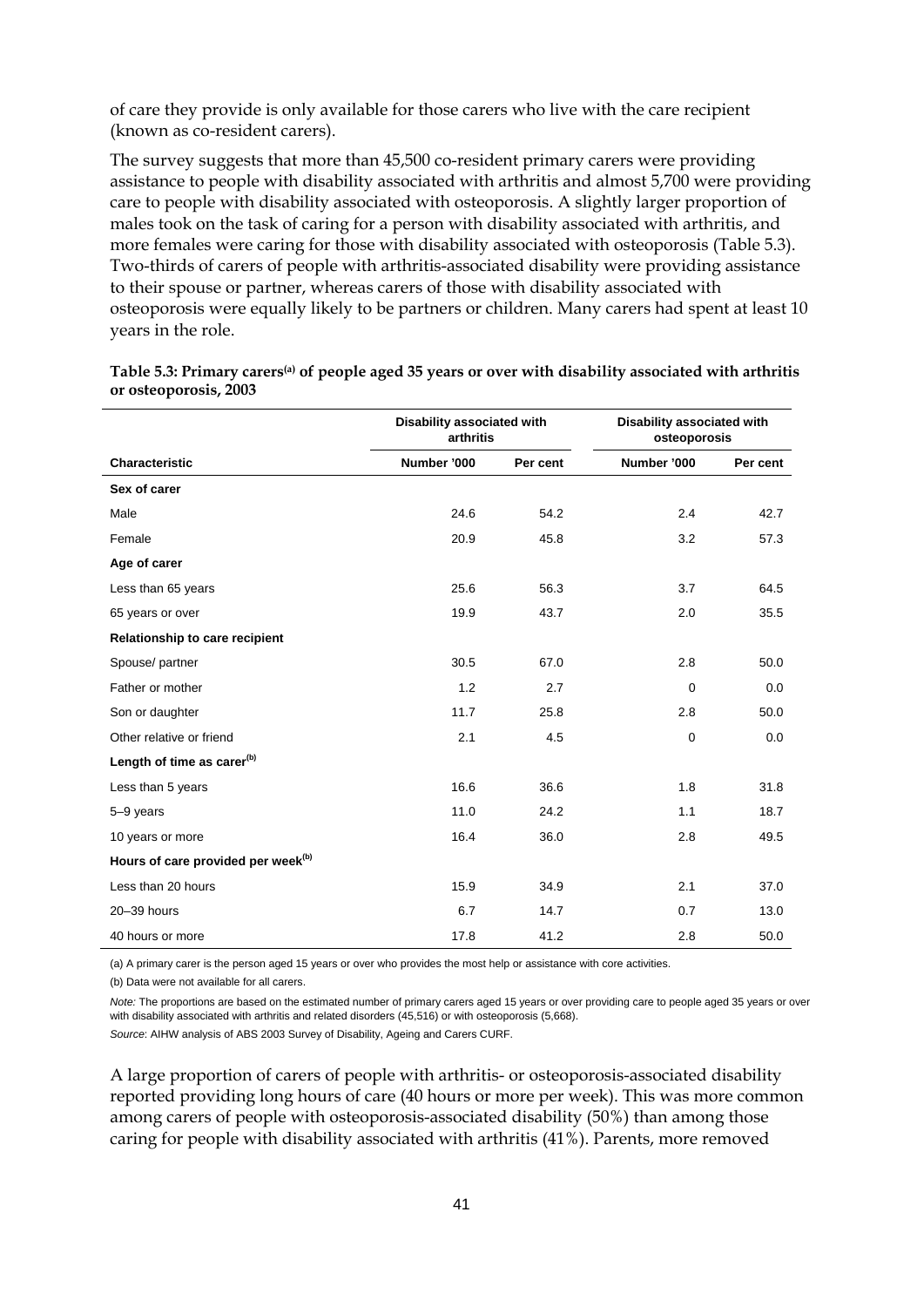

<span id="page-49-0"></span>relatives and friends were as likely as spouses and children to be providing long hours of care for people with arthritis-associated disability (Figure 5.3).

### **Types of assistance provided**

Primary carers of people with disability associated with arthritis or osteoporosis provided assistance with a range of areas of everyday life, such as transport, mobility, household chores and health care (Table 5.4). This may be because few people have the home accessibility features that would facilitate basic household tasks and moving about inside. Those caring for people with disability associated with arthritis reported providing more assistance in these areas than those caring for people with disability associated with osteoporosis. For people with arthritis, who may have difficulty using their arms or hands, assistance in bathing and grooming, dressing, fixing meals, and getting around the house increases their ability to continue living in their own homes.

**disability associated with arthritis or osteoporosis, by provider of care, 2003**

Mobility away from home is an activity for which many carers provided assistance (Figure 5.4). The vast majority of people with arthritis- or osteoporosis-associated disability report difficulty with using public transport; for many, the difficulty may be insurmountable.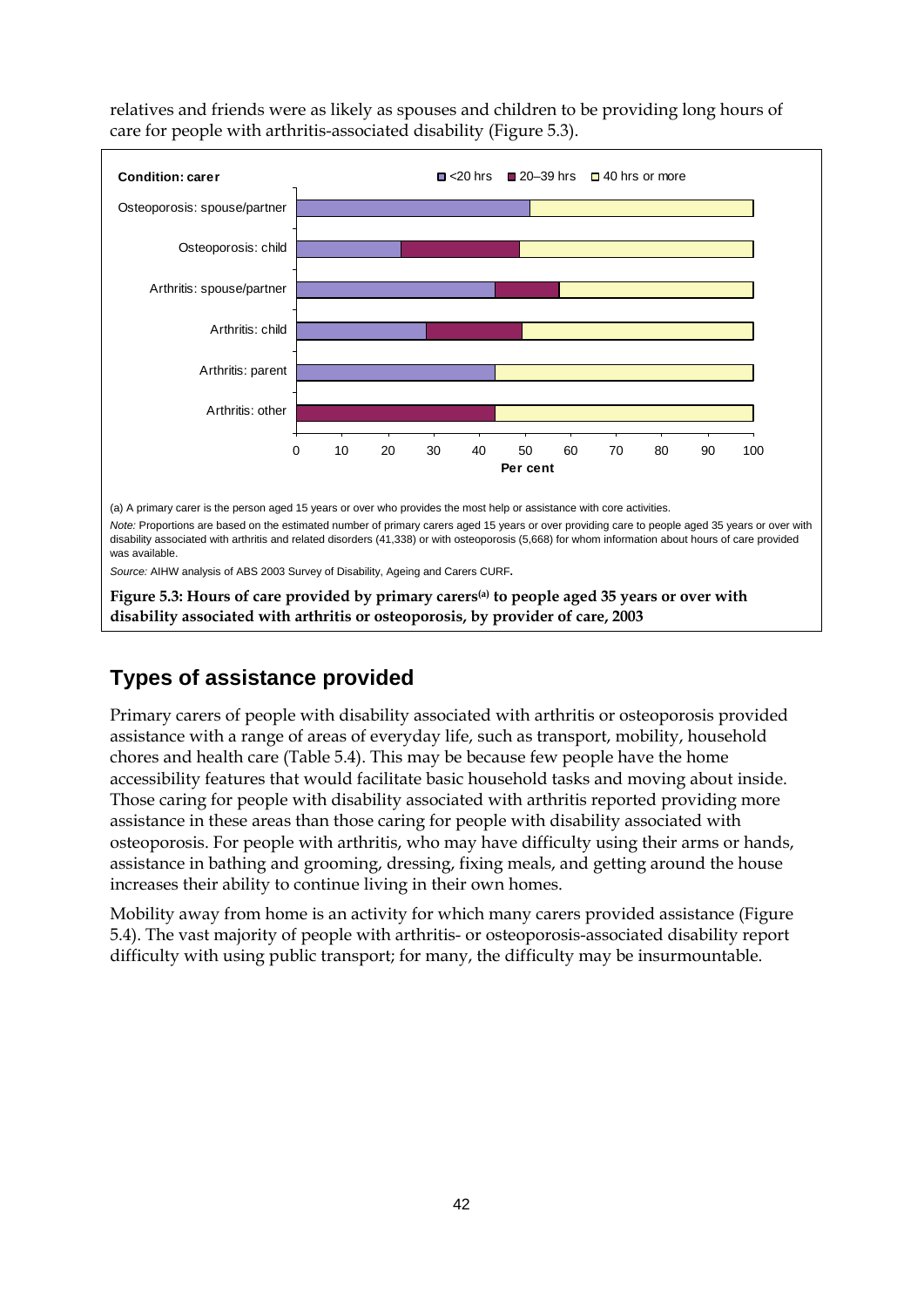| Area where assistance | Disability associated with arthritis |          | Disability associated with osteoporosis |          |
|-----------------------|--------------------------------------|----------|-----------------------------------------|----------|
| provided              | Number '000                          | Per cent | Number '000                             | Per cent |
| Self-care             | 33.3                                 | 73.2     | 4.1                                     | 72.5     |
| Health care           | 32.6                                 | 71.7     | 3.4                                     | 59.6     |
| Household             | 40.6                                 | 89.3     | 5.7                                     | 100.0    |
| Property maintenance  | 30.9                                 | 67.9     | 5.0                                     | 89.1     |
| Paperwork             | 23.1                                 | 50.6     | 2.2                                     | 39.4     |
| Mobility              | 37.6                                 | 82.6     | 4.8                                     | 85.0     |
| Transport             | 34.5                                 | 75.9     | 4.6                                     | 80.5     |

<span id="page-50-0"></span>**Table 5.4: Assistance with general activities provided by primary carers(a) to people with disability associated with arthritis or osteoporosis, ages 35 years or over, 2003** 

(a) A primary carer is the person aged 15 years or over who provides the most help or assistance with core activities. *Notes* 

1. A person may need assistance with more than one activity.

2. Proportions are based on the estimated number of primary carers aged 15 years or over providing care to people aged 35 years or over with disability associated with arthritis and related disorders (45,516) or with osteoporosis (5,668).

*Source:* AIHW analysis of ABS 2003 Survey of Disability, Ageing and Carers CURF.

Those with disability associated with osteoporosis were more likely to receive assistance with self-care activities such as dressing, eating and getting in and out of bed/chair than those with disability associated with arthritis.



(a) A primary carer is the person aged 15 years or over who provides the most help or assistance with core activities. *Notes* 

1. A person may need assistance with more than one activity.

2. Proportions are based on the estimated number of primary carers aged 15 years or over providing care to people aged 35 years or over with disability associated with arthritis and related disorders (44,613) or with osteoporosis (5,668).

*Source:* AIHW analysis of ABS 2003 Survey of Disability, Ageing and Carers CURF.

**Figure 5.4: Proportion of primary carers(a) of people aged 35 years or over with disability associated with arthritis or osteoporosis providing assistance with specific activities, 2003**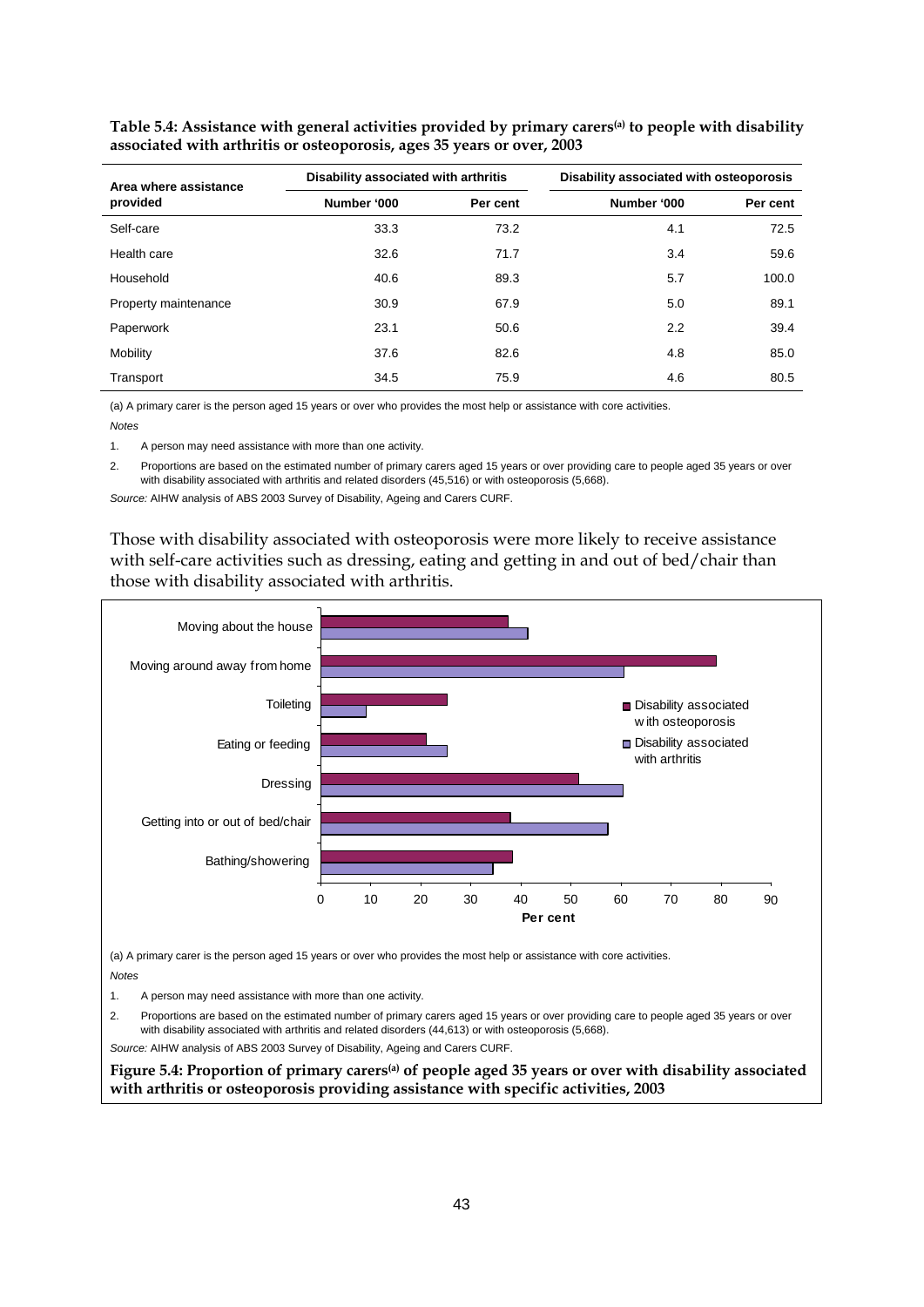# <span id="page-51-0"></span>**Summary**

People with arthritis or osteoporosis are often able to maintain independent functioning by using specialised devices, modifying their dwelling or making some workplace adjustments. The SDAC showed that aids for self-care, such as long-handled reachers, shoehorns, sponges, brushes and special toothbrushes, were commonly used. Devices such as crutches or a walking stick, walking frames and manual wheelchairs were also very useful for mobility. Some people benefited from making structural changes and modifications to their homes, such as the addition of hand grabs, rails or ramps, or changes to the toilet, bathroom and laundry. A variety of arrangements were reported to have been made by employers, including the provision of special equipment, training and altering the duties of the job. Such arrangements can enable people with disability to continue with their work.

Family support of people with disability is common, especially for those requiring assistance with activities of daily living. Help from family carers (usually a spouse/partner or child) with housework, shopping, meal preparation and transportation pave the way to maintaining independence and coping with changes in lifestyle associated with disability. The use of assistive devices and support from family carers may also be particularly important in reducing the need for nursing home placement.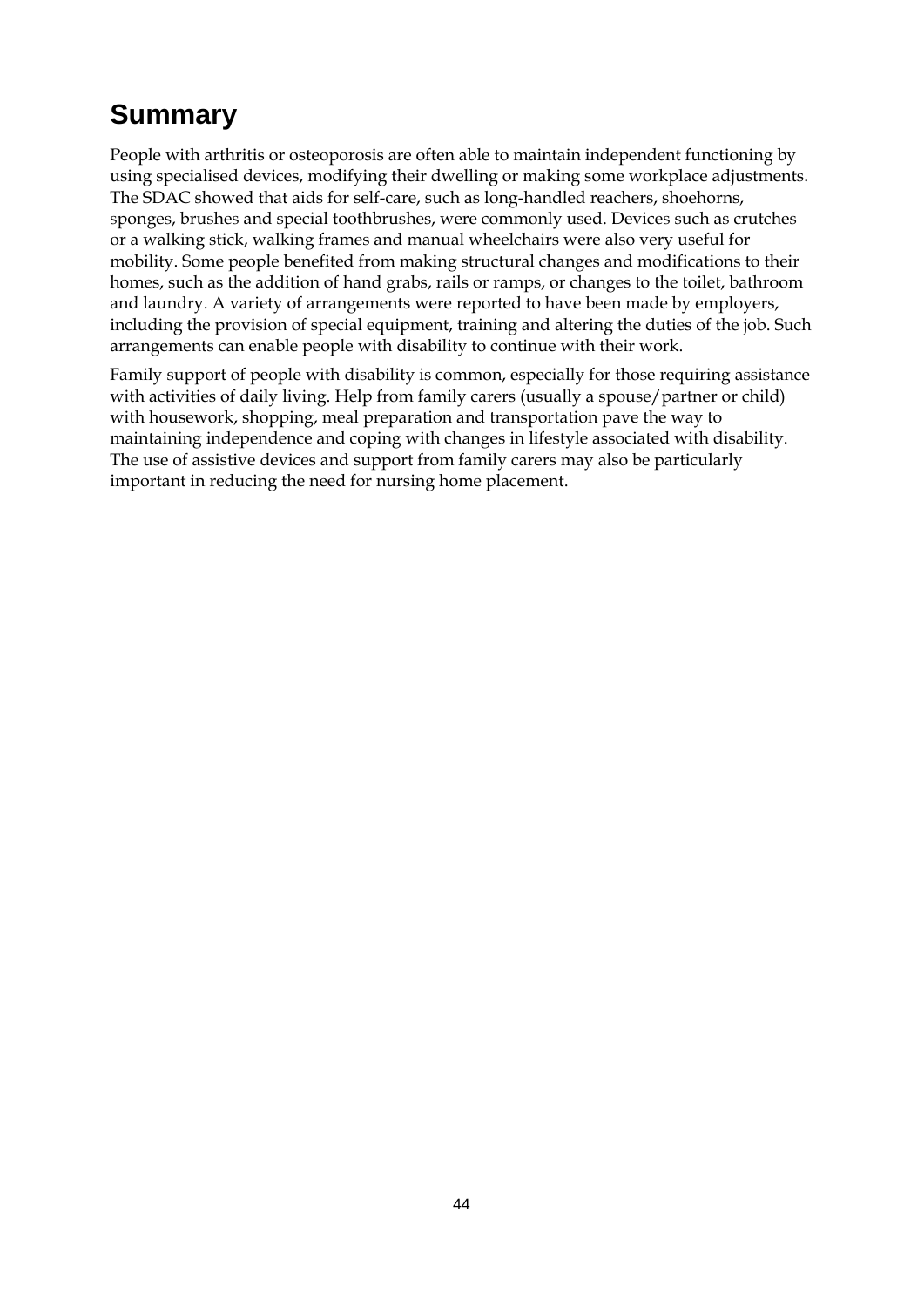# <span id="page-52-0"></span>**References**

ABS (Australian Bureau of Statistics) 2003. Disability, ageing and carers, Australia: User guide. ABS cat. no. 4431.0.55.001. Canberra: ABS.

ABS 2004. Disability, ageing and carers: summary of findings, Australia. ABS cat. no. 4430.0. Canberra: ABS.

AIHW (Australian Institute of Health and Welfare) 2005. Arthritis and musculoskeletal conditions in Australia, 2005. Cat. no. PHE 67. Canberra: AIHW.

AIHW 2004a. Disability and its relationship to health conditions and other factors. Cat. no. DIS 37. Canberra: AIHW.

AIHW 2004b. Australia's health 2004. Cat. no. AUS 44. Canberra: AIHW.

American Thoracic Society 2004. Key concepts: quality of life resource. American Thoracic Society, New York. Viewed 14 June 2004, <www.atsqol.org/key.asp>.

Andrews FM & Withy SB 1987. The Delighted–Terrible Scale. In: McDowell I & Newell C (eds). Measuring health: a guide to rating scales and questionnaires. New York: Oxford University Press.

Arthritis Australia 2004. The voice of arthritis: a social impact study of arthritis in Australia. Sydney: Arthritis Australia.

Australian Centre for Asthma Monitoring 2004. Measuring the impact of asthma on quality of life in the Australian population. Cat. no. ACM 3. Canberra: AIHW.

Cooper C 1997. The crippling consequences of fractures and their impact on quality of life. American Journal of Medicine 103(2A):12S–17S.

Creamer P, Lethbridge-Cejku M & Hochberg M 1999. Determinants of pain severity in knee osteoarthritis: effect of demographic and psychosocial variable using 3 pain measures. Journal of Rheumatology 26(8):1785–92.

Cunningham LS & Kelsey JL 1984. Epidemiology of musculoskeletal impairments and associated disability. American Journal of Public Health 74:574–9.

Dickens C, Jackson J, Tomenson B et al. (2003). Association of depression and rheumatoid arthritis. Psychosomatics 44(3):209–15.

Fletcher PC & Hirdes JP 2004. Restriction in activity associated with fear of falling among community-based seniors using home care services. Age and Ageing 33:273–9.

Fromage B 2005. Self concept in falling and non-falling elderly. Encephale 31:601–8.

Fyrand L, Moum T, Finset A et al. 2002. The impact of disability and disease duration on social support of women with rheumatoid arthritis. Journal of Behavioural Medicine 25:251–68.

Geusens P 2003. Osteoporosis: clinical features. In: Hochberg MC, Silman AJ, Smolen JS et al. (eds). Rheumatology, 3rd ed. London: Mosby.

Gold DT 2001. The nonskeletal consequences of osteoporotic fractures. Psychologic and social outcomes. Rheumatic Disease Clinics of North America 27:255–62.

Gooberman-Hill R & Ebrahim S 2006. Informal care at times of change in health and mobility: a qualitative study. Age and Ageing 35:261–66.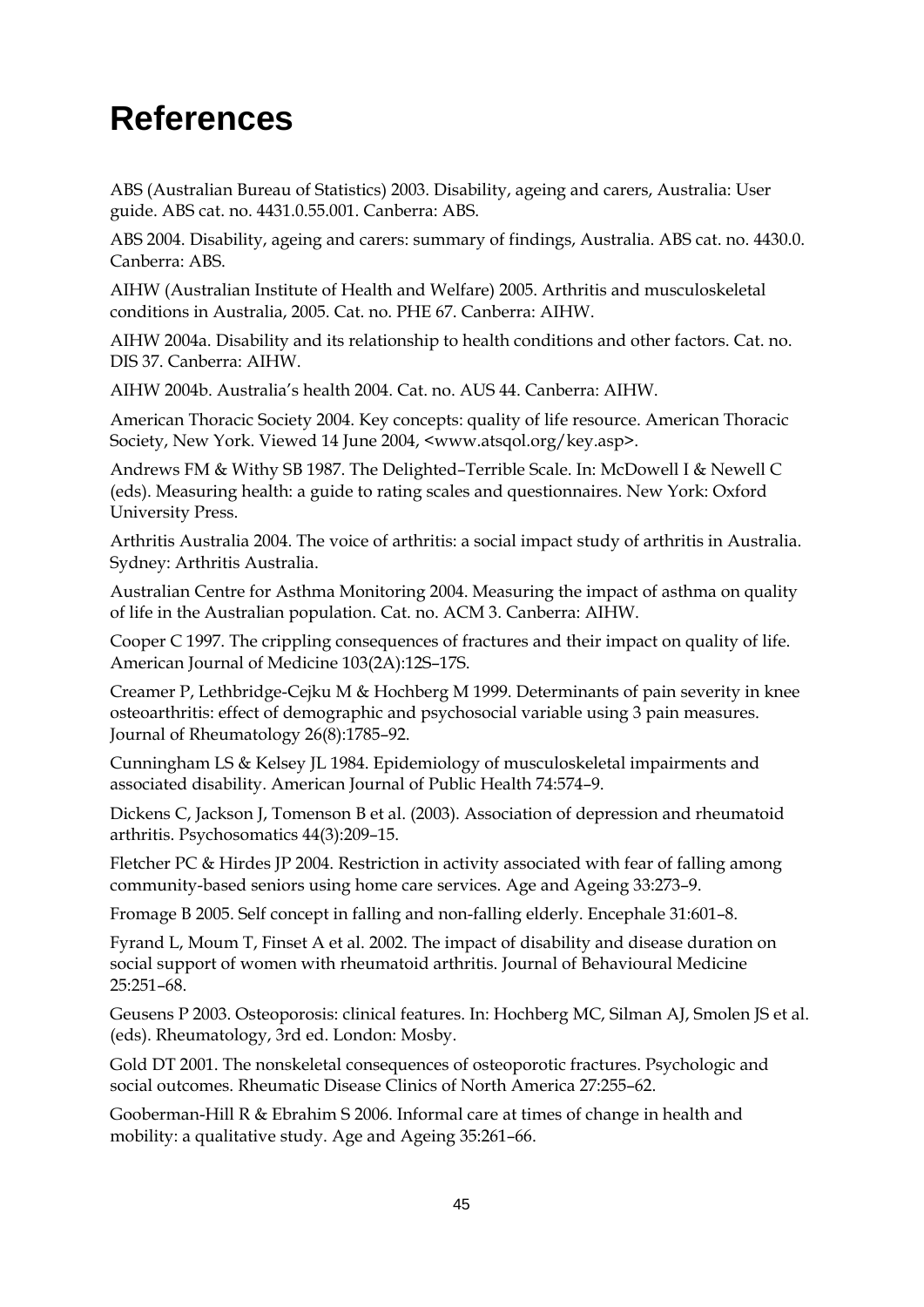Gureje O, Von Korff M, Simon GE et al. 1998. Persistent pain and well-being: a World Health Organization Study in primary care. Journal of American Medical Association 280:147–51.

Hallberg I, Rosenqvist AM, Kartous L et al. 2004. Health-related quality of life after osteoporotic fractures. Osteoporosis International 15:834–41.

Hill C, Parsons J, Taylor A et al. 1999. Health related quality of life in a population sample with arthritis. Journal of Rheumatology 26(9):2029–35.

Johnell O 1997. The socioeconomic burden of fractures: today and in the 21st century. American Journal of Medicine 103(2A):20S–25S; discussion 25S–26S.

Juniper EF 2001. Using humanistic health outcomes data in asthma. PharmacoEconomics 19 (Suppl. 2):13–19.

Keefe F & Bonk V 1999. Psychological assessment of pain in patients having rheumatic diseases. Rheumatic Disease Clinics of North America 25:81–103.

Keefe F, Smith S, Buffington A et al. 2002. Recent advances and future directions in the biopsychosocial assessment and treatment of arthritis. Journal of Consulting and Clinical Psychology 70(3):640–55.

Kraus LE, Stoddard S & Gilmartin D 1996. Chartbook on disability in the United States, 1996. An InfoUse report. Washington DC: US National Institute of Disability and Rehabilitation Research.

Lawrence RC, Helmick CG, Arnett FC et al. 1998. Estimates of the prevalence of arthritis and selected musculoskeletal disorders in the United States. Arthritis and Rheumatism 43:778–99.

Mili F, Helmick CG, Zack MM et al. 2003. Health-related quality of life among adults reporting arthritis: behavioural risk factor surveillance system, 15 states and Puerto Rico, 1996–1999. Journal of Rheumatology 30:160–6.

Picavet HSJ & Hoeymans N 2004. Health-related quality of life in multiple musculoskeletal diseases: SF-36 and EQ-5D in the DMC3 study. Annals of the Rheumatic Diseases 63:723–9.

Reginster JY & Khaltaev NG 2002. Introduction and WHO perspective on the global burden of musculoskeletal conditions. Rheumatology 41(Supplement 1):1–2.

Reisine S, McQuillan J & Fifield J 1995. Predictors of work disability in rheumatoid arthritis patients. A five-year follow-up. Arthritis and Rheumatism 38:1630–7.

Rupp I, Boshuizen H, Jacobi C et al. 2004. Co-morbidity in patients with rheumatoid arthritis: effect on health-related quality of life. Journal of Rheumatology 31:58–65.

Scott JC & Hochberg MC 1998. Arthritis and other musculoskeletal diseases. In: Brownson RC, Remington PL & Davis JR (eds). Chronic disease epidemiology and control, 2nd ed. Washington, DC: American Public Health Association, 468–70.

Sokka T 2003. Work disability in early rheumatoid arthritis. Clinical and Experimental Rheumatoid 21(Supplement 31):S71–S74.

Testa MA & Simonson DC 1996. Assessment of quality-of-life outcomes. New England Journal of Medicine 334(13):835–40.

van Jaarsveld CH, Jacobs JW, Schrijvers AJ et al. 1998. Effects of rheumatoid arthritis on employment and social participation during the first years of disease in The Netherlands. British Journal of Rheumatology 37:848–53.

White GW, Paine-Andrews AL, Mathews RM et al. 1995. Home access modifications: their effects on community visits of people with physical disabilities. Journal of Applied Behaviour Analysis 28:457–63.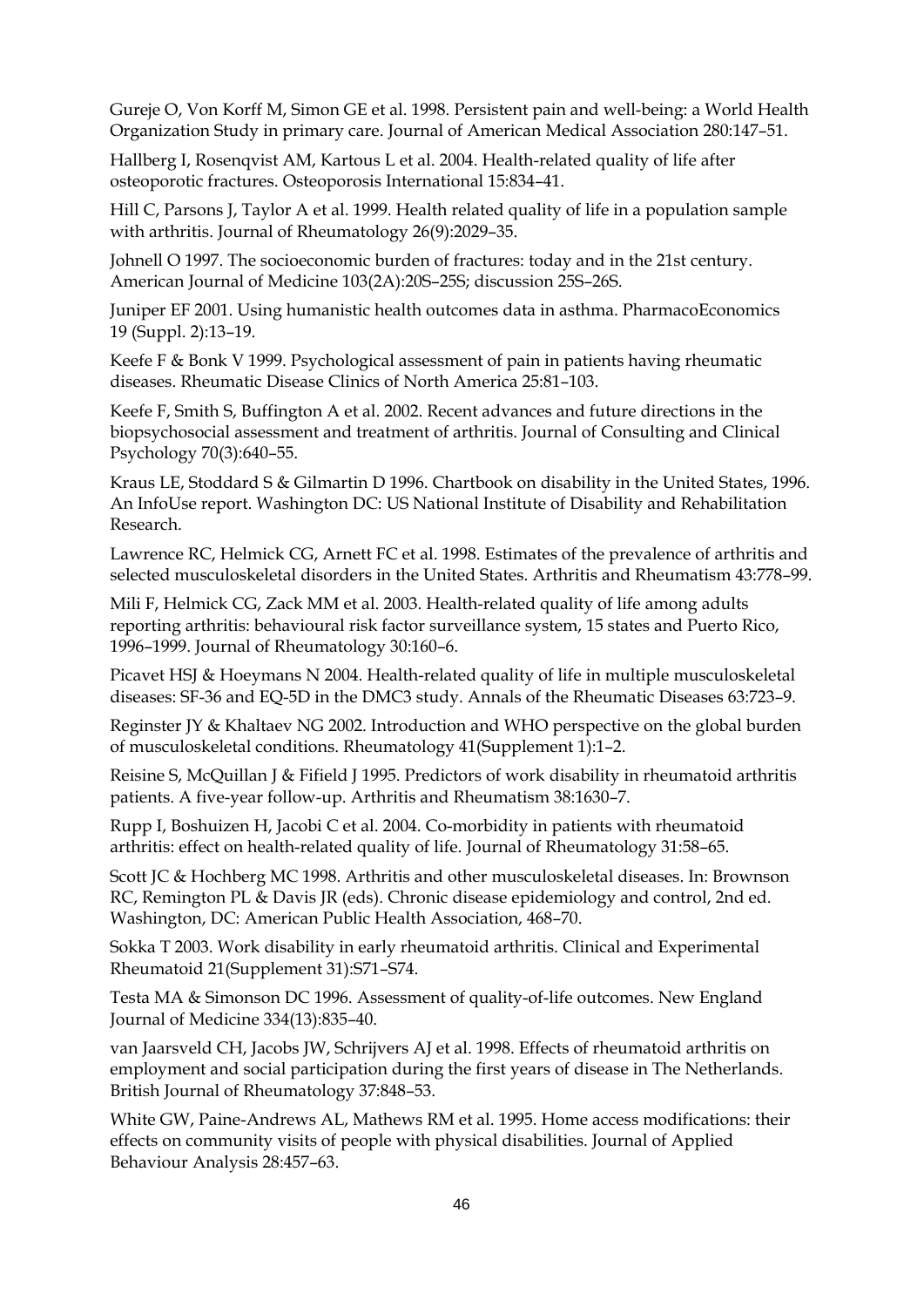WHO (World Health Organization) 2001. International Classification of Functioning, Disability and Health. Geneva: WHO.

Wolf AD 2005. Economic burden of rheumatic diseases. In: Harris ED et al. (eds). Kelley's textbook of rheumatology, 7th edition (online edition). St Louis, MO: MD Consult. Viewed 18 May 2006, <www.mdconsult.com/das/book/0/view/1257/instruct.html> .

Yelin E, Lubeck D, Holman H et al. 1987. The impact of rheumatoid arthritis and osteoarthritis: the activities of patients with rheumatoid arthritis and osteoarthritis compared to controls. Journal of Rheumatology 14:710–17.

Young A, Dixey J, Cox N et al. 2000. How does functional disability in early rheumatoid arthritis (RA) affect patients and their lives? Results of 5 years of follow-up in 732 patients from the Early RA Study (ERAS). Rheumatology 39:603–11.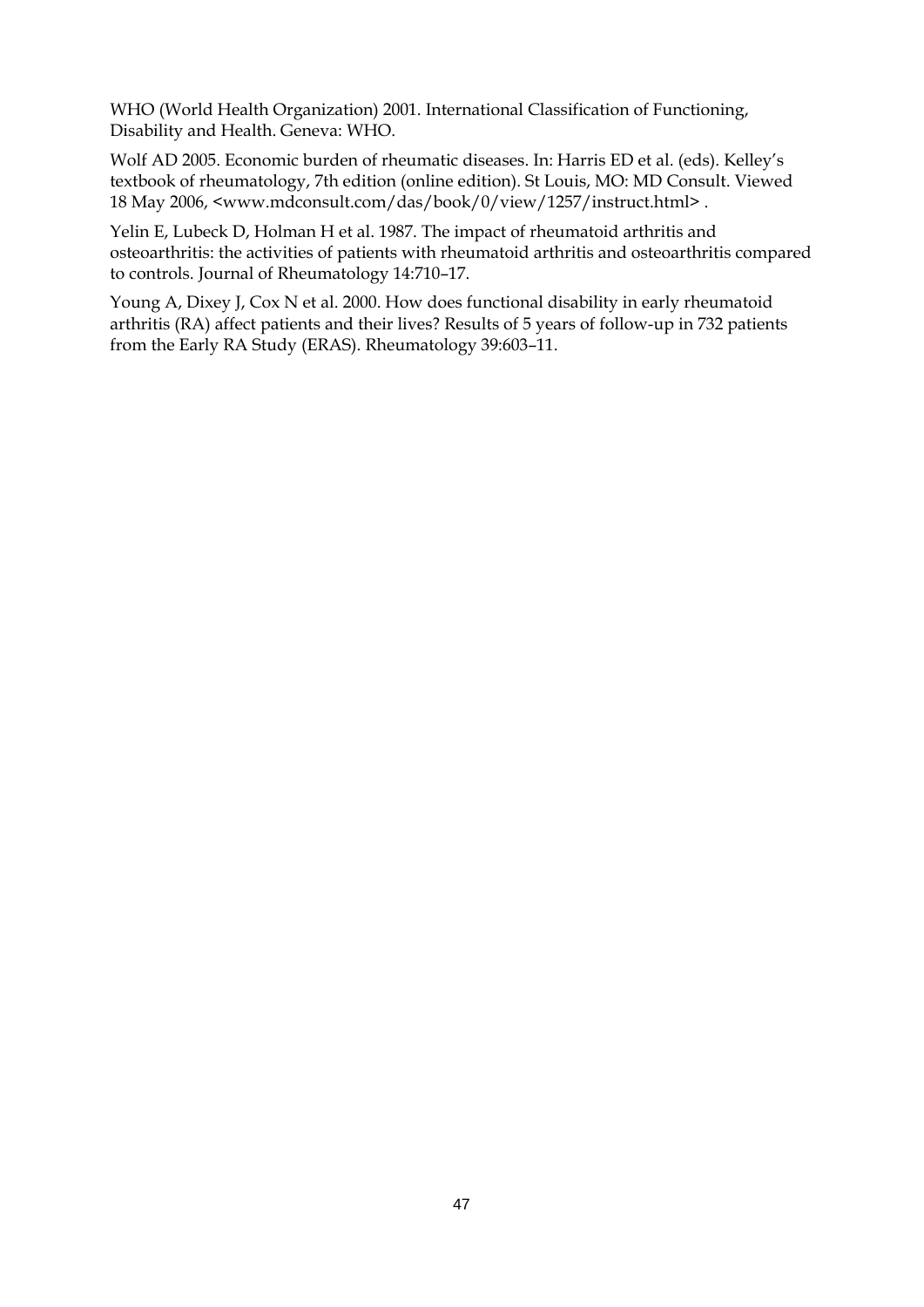# <span id="page-55-0"></span>**List of tables**

| Table 2.1: Age and sex distribution of people with disability associated with arthritis,<br>Table 2.2: Personal characteristics of people with disability associated with arthritis,<br>Table 2.3: Age and sex distribution of people with disability associated with osteoporosis,<br>Table 2.4: Personal characteristics of people with disability associated with osteoporosis,<br>14<br>Table 3.1: Physical impairments associated with arthritis and osteoporosis, ages 35 years<br>Table 3.2: Need for assistance with self-care activities, people with disability associated with |
|-------------------------------------------------------------------------------------------------------------------------------------------------------------------------------------------------------------------------------------------------------------------------------------------------------------------------------------------------------------------------------------------------------------------------------------------------------------------------------------------------------------------------------------------------------------------------------------------|
|                                                                                                                                                                                                                                                                                                                                                                                                                                                                                                                                                                                           |
|                                                                                                                                                                                                                                                                                                                                                                                                                                                                                                                                                                                           |
|                                                                                                                                                                                                                                                                                                                                                                                                                                                                                                                                                                                           |
|                                                                                                                                                                                                                                                                                                                                                                                                                                                                                                                                                                                           |
|                                                                                                                                                                                                                                                                                                                                                                                                                                                                                                                                                                                           |
|                                                                                                                                                                                                                                                                                                                                                                                                                                                                                                                                                                                           |
| Table 3.3: Need for assistance with self-care activities, people with disability associated with                                                                                                                                                                                                                                                                                                                                                                                                                                                                                          |
| Table 3.4: Need for assistance with daily activities, people with disability associated with arthritis,                                                                                                                                                                                                                                                                                                                                                                                                                                                                                   |
| Table 3.5: Need for assistance with daily activities, people with disability associated with                                                                                                                                                                                                                                                                                                                                                                                                                                                                                              |
| Table 3.6: Need for assistance with mobility and transport, people with disability associated with<br>.20                                                                                                                                                                                                                                                                                                                                                                                                                                                                                 |
| Table 3.7: Need for assistance with mobility and transport, people with disability associated with                                                                                                                                                                                                                                                                                                                                                                                                                                                                                        |
| Table 3.8: Participation in social activities among people with disability associated with arthritis,<br>.23                                                                                                                                                                                                                                                                                                                                                                                                                                                                              |
| Table 3.9: Participation in social activities among people with disability associated with                                                                                                                                                                                                                                                                                                                                                                                                                                                                                                |
| Table 4.1: Psychological distress associated with arthritis or osteoporosis, people aged 35 years                                                                                                                                                                                                                                                                                                                                                                                                                                                                                         |
| Table 4.2: Self-reported health status among people with arthritis or osteoporosis, ages 35 years                                                                                                                                                                                                                                                                                                                                                                                                                                                                                         |
| Table 4.3: Self-perceived health status among people with disability associated with arthritis or                                                                                                                                                                                                                                                                                                                                                                                                                                                                                         |
| Table 4.4: Proportion of people with specific limitations reporting fair or poor health, by main                                                                                                                                                                                                                                                                                                                                                                                                                                                                                          |
| Table 4.5: Other long-term conditions reported by people with disability associated with arthritis                                                                                                                                                                                                                                                                                                                                                                                                                                                                                        |
| Table 4.6: Fair/poor health reported by people with disability associated with arthritis<br>or osteoporosis and selected long-term conditions, ages 35 years or over, 200333                                                                                                                                                                                                                                                                                                                                                                                                              |
| Table 5.1: Use of devices for mobility among people with disability associated with arthritis                                                                                                                                                                                                                                                                                                                                                                                                                                                                                             |
| Table 5.2: Home modifications among people with disability associated with arthritis                                                                                                                                                                                                                                                                                                                                                                                                                                                                                                      |